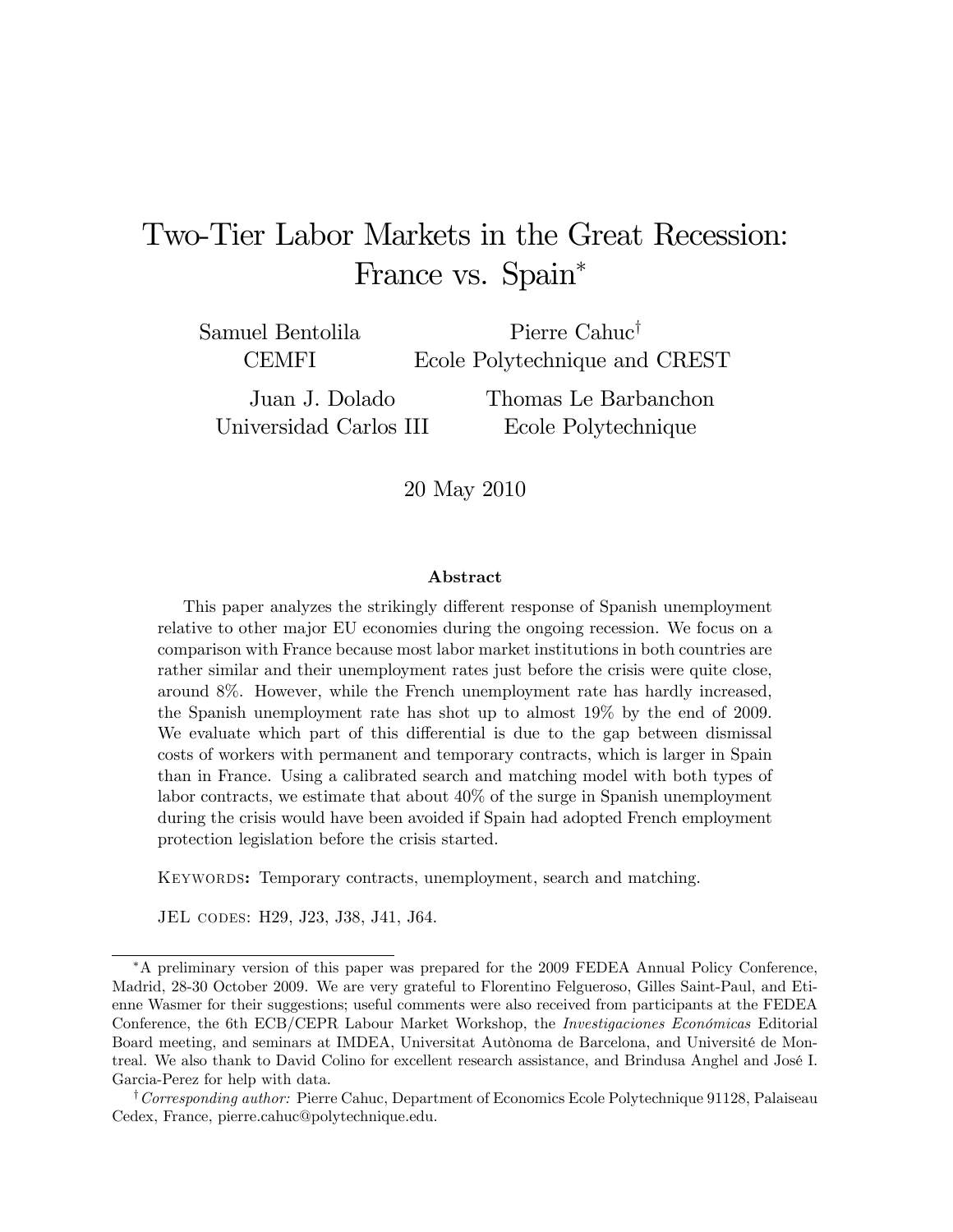## 1 Introduction

The goal of this paper is to explain the strikingly different response of Spanish unemployment relative to other European economies, in particular France, during the ongoing Great Recession. We focus on a comparison with France because both countries share similar labor market institutions (employment protection legislation, unemployment benefits, wage bargaining, etc.) and had almost identical unemployment rates (around  $8\%$ ) just before the crisis emerged. However, while French unemployment has only risen to 10% during the current slump, the Spanish unemployment rate, which fell from 22% in 1994 to  $8\%$  in 2007 – when Spain was creating a large share of jobs in the European Union (EU)– has surged to almost  $19\%$  by the end of 2009. Our main contribution is to analyze which part of this strikingly different evolution can be attributed to what we identify as the main difference between the French and Spanish labor market regulations: a larger gap between the dismissal costs of workers with permanent and temporary contracts in Spain than in France. We argue that this difference, often ignored in cross-country comparisons of overall employment protection legislation (EPL), can explain about one-third of the much higher rise of unemployment in Spain, both through its direct impact on labor turnover and through indirect effects on sectoral specialization.

France and Spain allow us to tell an interesting tale of two countries. Both are among those EU economies which most decidedly promoted Öxed-term contracts in the past. Achieving labor market flexibility, which is often seen as a requirement to reduce unemployment, is always a politically difficult task given the resistance of protected insider workers. Creating two-tier labor market is a politically viable way to achieve this goal (see Saint-Paul, 1996 and 2000). However temporary employment is much more important in Spain, reaching around one-third of employees until recently, whereas this share has been slightly below 15% in France. Therefore it seems natural to ask whether the markedly different unemployment impact of the recession is due to this difference, controlling for other potential explanatory factors.

To explore these issues, we use a search and matching model inspired by previous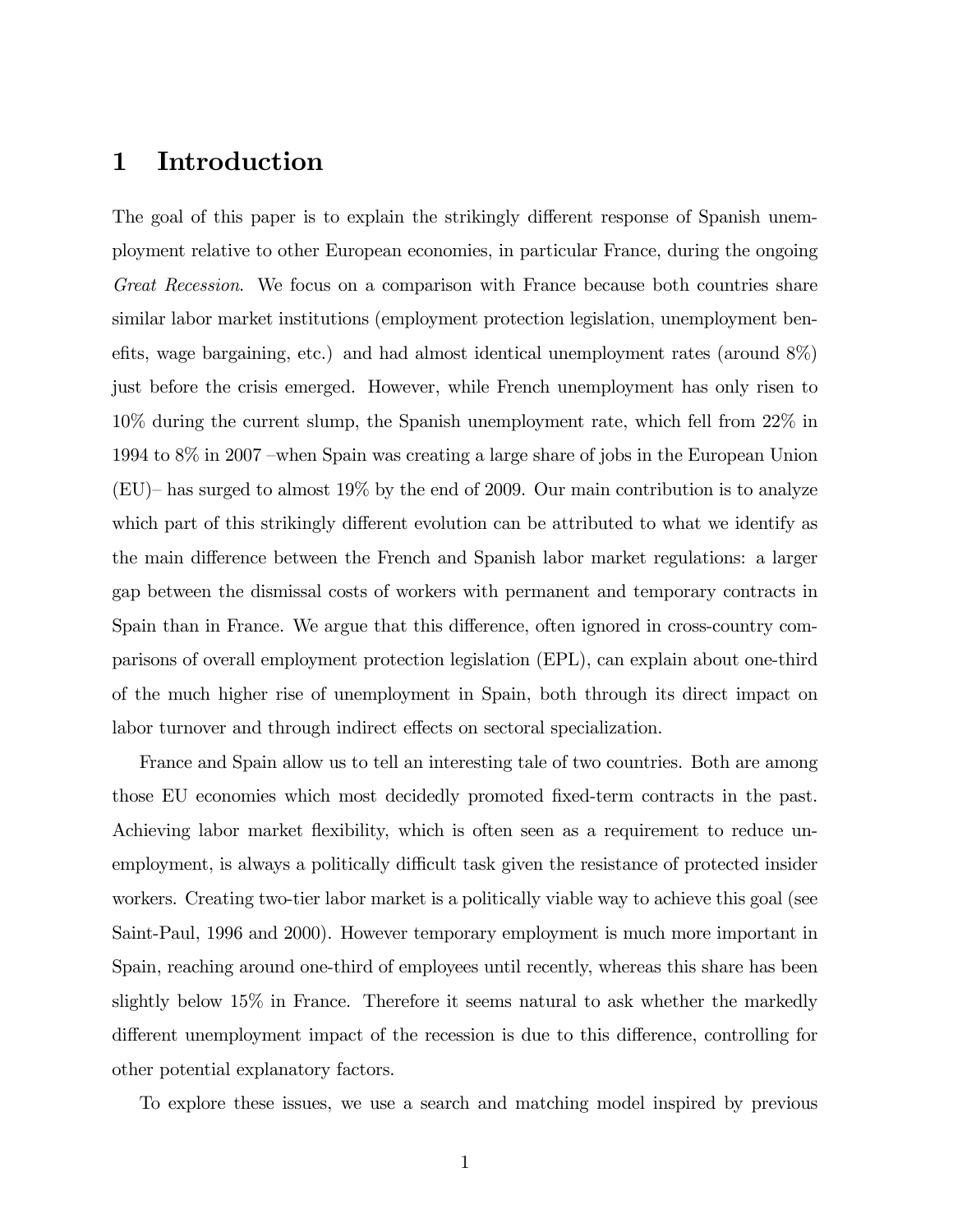work by Blanchard and Landier (2002) and Cahuc and Postel-Vinay (2002), who extend the seminal Mortensen-Pissarides (1994) model with endogenous job destruction to allow for the distinction between temporary and permanent jobs entailing different dismissal costs. In our model, Örms can create both permanent and temporary jobs allowing for the possibility that a certain proportion of the latter can be converted into permanent contracts at their expiration, the rest being terminated at no cost. In this setup, it is now well understood that facilitating the creation of more flexible temporary jobs promotes job creation, but it also triggers an increase in job destruction, leading to an ambiguous effect on unemployment. However, one result that has drawn less attention is that the increase in job destruction induced by temporary jobs has a larger impact on unemployment when the firing costs gap in favor of permanent contracts is high. In effect, the higher is this gap, the lower will be the proportion of temporary jobs transformed into permanent jobs, because large Öring costs for the latter induce employers to use temporary jobs in sequence rather than converting them into long-term contracts. As pointed out in the two abovementioned references, this implies that the spread of temporary jobs is more likely to raise unemployment when it takes place in a labor market already regulated by stringent permanent job security provisions.

The spread of temporary jobs, which leads to high labor turnover, is also likely to increase labor market volatility. This phenomenon has been stressed by Bentolila and Saint-Paul (1992) and Boeri and Garibaldi (2007), who argue that two-tier labor market reforms have a transitional honeymoon (i.e., job creating) effect which can be followed by reductions in employment as a result of temporary workers' low labor productivity. Likewise, Sala *et al.* (2009) have studied the business cycle behavior of segmented labor markets with limitations in the use of fixed-term contracts. In particular they explore whether flexibility at the margin is the reason why labor markets with a relatively high degree of employment protection may display similar volatility as fully flexible ones. They find that flexibility at the margin provides an intermediate situation, in terms of unemployment volatility, between fully regulated and fully deregulated labor markets. Like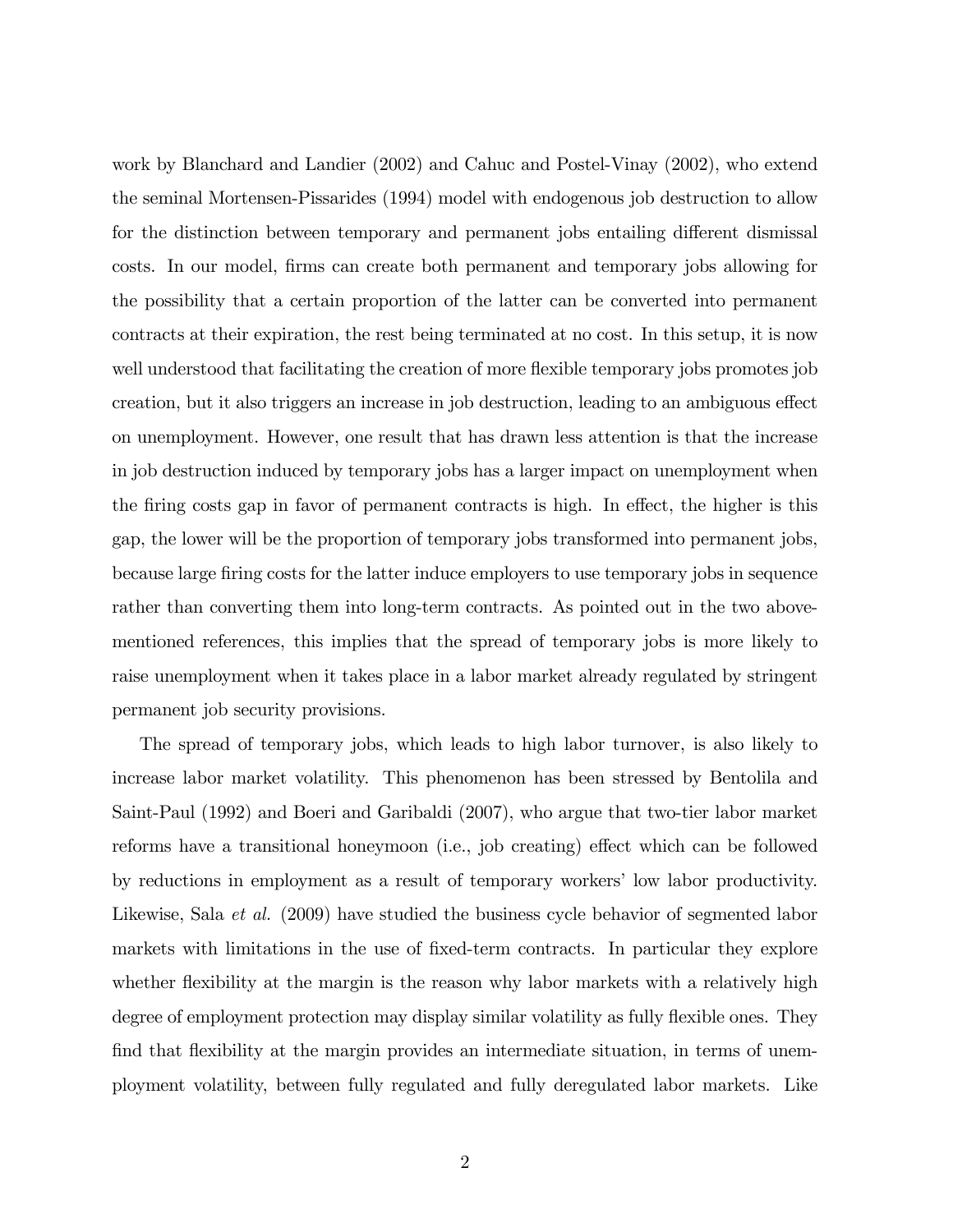Sala et al. (2009), our approach focuses on the interactions between aggregate productivity shocks and employment protection legislation, including the regulation of temporary jobs. However, rather than analyzing a model calibrated on a representative European labor market, as these authors do, we focus on a specific event: a negative aggregate shock in France and Spain. We also differ in how wage bargaining is modelled. Contrary to Sala *et al.* (2009) we do not assume that employers have to pay firing costs if they do not agree on the initial wage contract once they are matched with a worker. Instead, we suppose that firing costs are paid when workers and employers separate only if a contract has already been signed. As Ljungqvist  $(2002)$  has shown, such a difference is important to the extent that assuming that firing costs are paid by the employer if there is a separation in the initial bargain –when the job starts– magnifies the impact of firing costs on unemployment. We think that our assumption is more plausible and captures better the institutions of France and Spain, where labor contracts are renegotiated by mutual agreement (Malcomson, 1999; Cahuc, Postel-Vinay, and Robin, 2006).

The rest of the paper is structured as follows. We start by documenting the relative performance of the French and Spanish labor markets in the crisis vis- $\ddot{a}$ -vis the preceding expansionary period in Section 2. In Section 3 we present the main features of the regulation affecting these two labor markets, devoting special attention to fixed-term contracts and their consequences on sectoral specialization and labor mobility. Then, in Section 4, we introduce a stylized search and matching model focusing on equilibrium behavior of firms and workers in an economy with both permanent and temporary contracts, where it is possible to transform the latter into the former. In Section 5 we show the extent to which the model can account for the change in the performance of the French and Spanish labor markets from the boom (represented by 2005-2007) to the recession (2008-2009). We simulate our search and matching model using stylized parameters calibrated separately for the French and Spanish economies during the expansion, aiming at reproducing a set of relevant labor market stylized facts. To compute the share of the increase in Spanish unemployment induced by the recession which is due to the differences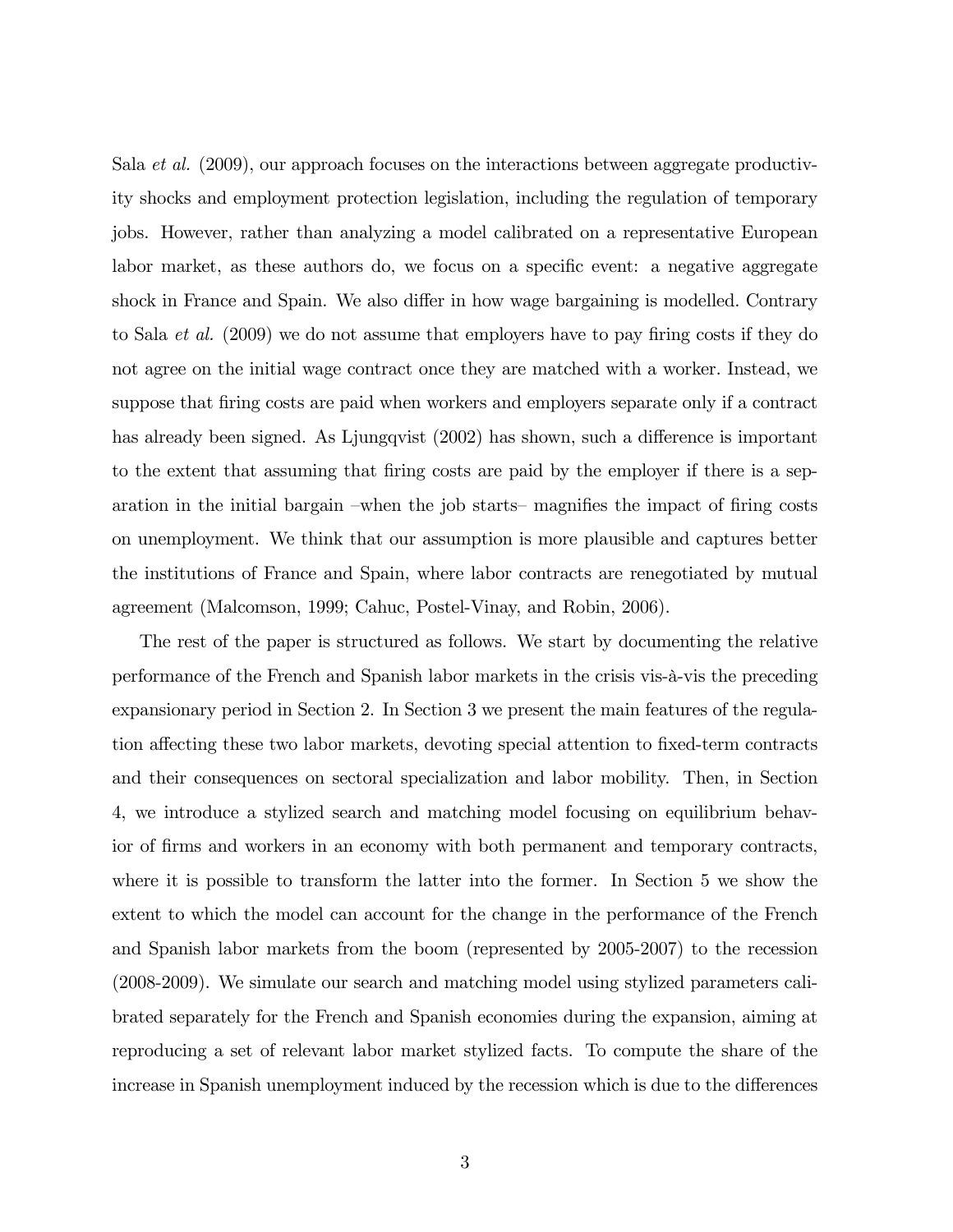in employment protection with France, we run counterfactual simulations and follow a difference-in-differences approach. Section 6 concludes.

# 2 Labor market performance before and during the crisis

As depicted in Figure 1, France and Spain had an unemployment rate of 3.8% at the end of 1976. From then on both rates rose in tandem, but the Spanish rate was always on top and showed much higher volatility. The difference increased up until the end of 1994 and shrank thereafter. By the end of 2005, the two unemployment rates seemed to have come full circle, reaching similar values around 8%. Convergence was however a mirage. Since the onset of the worldwide recession in mid-2007, unemployment in Spain has shot up from 8% to 19%. In stark contrast with this wild ride of Spanish unemployment, French unemployment kept on falling, to 7.2%, and then has grown to 9.3%. What explains such a striking difference? In the rest of this section, we briefly discuss some potential explanations.

Table 1 shows a few key labor market magnitudes from 1998:1 to 2007:4, a boom period, and 2008:1-2009:2, the recession period we will use in our simulation exercise below. It becomes apparent that, throughout the boom period, both labor force and employment growth rates have been much higher in Spain. It is the Spanish figures that are remarkable, while the French ones are typical of the Euro-area experience. The labor force in Spain received a boost from large immigration flows amounting to around  $1\%$ of the population per year –whereas the share of foreigners in the French labor force was stable—and also from an increase in the female labor participation rate  $-$ for natives that rate increased by 8.4 percentage points, against  $2.9$  points in France.<sup>1</sup> Focusing on private sector employees, it can be observed that the employment surge in Spain stems especially from construction and market services (8.1% and 6.8% per year, respectively). The corresponding figures were more moderate in France, including a fall in manufacturing

<sup>&</sup>lt;sup>1</sup>See Bentolila *et al.* (2008a) for a discussion of immigration flows in Spain.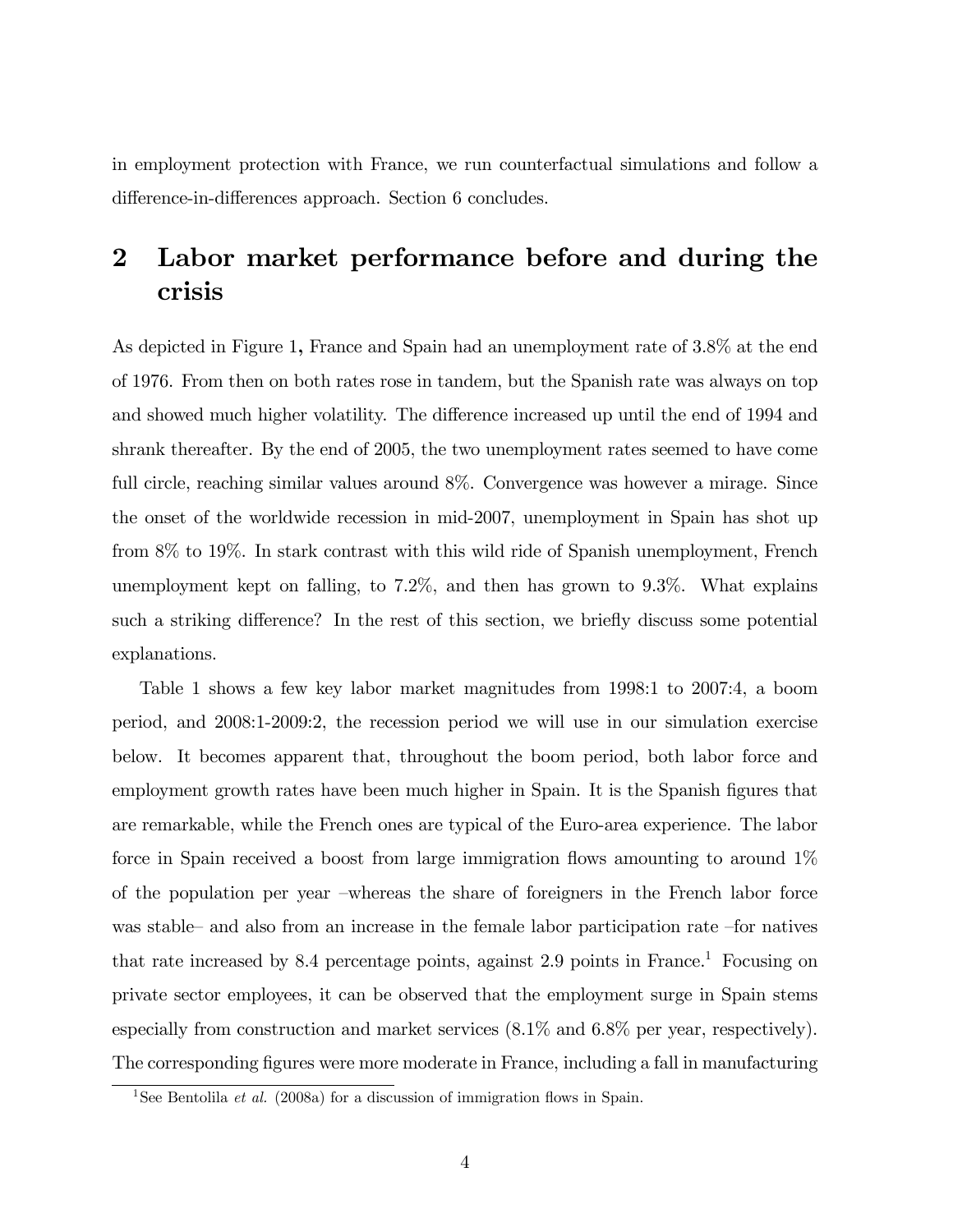employment. The disparity was reinforced by the behavior of working hours per employee: the implementation of the 35 hours law caused a significant drop in France, while they rose slightly in Spain

In the downturn, the French labor force has experienced an atypical acceleration, while its growth rate in Spain is very high by historical standards, though it has slowed down recently. France has suffered a non-negligible employment fall  $(1.8\% \text{ p.a.})$ , which is however small compared with the Spanish free fall  $(6.3\%$  p.a.). The latter stems especially from a striking collapse of almost one-fourth of employment in construction and a 10.8% drop in manufacturing.

It is very hard to explain the extreme volatility in the Spanish labor market without recourse to the type of contracts prevailing in it. As shown in Table 1, fixed-term contracts in 1998 reached almost 14% of employees in France and 33% in Spain. During 1998- 2007, the vast majority of (quarterly) áows from unemployment to salaried employment were under these contracts:  $78.4\%$  in France and  $87.2\%$  in Spain. Correspondingly, they also represented the majority of employment outflows, in particular (from administrative, non-LFS sources): 88% in France and 80.1% in Spain. Consequently, more than the full brunt of job losses in both economies since the end of 2007 has been borne by temporary jobs: 182.000 net jobs where destroyed in France, but actually 362.000 temporary jobs disappeared, while the respective figures for Spain have been 1.14 and 1.25 million jobs.

Table 1 also shows that the share of temporary jobs in Spain slightly decreased  $$ from  $33\%$  to  $31\%$  between 1998 and 2007. One may wonder how this matches with the idea that the drop in unemployment is a result of the spread of temporary jobs over this period. There are two explanations for this fact. On the one hand, this was a very long expansion, where Spanish GDP was growing at an average annual rate of 3.7%. In line with the insights provided by Wasmer (1999), a long expansionary phase like this induces a so-called capitalization effect whereby high growth increases future profits and thus strengthens firms' incentives to increasingly offer permanent contracts so as to retain their workers. On the other hand, the Spanish government passed a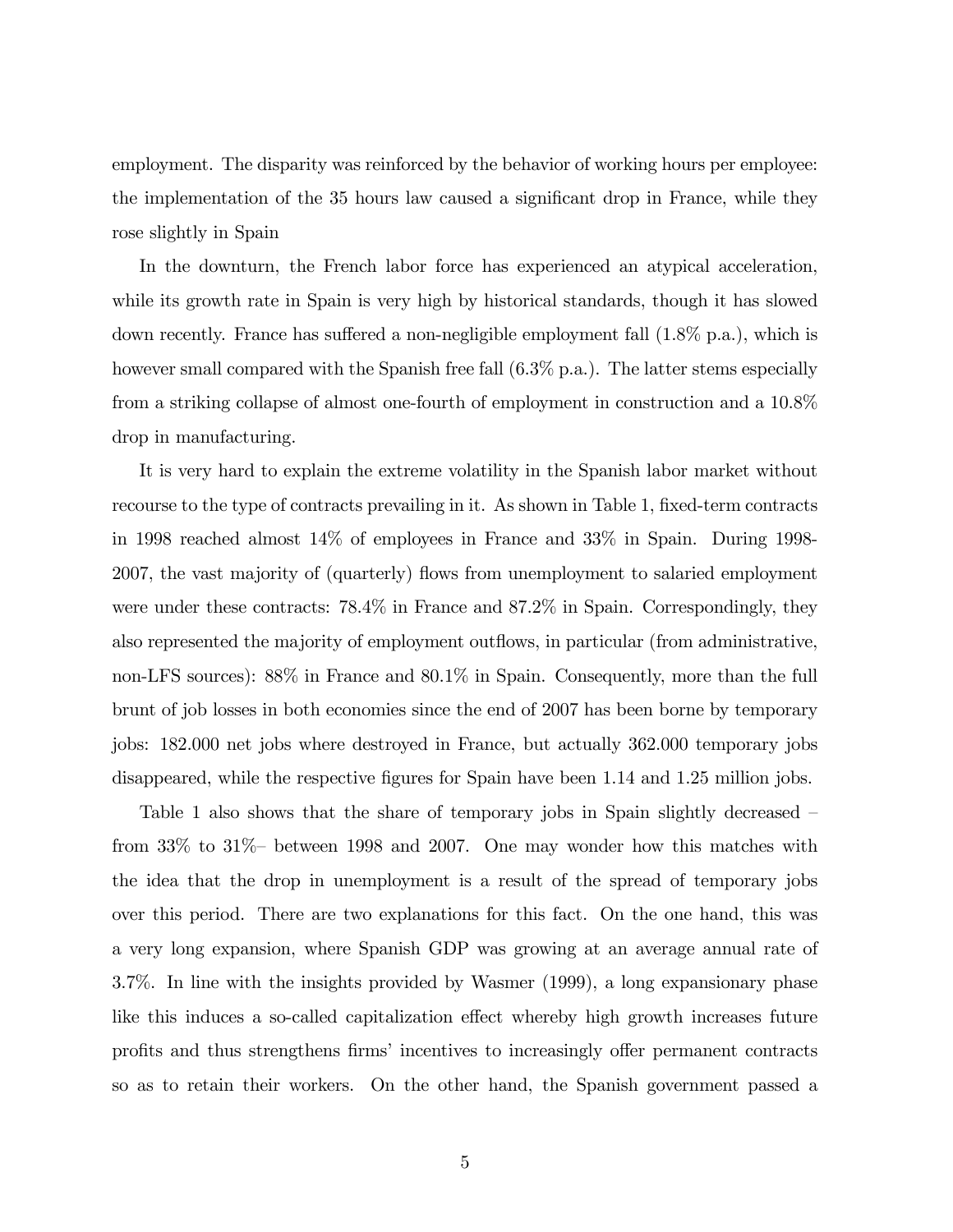labor reform in 1997 aiming to reduce the severance pay gap between permanent and temporary contracts. They did so through two new policy measures: a new type of permanent contract with lower dismissal costs (33 days instead of 45 days), from which males aged 31-44 years old unemployed for less than 6 months were excluded, and the introduction of a severance pay of 8 days (previously there was none) upon termination of fixed-term and interim contracts. The 1997 reform also included generous social security contribution rebates for the new permanent contracts. Thus, in principle, the latter became more attractive. However, all these changes induced a very small reduction in the rate of temporary employment, since the lower 33-days firing costs do not apply to dismissals for disciplinary reasons (e.g. worker misconduct), which are the ones often employed by firms to avoid red-tape costs (see more on this below). Therefore, even for these less protected contracts, firms end up paying the standard 45-days severance pay.<sup>2</sup>

## 3 Labor institutions in France and Spain

In this section, the institutional settings of the French and Spanish labor markets are briefly reviewed. We focus on employment protection legislation (EPL), unemployment benefits and wage bargaining. We argue that the main difference arises in the EPL gap between permanent and temporary workers, which is larger in Spain. Finally, we examine labor mobility, which we document to be lower in Spain.

#### 3.1 Employment protection

As discussed earlier, France and Spain are among the countries where governments have, through their regulations, promoted more strongly Öxed-term contracts to increase labor market flexibility with the aim of reducing unemployment. Table A1 in the Appendix presents the key features of regulations concerning dismissals in the two countries.

<sup>&</sup>lt;sup>2</sup>Indeed, Garcia-Perez and Rebollo (2009) document that, in practice, most firms use this contract to pocket the subsidy, usually dismissing the employee under the standard procedure, as soon as the minimum job duration required by law is reached.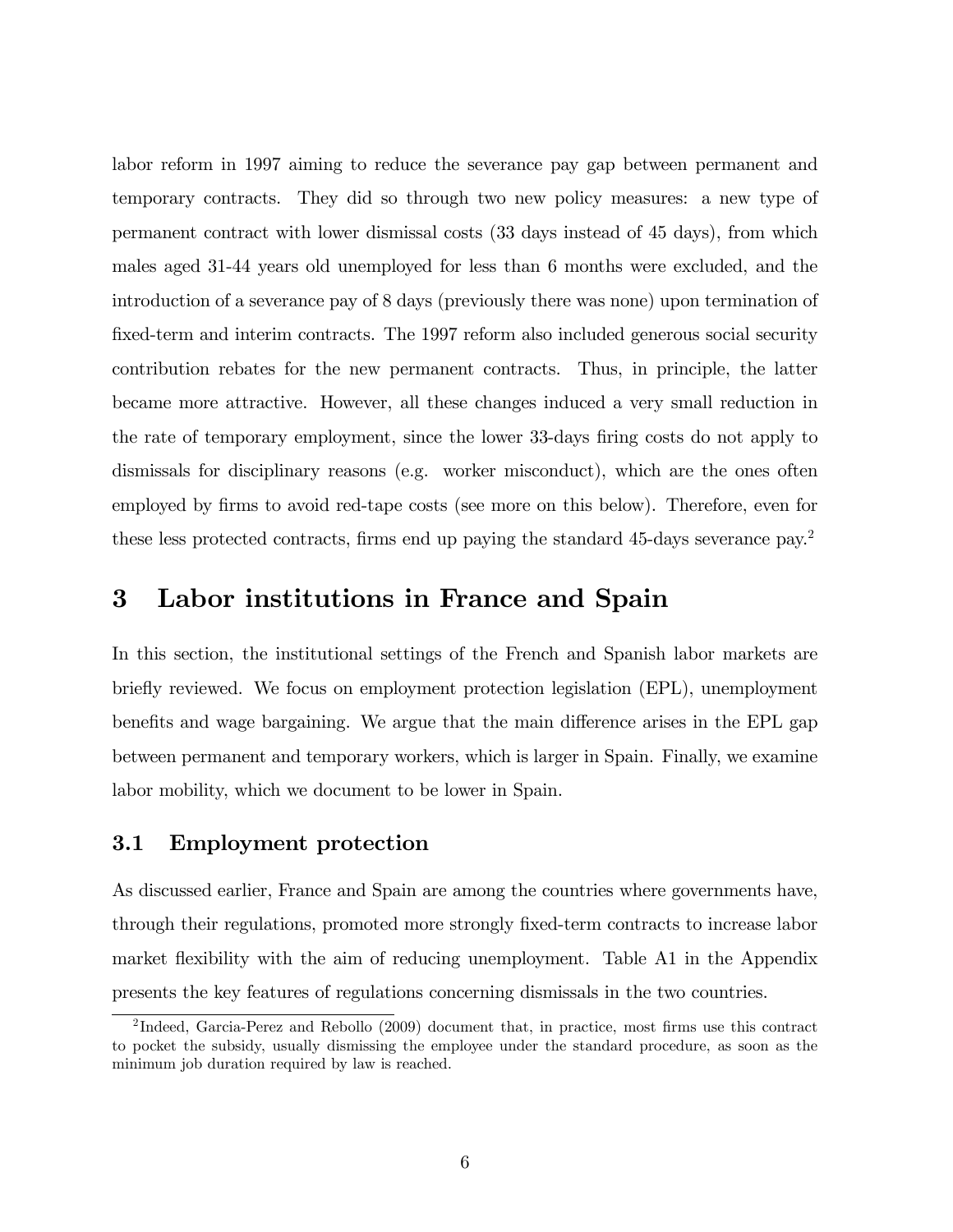Permanent contracts are subject to notice periods and severance pay.<sup>3</sup> From the reported Ögures it may seem that Öring permanent employees is much cheaper in France than in Spain, but this might be misleading, since there are additional important components of Öring costs beside severance pay. For example, in France, as soon as a worker reaches a 2-year seniority the notice period doubles. Likewise, administrative approval is required for collective dismissals in Spain (roughly those involving 10% of an establishment's staff), which is much more easily granted if workers' representatives have agreed to the dismissal in advance (in exchange for higher severance pay).

Computing overall measures of firing costs is not an easy task. Let us consider the widely used OECD (2004) index of the strictness of employment protection legislation (EPL) for 2003, which ranges from 0 to 6, with higher scores indicating stricter regulation. This indicator gives a score of 2.5 for France and 2.6 for Spain regarding protection of regular employment, 3.6 for France and 3.5 for Spain regarding regulation of temporary employment, and 2.1 for France, and finally 3.1 for Spain in the regulation of collective dismissals. The overall EPL score is 3.0 for France and 3.1 for Spain (where the US has the lowest value, 0.7, and Portugal and Turkey the highest, 4.3). Hence, both countries are ranked in the middle-high range, with Spain appearing only slightly more regulated than France. However, there are good reasons to suspect that this EPL index, based on legal regulations and not on their implementation, does not capture Spanish EPL satisfactorily. As argued below, de facto EPL of temporary jobs is much weaker in Spain than in France, whereas the opposite holds for EPL of permanent jobs.

Moreover, economic theory on the effects of firing costs on employment tells us that what matters is not severance pay per se, which is a transfer from the firm to the worker and may therefore be compensated for in the wage bargain. (see Lazear, 1990). Rather, since the probability that workers will contest dismissals is very high, what matter are

<sup>&</sup>lt;sup>3</sup>In France, this includes the regular permanent contract or *contrat à durée indeterminée* (CDI) and the new employment contract (contrat nouvelles embauches, CNE, which has different severance pay and other conditions) introduced in 2005 for small Örms (see Cahuc and Carcillo, 2006). In Spain it includes both regular permanent contracts and the subsidized contrato permanente de fomento del empleo In principle, the latter has lower severance pay, but in fact most dismissals incur the ordinary one.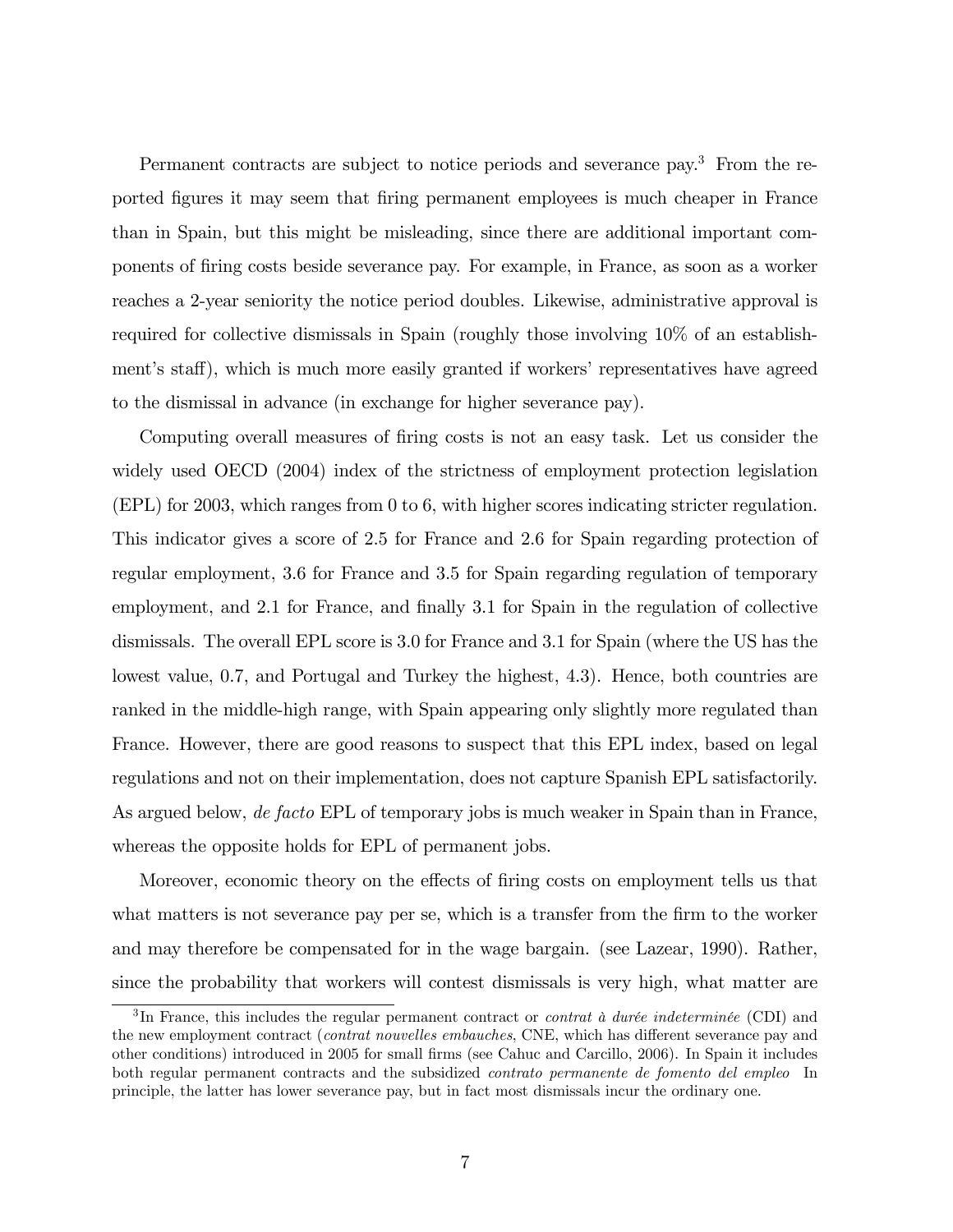other costs that are not appropriated by Örms and workers but are generated by third agents, such as labor courts and labor authorities, i.e., the so-called red tape costs. For example, severance pay offered by firms in exchange for a quick resolution of dismissals in France is typically higher than statutory severance or that agreed in collective bargains. In Spain, the situation can be even worse because the extra cost not only apply to collective dismissals but also to individual ones. In effect, since firms that go to court lose in 3 out of 4 cases on average, even if they think that dismissals are justified on economic grounds, they typically find it more profitable to claim disciplinary reasons. Proceeding in this way they do not need to satisfy the notice period and, upon immediately acknowledging the dismissal to be unfair, they avoid going to court by paying the standard 45-days severance pay upfront.<sup>4</sup> In applying our theoretical model to the two countries we will use estimated red-tape costs, which as discussed in Section 5.2, turn out to be 50% more expensive in Spain than in France.

Further, the use of fixed-term contracts is rather more limited in France than in Spain.<sup>5</sup> In France, they can only be used in nine specific cases: for replacing an employee who is absent or temporarily working part time, to transitorily replace an employee whose job is either going to be suppressed or filled by another permanent worker, and for temporary increases in the firm's activity, seasonal activities, and jobs in certain sectors (forestry, naval, entertainment, teaching, survey-making, professional sports, etc.). It is apparent, however, that the alleged reasons for hiring on a temporary basis are often misrepresented. By contrast, temporary contracts in Spain may be used for objective reasons (specific work, accumulation of tasks, replacement, etc.), for training, to hire disabled workers, and to cover the part of the working day left uncovered by an employee close to retirement. De facto, however, there are no restrictions: employers are hardly monitored by authorities to

<sup>&</sup>lt;sup>4</sup>This option has been available to firms in Spain since Law  $45/2002$  was passed and it implies severance payments of 45 days wage per year of services with a maximum of 42 months' wages.

<sup>&</sup>lt;sup>5</sup>We use the terms fixed-term and temporary interchangeably. We focus on the former, captured by the *contrat a duration determinée* (CDD) in France and the *contrato temporal* in Spain. There are several types of fixed-term contracts in Spain. And other non-permanent jobs exist in France, such as temporary jobs (emploi interimaire or emploi temporaire). Moreover, in both countries there are jobs intermediated by temporary work agencies and most apprenticeship contracts are also temporary. Empirically we shall consider all of these as fixed-term contracts.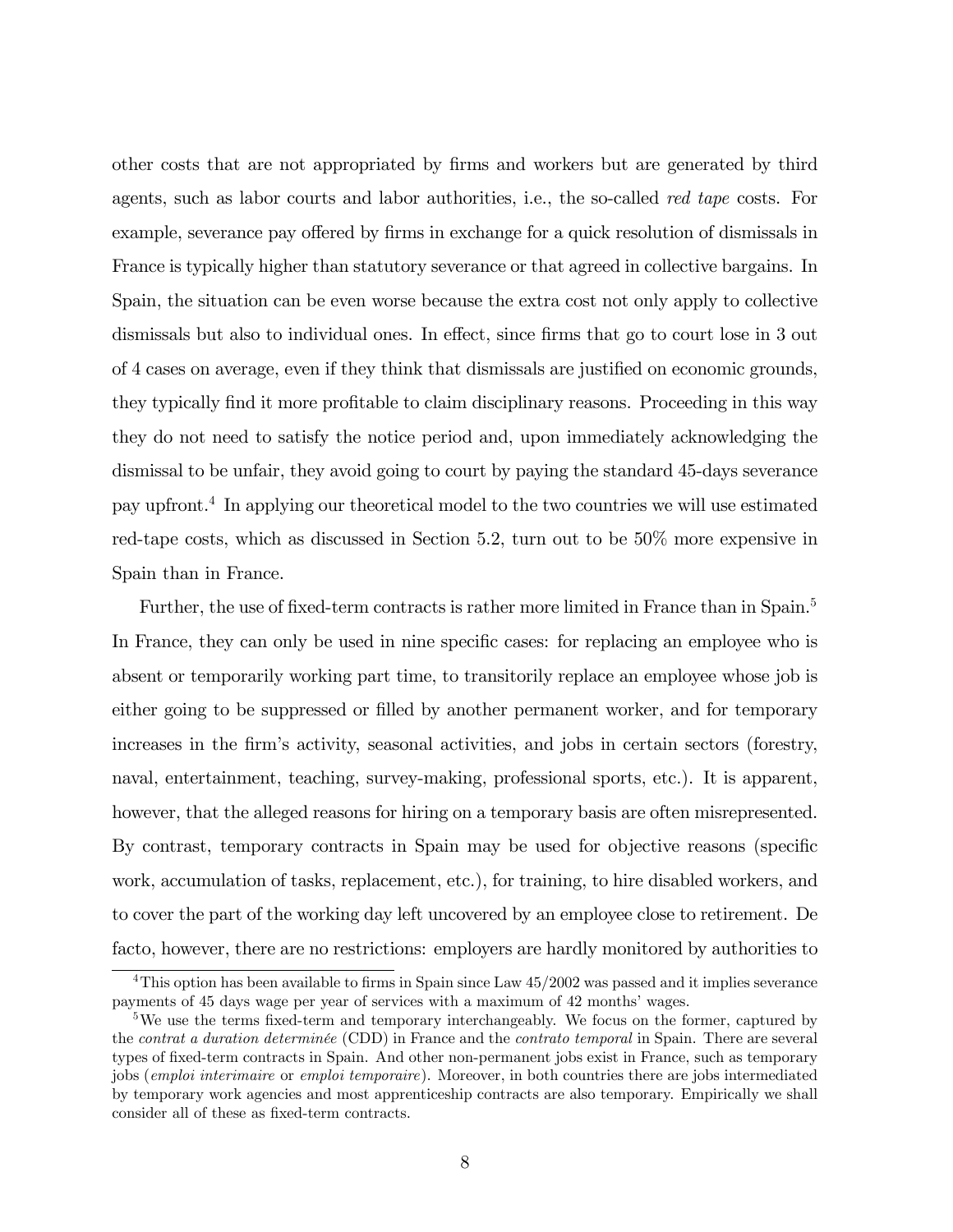ensure that they comply with the causes for hiring under temporary contracts. Moreover, while in both countries the maximum duration of fixed-term contracts is 24 months, uncertain-completion jobs (e.g. in construction) may lawfully last for an indeterminate period.

In sum, the previous evidence indicates that, in contrast with OECD rankings, EPL for permanent contracts is more stringent in Spain than in France, while the opposite is true for temporary contracts. Thus overall EPL may look similar but the gap in EPL between the two types of contracts is higher in Spain.<sup>6</sup>

### 3.2 Unemployment benefits

Unemployment insurance in France features a gross replacement ratio of 57.4% of the preceding year's wage.<sup>7</sup> In Spain, the replacement ratio decreases over time: it is  $70\%$ for the first 6 months and drops to  $60\%$  thereafter. Thus, at least at the beginning of unemployment spells, the Spanish system looks more generous than the French one. However, in comparing benefits, it is crucial to take into account personal characteristics and to consider replacement rates net of taxes. Thus, according to the OECD Benefits and Wages database (March 2006 update), the net replacement rate in 2004 for an average production worker who was married, whose partner did not work, and had no children was equal to 69% in both countries. Likewise, if the same worker was married with a working partner and had two children, the replacement rates again do not differ much: 84% in France and 87% in Spain.

In France, the length of benefits is the same as the worker's contribution period, with a maximum duration of 23 months (and higher for workers older than 50 years old). In Spain, benefit length increases in steps that imply durations going from  $22\%$  to one-third of the contribution period, which has to be of at least 12 months, with a maximum duration of 24 months. In computing a measure of unemployment benefits for our simulations we

 $6$ For more specific details on the level and structure of firing costs in France, see Cahuc and Postel-Vinay (2002) and Cahuc and Carcillo (2006), and Bentolila and Jimeno (2006) and Bentolila et al. (2008b) for Spain.

 ${}^{7}$ Or, if it is higher, 40.4% of the wage plus a fixed amount (currently around 330 euros per month).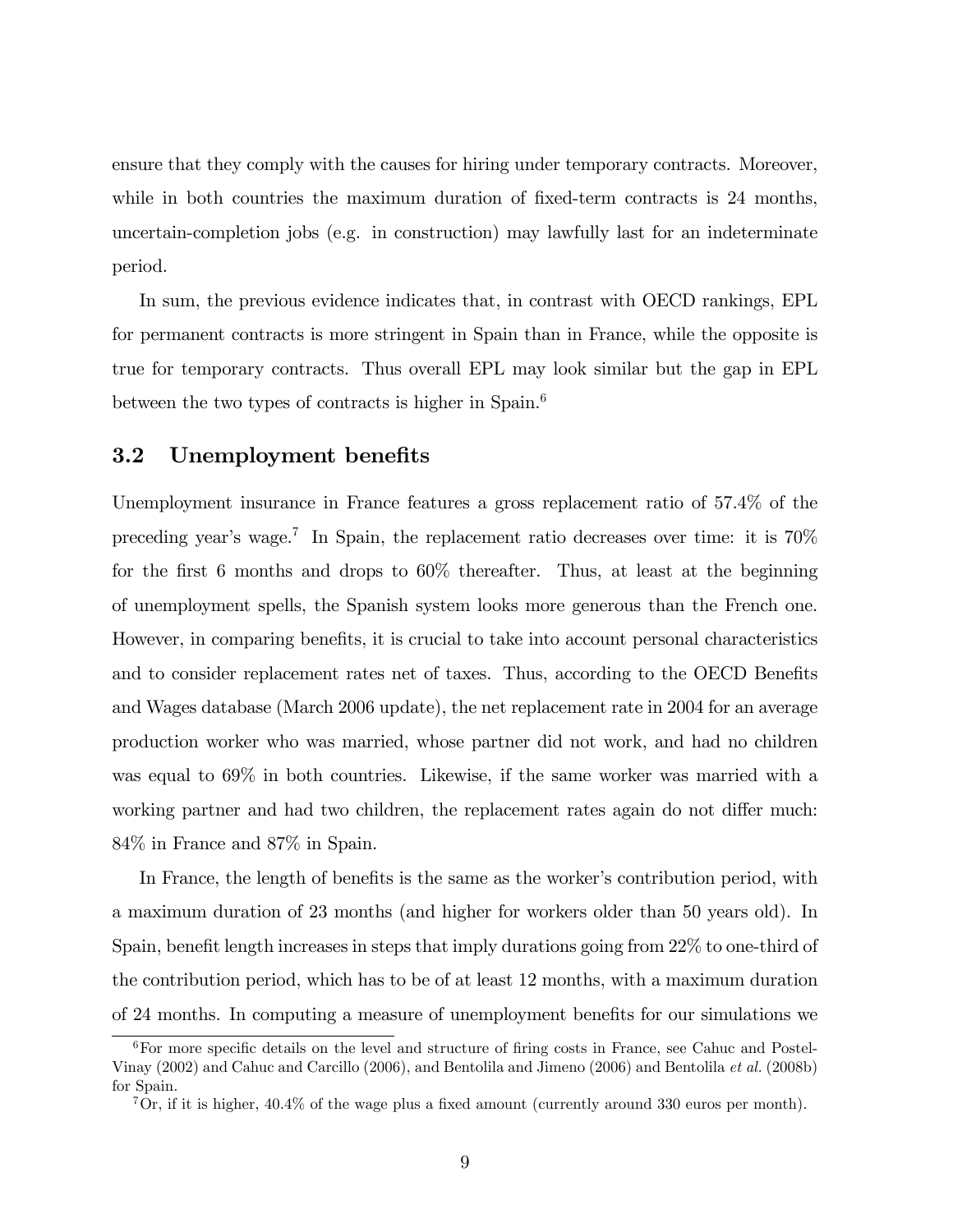take into account statutory benefits and coverage, which is affected by duration rules.

In France, workers who exhaust unemployment insurance or are not eligible for it are entitled to so-called "minimum integration income" (Revenu Minimum d'Insertion, RMI), amounting to  $\epsilon$ 454.63 (the minimum wage net of social contribution for full time workers being equal to  $\in$ 1042) and  $\in$ 681.9 for a couple (plus child benefits).<sup>8</sup> In Spain the assistance benefit is equal to  $80\%$  of the so-called "Multi-Purpose Public Income Indicator", which in 2008 amounted to  $\in 413.5$  (around 23% of gross earnings in the private non-agricultural sector), with higher benefits for workers with family responsibilities. It is means-tested at the level of the benefit. In Spain additional welfare benefits are available in some regions (for example in Madrid they amount to  $\in 370$ ) but coverage is typically low.

### 3.3 Wage bargaining

Collective wage bargaining is similar in the two countries. It may be argued that this is the result of Spain adopting French regulations in the early 1980s, when the postdictatorship Spanish system of collective bargaining was established. In both countries, most workers are covered by collective bargaining, above 90% in France and above 80% in Spain. Bargaining takes place mostly at the industry level and there is geographical fragmentation (i.e. through industry-department agreements in France and industry-province agreements in Spain). Conditions set in above firm-level agreements are extended to all firms and workers in the relevant industry or geographical area; extension is discretionary in France and automatic in Spain.

In Spain, workers are represented by worker delegates in firms with less than 50 employees and by worker committees in firms with more than 50 employees, reflecting French practice. Unions obtain representation from Örm-level elections, where voters need not be unionized. Thus, there is little incentive for workers to unionize, so that union density

<sup>&</sup>lt;sup>8</sup>There is also another scheme equivalent to the RMI (open to those above 25 years old who never worked) for those who have worked before and are not eligible anymore: the Allocation de Solidarité  $Specificue$  (ASS), with an amount equivalent to the RMI.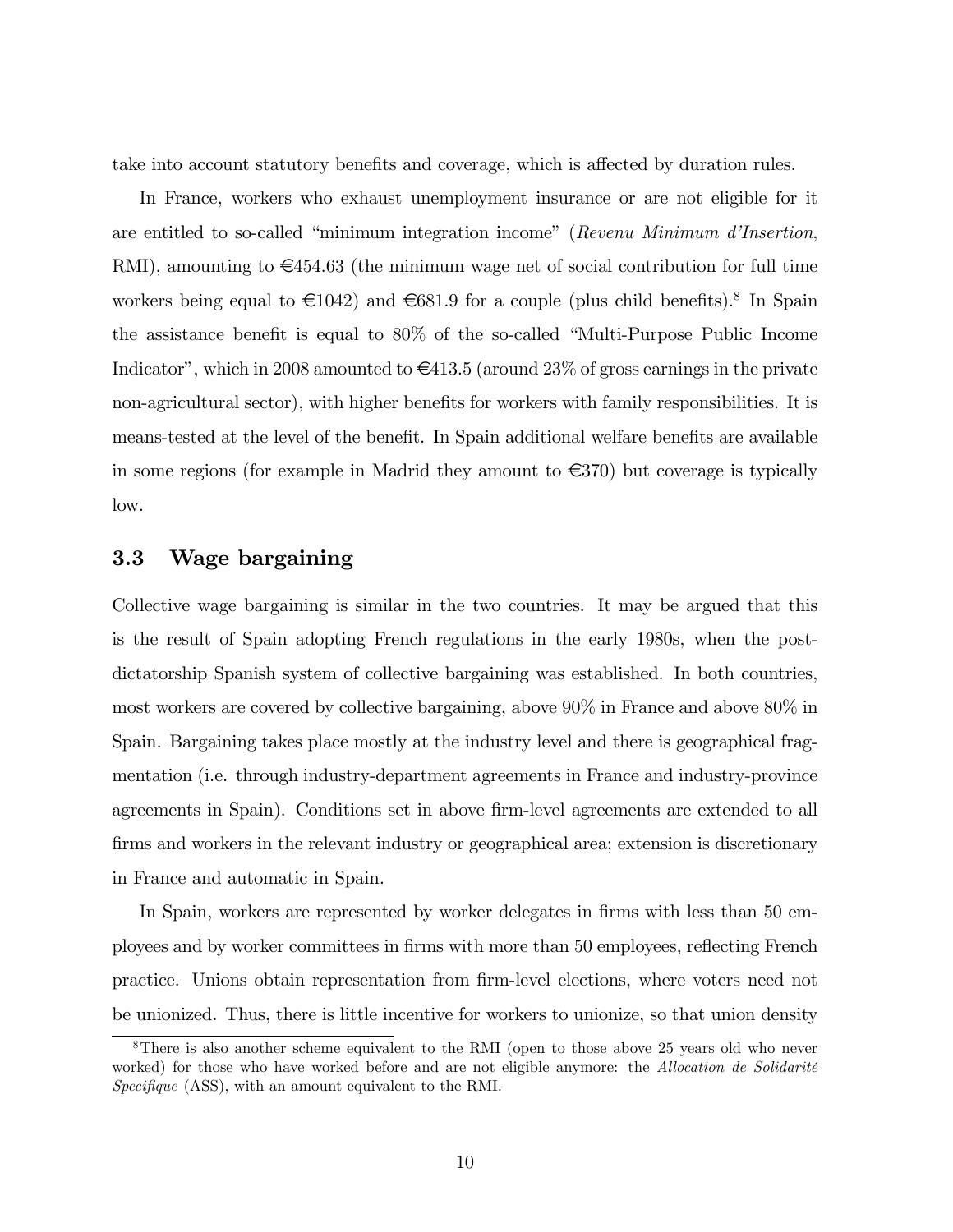is very low but largely irrelevant. Both countries have the highest gaps between the coverage of collective bargaining and union density (the latter is 10% in France and 15% in  $\text{Span.}^9$  One difference, though, is that whereas in Spain there are only two nationally representative unions (CCOO and UGT), in France there is a multiplicity of eight unions. Nonetheless, they are not equally powerful and, like in Spain, two unions are especially influential, particularly in the public sector (CGT and CDFT).

In sum, we believe that the two countries are not significantly different in their wage setting institutions and therefore we do not explore any potential differences in this dimension in the simulations below.

#### 3.4 Mismatch, sectoral specialization and labor mobility

Besides EPL, another dimension in which the French and Spanish labor markets diverge is labor mobility. This difference does not become apparent in job mobility, which turns out to be rather similar: average job duration is equal to 7.6 years in France and 8.2 in Spain, and the fractions of workers who have changed job in the preceding 10 years are  $49\%$  and  $50\%$ , respectively.<sup>10</sup>

Yet, geographical mobility is much lower in Spain. A good starting point in documenting this difference is home leaving. The average age at which young people leave the parental home in France is 23 and 24 years old for women and men, respectively, against 28 and 29 years old, respectively, in Spain. A striking figure is that the fraction of people who have never moved after leaving the parental home is equal to 23% in Spain, but only 8% in France. Moreover, while 30% of the French population has moved across regions, only 11% of Spaniards have done so. Overall, the interregional migration rate for people aged 15-64 is 2.1% in France and only 0.2% in Spain, with a wider disparity for young people (15-24 years old), with a figure of  $3.8\%$  in France and  $0.23\%$  in Spain.<sup>11</sup>

 $9^9$ For more details regarding Spain see Bentolila and Jimeno (2006).

 $10$ This is in spite of the higher temporary employment rate in Spain, due to the higher stability of its permanent employees than in France.

<sup>&</sup>lt;sup>11</sup>The home-leaving figure corresponds to 2007, from the Labor Force Survey, see Eurostat  $(2009)$ , Figure 2.1. The subsequent figures are for 2005, from the analysis of the 2005 Eurobarometer by Vandenbrande et al. (2006), Figures 20, 23, 2 and 3, and Table 2, respectively. Lastly, the interregional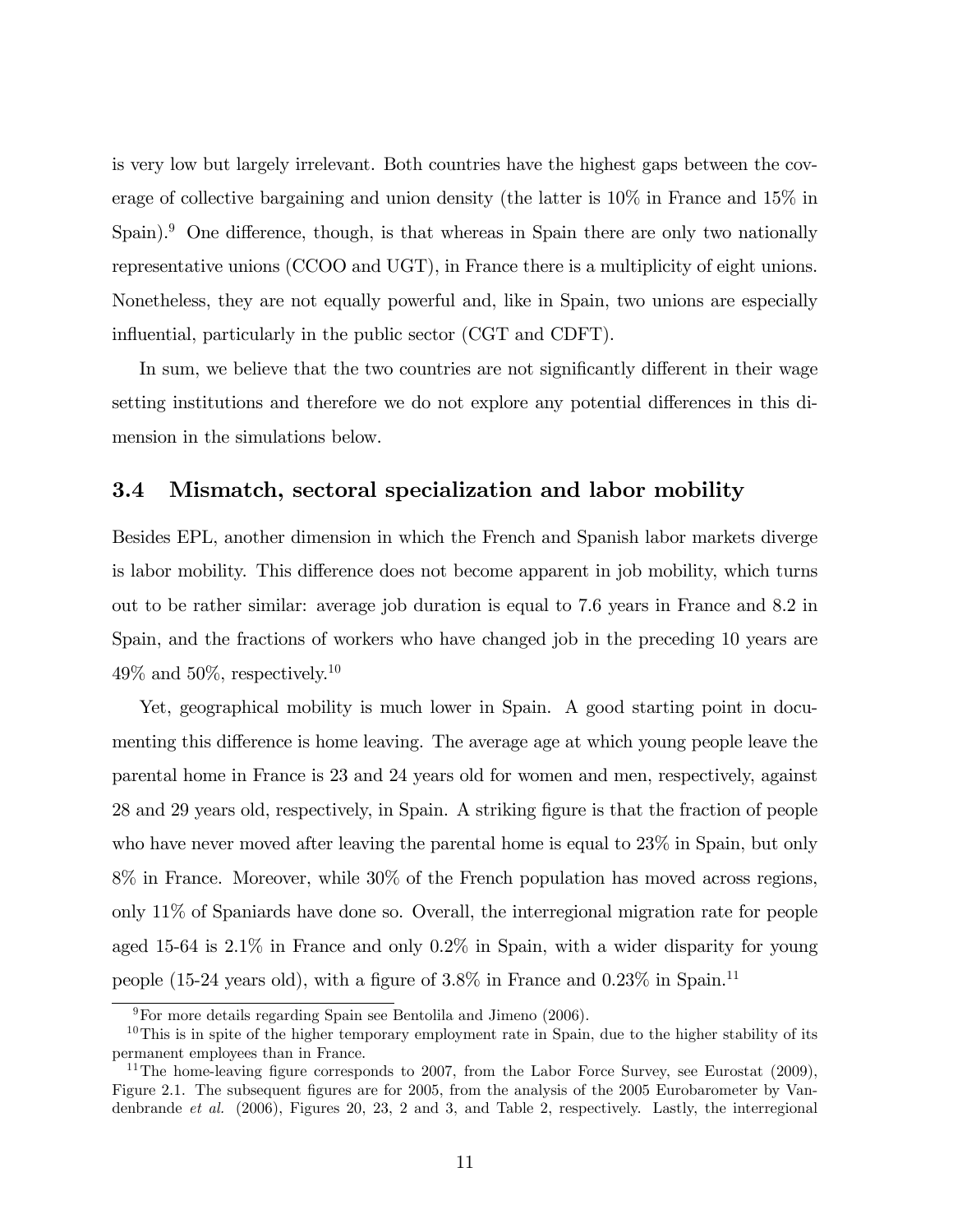How does labor mobility affect the impact of the recession? First of all, the shock has hit Spanish regions quite differently. While national dependent employment has fallen by  $-7.3\%$  between 2007:4 and 2009:3, the regional growth rates range from  $-1\%$  to  $-13.4\%$ . These different employment destruction patterns are closely related to the regional shares of employment in the construction industry, which has plummeted as a result of the credit crunch in the ongoing recession. Thus, while the nationwide reduction of employment in this sector is -34.6%, the regional rates range from -18.7% to -54.7%. The key role of construction in explaining the different impact of the recession across Spanish regions is clearly illustrated by the raw correlation coefficient between the changes in total and construction employment shares across regions, which is equal to 0.7.<sup>12</sup>

The strong dependence of the Spanish economy on the construction sector since the late nineties deserves a brief comment. It reached 11.9% of GDP and 13.3% of employment in 2007, against 6.3% and 6.9% in France (Eurostat). We argue that this type of sectoral specialization is closely related to the existence of a dual/segmented labor market. In effect, as a result of Spain's access to the Euro-area in the late 1990s with a higher inflation rate than France, real interest rates fell by 6 pp., against 1.5 pp. in France, leading to a strong increase in investment. These new investment projects could have taken place in either high value added industries (like., e.g., ICTs in Finland) or in low value added ones. Investors bet for the latter for at least two reasons. On the one hand, the rigid permanent contracts would have been inadequate to specialize in more innovative sectors, since higher labor flexibility is required to accommodate the higher degree of uncertainty typically associated with producing higher value added goods (Saint-Paul, 1997). On the other, there had been an increase in the relative endowment of unskilled labor in Spain. In effect, the high availability of jobs through very flexible contracts led both to a high dropout rate of youth from compulsory education  $(31\%)$  and later on to a huge inflow of unskilled immigrants (implying a 10 pp. increase in the foreign population rate). Hence,

migration rate corresponds to 2003, from OECD (2005).

 $12$ These figures leave out the Balearic Islands, which have an abnormally high employment level in 2009:3 due to seasonal factors related to the turism industry.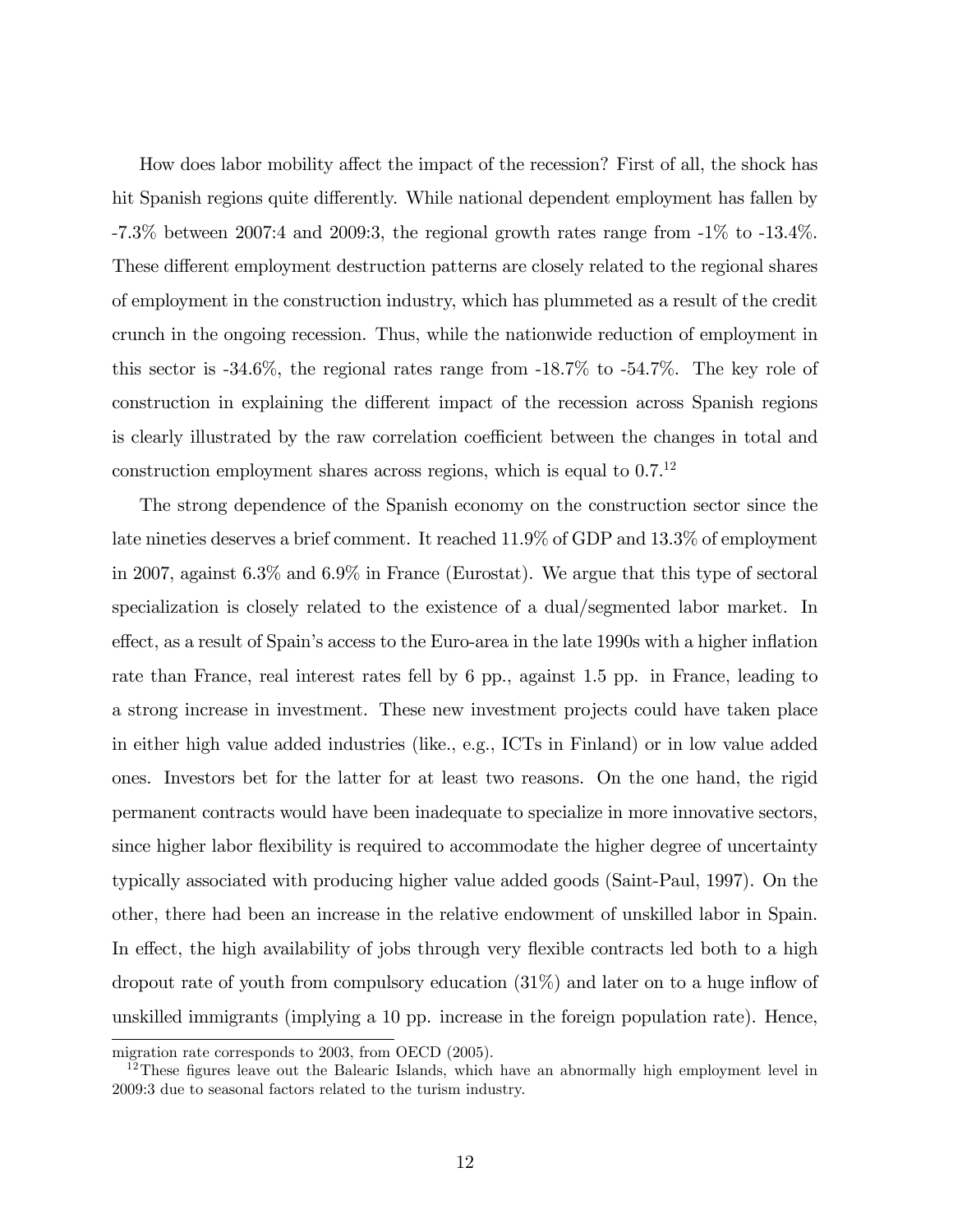as a result of this relative scarcity of highly skilled labor, investment in the construction sector surged.

Low geographical mobility is a source of mismatch and higher equilibrium unemployment via reallocation rather than conventional aggregate shocks (Layard *et al.*, 1991). This has become quite apparent in the aftermath of the recession in Spain, where unemployment rate dispersion has sharply increased. The range between the lowest and the highest regional unemployment rates, which was equal to 10.3 pp. in 2007:4, has risen to 15.6 pp. in 2009:4, whereas the standard deviation of those rates increased from 3 to 5 over that period.<sup>13</sup> In sharp contrast, that range only increased in France from 9.6 to 11.3 pp., while the standard deviation hardly changed, from  $1.3$  to  $1.4$ .<sup>14</sup>

Geographical mobility depends on many factors, both economic and non-economic. Institutional determinants of regional divergence in incomes and unemployment rates surely play a role. For instance, Bentolila and Dolado (1991) found, for 1962-1986 in Spain (roughly a pre-temporary employment period), that if the national unemployment rate doubled (from 10% to 20%, not far from the current situation), the elasticity of interregional migration flows to regional wage and unemployment differentials halved. On the other hand, Rupert and Wasmer (2009), echoing earlier work by Oswald (1999), highlight the role of housing regulations in accounting for differences in unemployment between Europe and the US. The Spanish rental market works very poorly and is underdeveloped, since it represents only 12% of the housing market, against 40% in France. Therefore, it clearly hampers migration (Barceló, 2006). This is due to various institutional factors, in particular a legal structure that favors tenants vs. landowners and an income tax system which heavily subsidizes owner-occupied housing (Lopez-Garcia, 2004).

However, like industrial specialization, migration is also linked to labor institutions, and in particular to EPL. Thus differences in EPL may be a concomitant event to differences in labor mobility. On the one hand, there is evidence that the widespread use of

<sup>&</sup>lt;sup>13</sup>This was even stronger for workers aged 16 to 24 years old. The lowest-highest unemployment rate difference increased from 19.4 to 24.7 and the standard deviation from 4.6 to 6.3.

<sup>&</sup>lt;sup>14</sup>France: Labor Force Survey, BDM Macro-economic Database (www.bdm.insee.fr). Spain: Labor Force Survey (www.ine.es).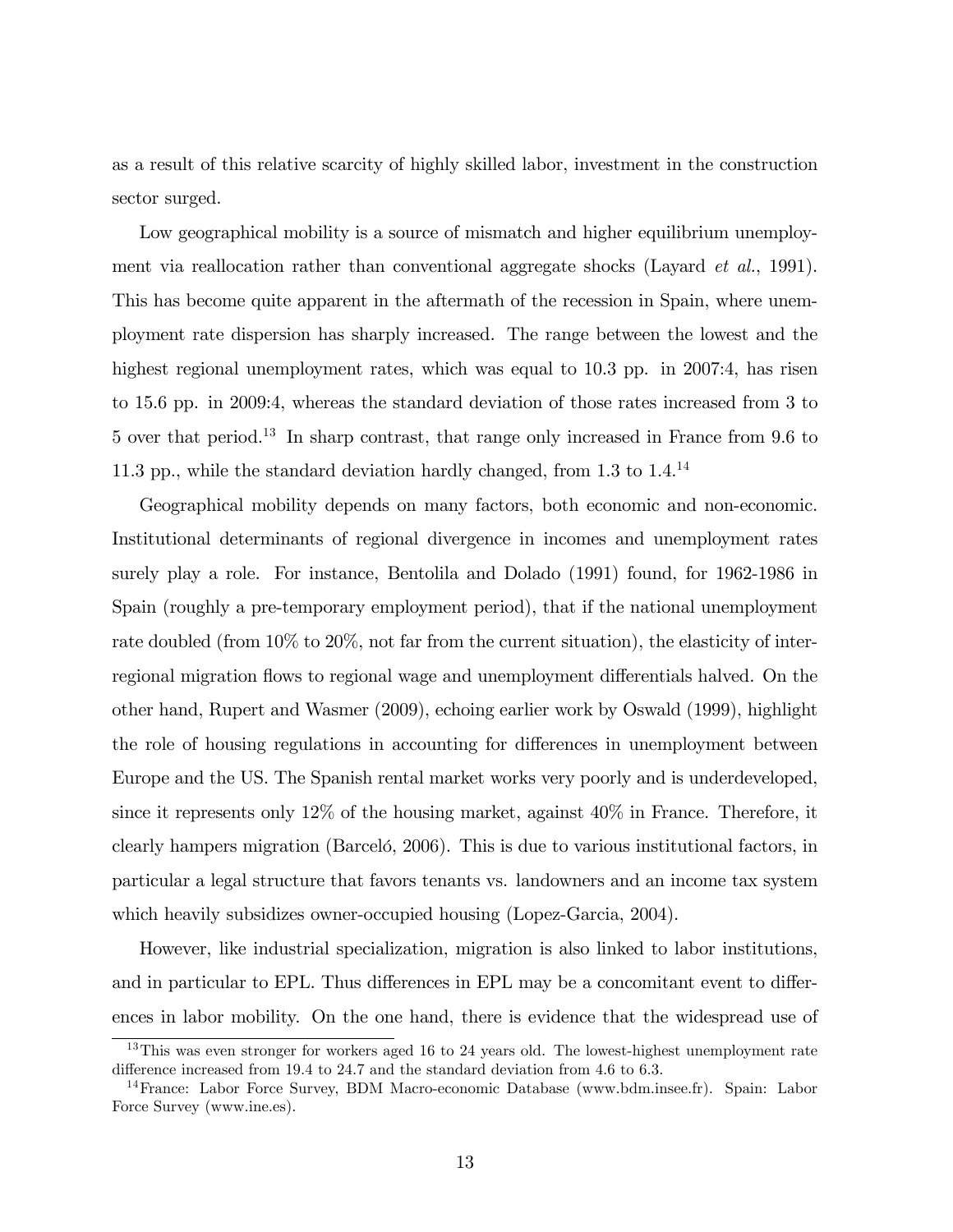temporary contracts may reduce migration despite its potentially beneficial effect on job creation. For example, Antolín and Bover (1997), using individual data for Spain found that temporary employment reduces the likelihood of interregional migration. The insight is that a temporary job in a different region does not provide much job security, whereas migrating means giving up, to a large extent, the support of family networks, which are a key insurance mechanism in Southern Mediterranean countries (Bentolila and Ichino, 2008). In a similar vein, Becker *et al.*  $(2010)$  find, with a sample of 13 European countries over 1983-2004, that youth job insecurity discourages home-leaving, whereas parental job insecurity encourages it. Thus, the higher the difference between EPL for permanent and temporary contracts (roughly held by older and younger workers, respectively), the lower is the home-leaving rate. As discussed earlier, the fact that this gap is higher in Spain than in France would be consistent with the lower Spanish home-leaving rate .

# 4 Model

This section presents our search and matching model, which is inspired by previous work by Blanchard and Landier (2002) and Cahuc and Postel-Vinay (2002), who extend the seminal Mortensen-Pissarides (1994) model with endogenous job destruction to allow for the distinction between temporary and permanent jobs entailing different dismissal costs.

#### 4.1 Model setup

The main features of the model are as follows. First, there is a continuum of infinitelylived risk-neutral workers and firms, with a common discount rate  $r > 0$ . The measure of workers is normalized to 1.

Job matches have an idiosyncratic productivity distribution  $F(\varepsilon)$ , drawn over the support  $[\underline{\varepsilon}, \overline{\varepsilon}]$ .<sup>15</sup> The idiosyncratic productivity shocks follow a Poisson distribution with

<sup>&</sup>lt;sup>15</sup>An alternative that we also pursued was to allow two types of productivity shocks, idiosyncratic and aggregrate, where the latter are governed by a Markov transition matrix among the different states of the economy; cf. LíHaridon and Malherbet (2006). However, given the much higher complexity of this extension when combined with two types of contracts, we failed to achieve convergence in its simulation.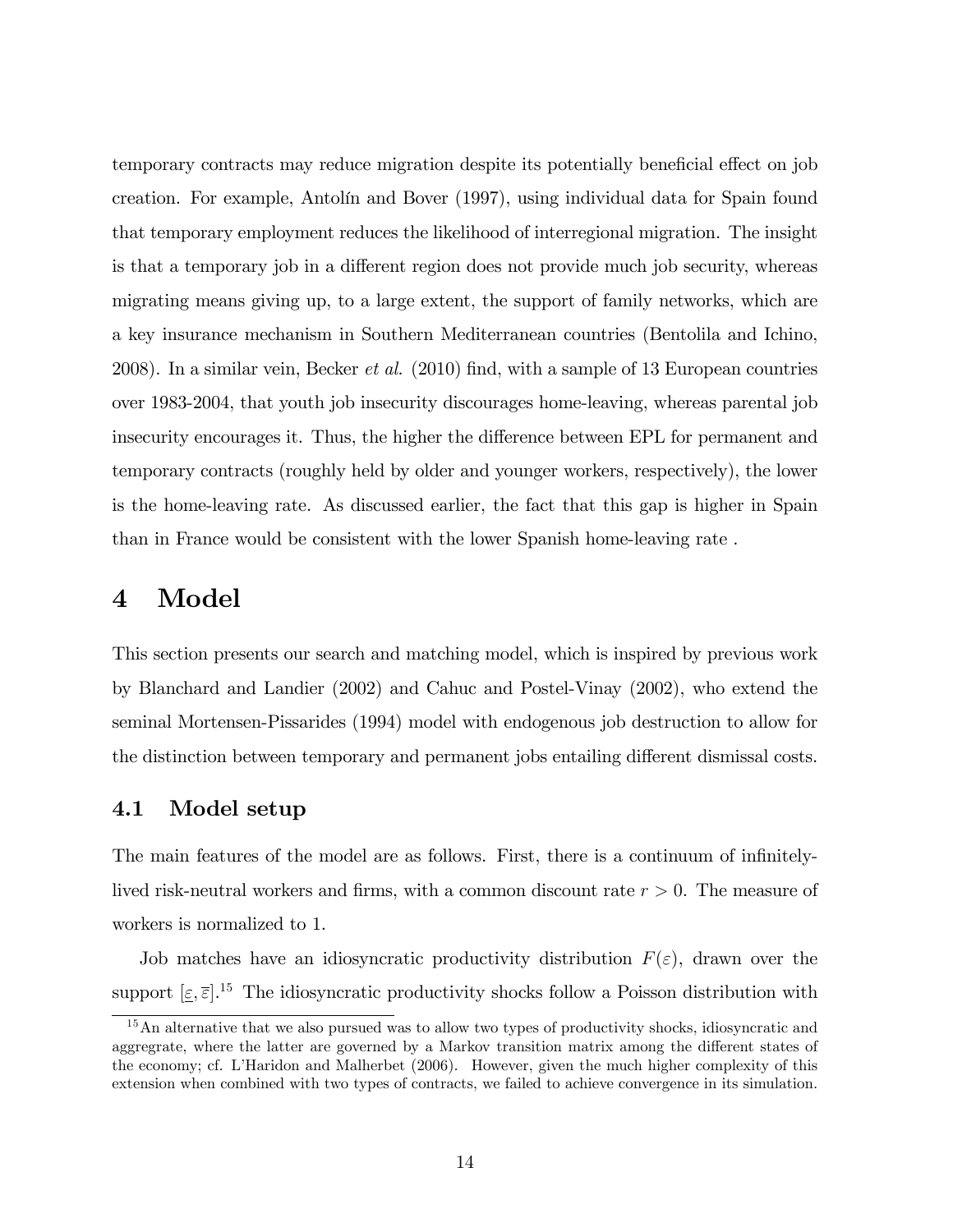incidence rate  $\mu$ . In line with Pissarides (2000), it is assumed that new jobs start with productivity  $\bar{\varepsilon}$ .

There are two types of jobs: temporary and permanent jobs, both endowed with the same productivity distribution. Trying to mimic realistic labor market wage bargaining procedures, it is assumed that wages are only renegotiated in permanent jobs but not in temporary jobs. Unemployed workers have access to temporary jobs with probability  $p$ , exogenously set as EPL policy, and to initial permanent jobs with probability  $(1 - p)$ . Temporary jobs are terminated with per unit of time probability  $\lambda$ , at which point firms can either convert them to permanent jobs or destroy them at no cost. A new value of productivity is drawn when the conversion takes place. Permanent jobs have red-tape firing costs  $f$ . Thus, under the previous assumptions, the gap between the severance pay for permanent and temporary contracts is simply given by  $f$ . Unemployment benefits are denoted by b. Notice that both magnitudes should be interpreted as monetary flows in terms of the average wage,  $\overline{\omega}$ , i.e., as  $f\overline{\omega}$  and  $b\overline{\omega}$ , though to simplify notation they will simply be referred to as  $f$  and  $b$  in the sequel.

There is a Cobb-Douglas matching function  $m(u, v) = m_0 u^{\alpha} v^{1-\alpha}$  à la Pissarides (2000), with matching rates  $q(\theta)$  for vacancies and  $\theta q(\theta)$  for the unemployed. Thus, labor market tightness is given by  $\theta = v/u$ , where v and u are vacancies and unemployment, respectively. The degree of mismatch is captured by the shifter  $m_0$  such that a lower value of  $m_0$  implies higher mismatch, that is, an outward shift in the Beveridge curve. Finally, there is flow a cost of keeping jobs vacant equal to  $h > 0$  per unit of time.

In terms of notation, subindices are as follows:  $t$  for a temporary job, 0 for the beginning of a permanent job, and  $p$  for a continuing permanent job.

Asset values at steady state are denoted  $J$  and  $V$  for employers, and  $W$  and  $U$  for employees. They are as follows:

- $\bullet$  V: Value to the firm of a vacant job,
- $J_t(\varepsilon)$ : Value to the firm of a temporary job with productivity  $\varepsilon$ ,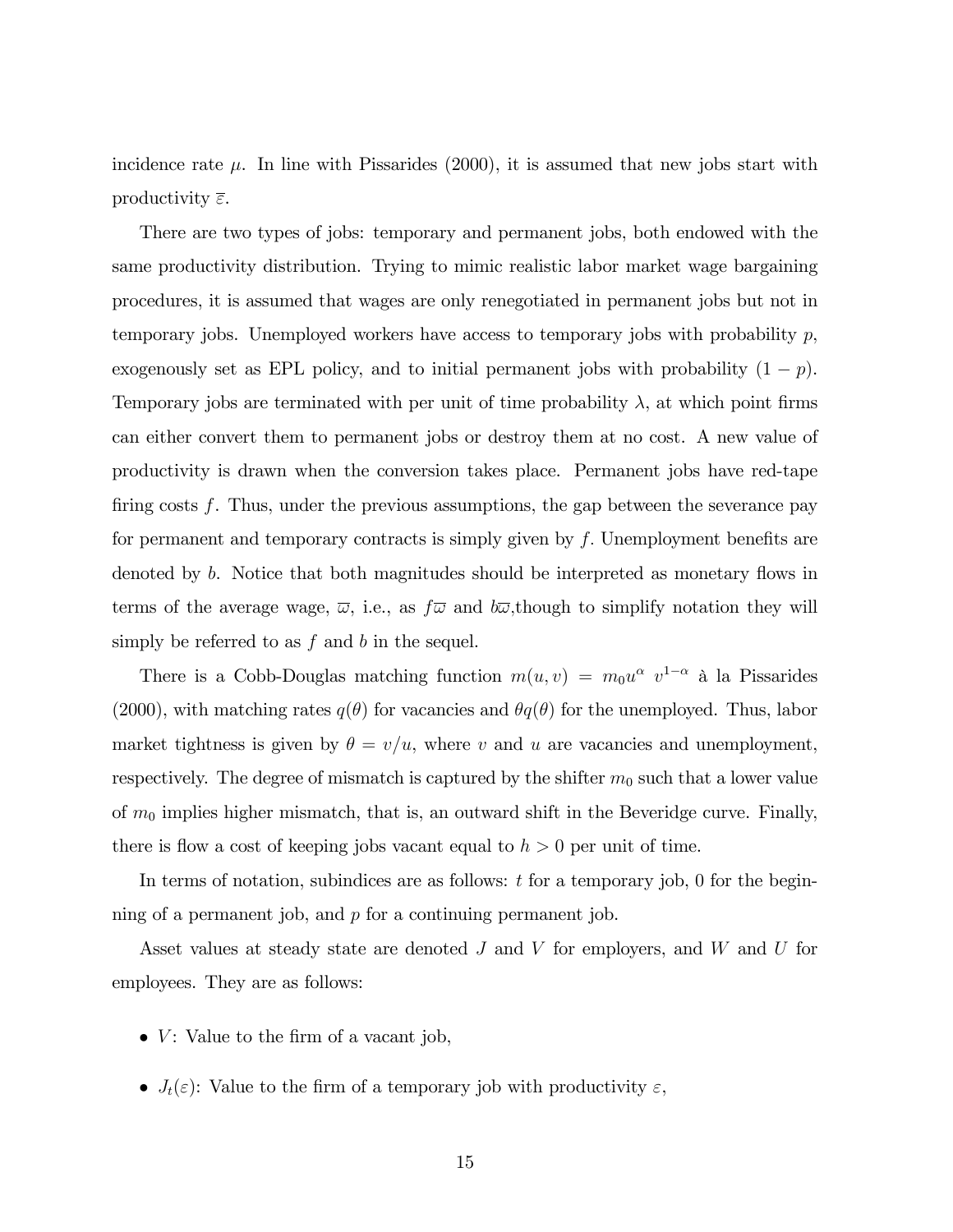- $J_0(\varepsilon)$ : Value to the firm of a new permanent job with productivity  $\varepsilon$ , not yet subject to firing costs,
- $J_p(\varepsilon)$ : Value to the firm of a continuing permanent job with productivity  $\varepsilon$ , subject to firing cost  $f$ ,
- $\bullet$  U: Value to the worker of unemployment,
- $W_t(\varepsilon)$ : Value to the worker of a temporary job with productivity parameter  $\varepsilon$ ,
- $W_0(\varepsilon)$ : Value to the worker of a new permanent with productivity  $\varepsilon$  subject to firing costs  $f$  (remember that a new permanent job can previously be a temporary job),
- $W_p(\varepsilon)$ : Value to the worker of a continuing permanent job with productivity parameter  $\varepsilon$ , subject to firing costs f.

## 4.2 Bellman equations

The Bellman equations for the above asset values from the point of view of firms are the following:

$$
rV = -h + q(\theta) \left[ p \left( J_t(\overline{\varepsilon}) - V \right) + (1 - p) \left( J_0(\overline{\varepsilon}) - V \right) \right]
$$
 (1)

$$
rJ_t(\varepsilon) = \varepsilon - w_t + \mu \int_{\varepsilon}^{\overline{\varepsilon}} \left[ J_t(x) - J_t(\varepsilon) \right] dF(x) + \lambda \int_{\varepsilon}^{\overline{\varepsilon}} \max\left[ J_0(x) - J_t(\varepsilon), V - J_t(\varepsilon) \right] dF(x) \tag{2}
$$

$$
rJ_0(\varepsilon) = \varepsilon - w_0(\varepsilon) + \mu \int_{\varepsilon}^{\overline{\varepsilon}} \max[J_p(x) - J_0(\varepsilon), V - J_0(\varepsilon) - f] dF(x) \tag{3}
$$

$$
rJ_p(\varepsilon) = \varepsilon - w_p(\varepsilon) + \mu \int_{\varepsilon}^{\overline{\varepsilon}} \max[J_p(x) - J_p(\varepsilon), V - J_p(\varepsilon) - f] dF(x) \tag{4}
$$

According to  $(1)$ , keeping a vacant job implies a flow cost of h and returns a contact with probability  $q(\theta)$  in each period. Once the contact takes place, the employer-employee pair sign a temporary contract with probability  $p$  or a new permanent contract with probability  $1 - p$ , both created at the maximal productivity level,  $\overline{\varepsilon}$ . If a temporary contract is signed, equation (2) implies that the employer obtains a flow profit of  $\varepsilon - w_t$ , and after the productivity shock takes place at rate  $\mu$ , this type of job –which yields an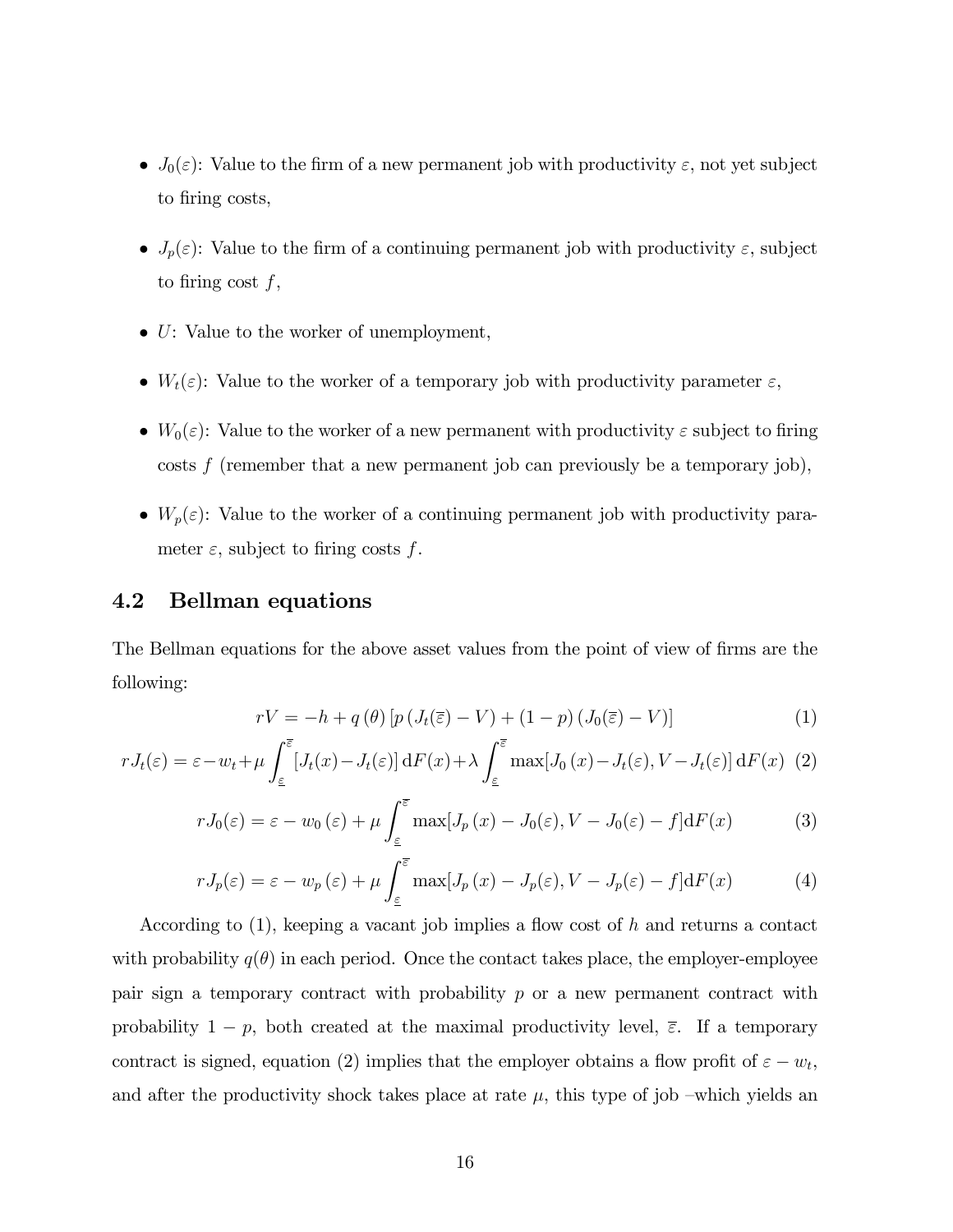asset value to the employer of  $J_t(\varepsilon)$  necessarily continues until the date at which it can be destroyed arrives. This assumption reflects the fact that employers are not allowed to layoff workers on temporary contracts before the end of the contract. Temporary contracts are terminated at rate  $\lambda$ .<sup>16</sup> When a temporary contract is terminated, the job can be either destroyed or converted in a permanent job. At the date of the termination of the temporary contract, a new value of the productivity shock is drawn because workers behave differently under permanent and temporary contracts.<sup>17</sup>

The asset value of a new permanent job, filled either by an unemployed worker or by a worker on a temporary contract, to the employer is  $J_0(\varepsilon)$  which, according to (3), yields a flow profit of  $\varepsilon - w_0 (\varepsilon)$ . Once a productivity shock occurs at rate  $\mu$ , the permanent contract becomes either a continuing one, with an asset value to the firm of  $J_p(\varepsilon)$ , or the match is dissolved, which will cost the employer the firing cost  $f$ . If the employer-worker pair stay together, (4) indicates that the employer obtains a flow profit of  $\varepsilon - w_p(\varepsilon)$ , such that the only difference with  $(3)$  is that the worker now can use the firing cost as an additional threat in the wage bargain.

Turning now to workers, their corresponding Bellman equations are given by:

$$
rU = b + \theta q(\theta) \left[ p(W_t(\overline{\varepsilon}) - U) + (1 - p)(W_0(\overline{\varepsilon}) - U) \right]
$$
(5)

$$
rW_t(\varepsilon) = w_t + \mu \int_{\varepsilon}^{\overline{\varepsilon}} \left[ W_t(x) - W_t(\varepsilon) \right] dF(x) + \lambda \int_{\varepsilon}^{\overline{\varepsilon}} \max[W_0(x) - W_t(\varepsilon), U - W_t(\varepsilon)] dF(x) \tag{6}
$$

$$
rW_0(\varepsilon) = w_0(\varepsilon) + \mu \int_{\varepsilon}^{\overline{\varepsilon}} \max[W_p(x) - W_0(\varepsilon), U - W_0(\varepsilon)] \mathrm{d}F(x) \tag{7}
$$

$$
rW_p(\varepsilon) = w_p(\varepsilon) + \mu \int_{\varepsilon}^{\overline{\varepsilon}} \max[W_p(x) - W_p(\varepsilon), U - W_p(\varepsilon)] \mathrm{d}F(x) \tag{8}
$$

Equation  $(5)$  points out that an unemployed worker enjoys a flow earning b and comes in contact with a vacancy at rate  $\theta q(\theta)$ , either of a temporary job or of a new permanent

 $16$ Assuming that the duration of temporary contracts is fixed rather than random leads to more complex formulations without changing the properties of the model.

 $17$  Ichino and Riphahn (2005) have shown that the number of days of absence per week increases significantly once employment protection is granted at the end of probation periods and Dolado and Stucchi (2008) find that the effort of temporary employees is lower than that of permanent employees.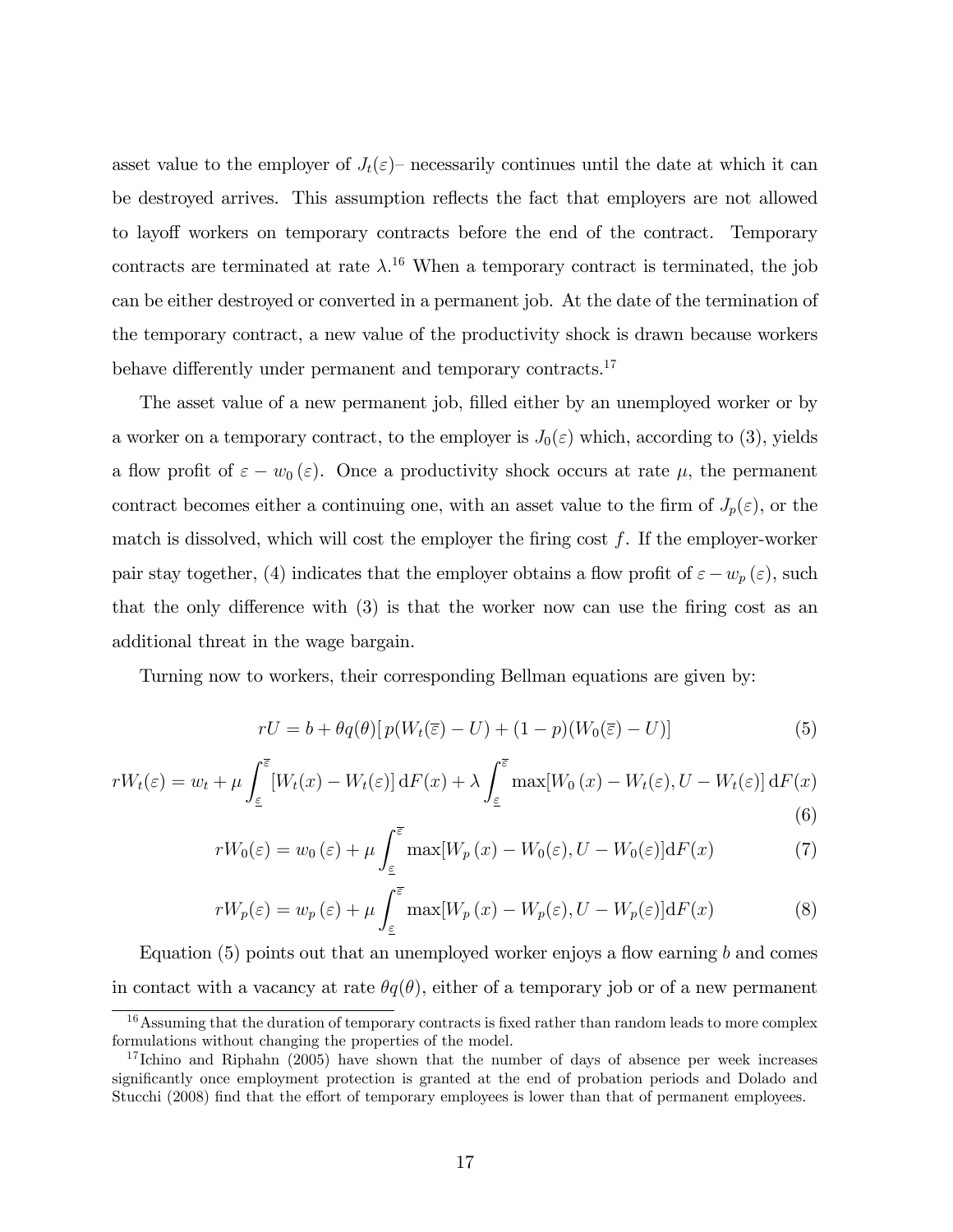job, with probabilities p and  $1-p$ , respectively. Expressions (6) to (8) represent the asset values to the worker of the different jobs, and their interpretation is similar to those in  $(2)$  to  $(4)$  with the flow income being the respective wages.

## 4.3 Surplus sharing

As is conventional in this type of model, the surplus is shared according to a Nash bargain in which workers have bargaining power  $\beta \in [0, 1]$ . This gives rise to the surplus expressions:

$$
S_t(\bar{\varepsilon}) = J_t(\bar{\varepsilon}) - V + W_t(\bar{\varepsilon}) - U \tag{9}
$$

$$
S_0(\varepsilon) = J_0(\varepsilon) - V + W_0(\varepsilon) - U \tag{10}
$$

$$
S_p(\varepsilon) = J_p(\varepsilon) - V + f + W_p(\varepsilon) - U \tag{11}
$$

In steady state, the free-entry rule  $V = 0$  implies:

$$
h = q(\theta) \left[ p J_t(\overline{\varepsilon}) + (1 - p) (J_0(\overline{\varepsilon})) \right]
$$
 (12)

Therefore, since  $J_i(\overline{\varepsilon}) - V = (1 - \beta)S_i(\overline{\varepsilon}), i = p, 0$ , we get:

$$
\frac{\theta h}{1-\beta} = \theta q(\theta) \left[ pS_t\left(\overline{\varepsilon}\right) + (1-p) S_0(\overline{\varepsilon}) \right]
$$
(13)

Combining the different asset values to the employer and to the worker of a temporary job, a new permanent job and a continuing permanent job, implies that the three different surpluses in  $(9)-(11)$  can be rewritten as follows:

$$
(r + \mu + \lambda)S_t(\varepsilon) = \varepsilon - b - \frac{\beta \theta h}{1 - \beta} + \mu \int_{\varepsilon}^{\overline{\varepsilon}} S_t(x) dF(x) + \lambda \int_{\varepsilon}^{\overline{\varepsilon}} \max[S_0(\varepsilon), 0] dF(x) \quad (14)
$$

$$
(r+\mu)S_0(\varepsilon) = \varepsilon - b - \frac{\beta \theta h}{1-\beta} + \mu \int_{\varepsilon}^{\overline{\varepsilon}} \max[S_p(x), 0] dF(x) - \mu f \tag{15}
$$

$$
(r+\mu)S_p(\varepsilon) = \varepsilon - b - \frac{\beta \theta h}{1-\beta} + \mu \int_{\varepsilon}^{\overline{\varepsilon}} \max[S_p(x), 0] dF(x) + rf \tag{16}
$$

From  $(15)$  and  $(16)$ :

$$
S_p(\varepsilon) = S_0(\varepsilon) + f. \tag{17}
$$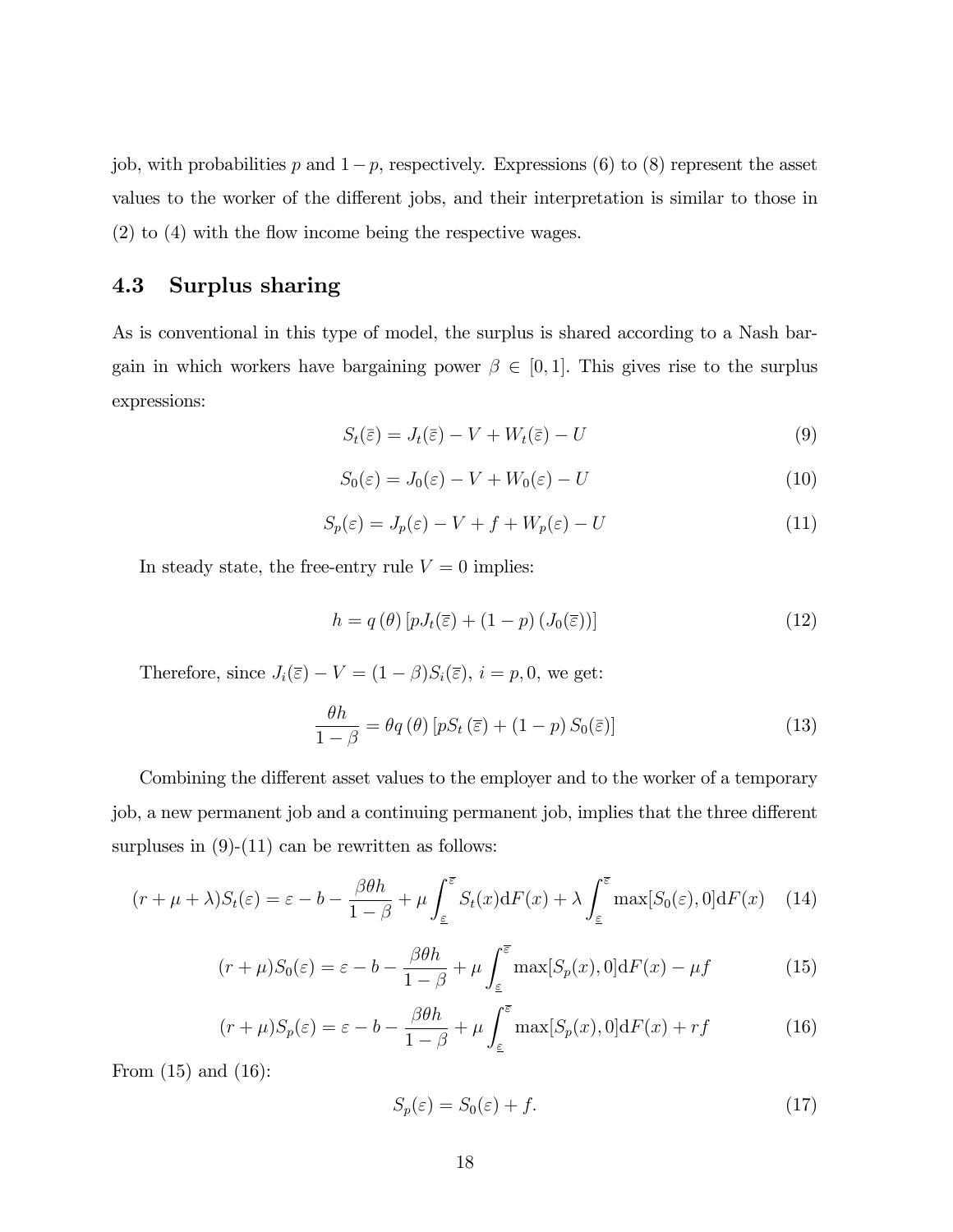Thus, according to (16), the surplus from a continuing permanent job is larger than that from a new permanent job, due to our previous assumption that the employer only has to pay the firing cost once the worker has been confirmed in the job and not when disagreement arises at the time of the first encounter with the worker.

### 4.4 Job creation and job destruction

The previous expressions for the surpluses give us the productivity thresholds for the destruction of permanent jobs (PJD) and the creation of permanent jobs (PJC):<sup>18</sup>

$$
S_p(\varepsilon^d) = 0 = \varepsilon^d - b - \frac{\beta \theta h}{1 - \beta} + \mu \int_{\varepsilon^d}^{\overline{\varepsilon}} S_p(x) dF(x) + rf
$$
 (PJD)

$$
S_0(\varepsilon^c) = 0 = \varepsilon^c - b - \frac{\beta \theta h}{1 - \beta} - \mu f + \mu \int_{\varepsilon^d}^{\overline{\varepsilon}} S_p(x) dF(x)
$$
 (PJC)

Hence, subtracting PJD from PJC yields:

$$
\varepsilon^c = \varepsilon^d + (\mu + r)f,\tag{18}
$$

which shows that temporary jobs are destroyed more frequently than continuing permanent jobs, because they are exempt from firing costs.

From the expressions for  $S_p(\varepsilon)$ ,  $S_0(\varepsilon)$ ,  $S_p(\varepsilon^d)$ , and  $S_0(\varepsilon^c)$ , we get the following relations:

$$
S_0(\varepsilon) = \frac{\varepsilon - \varepsilon^c}{\mu + r} \quad \text{for} \quad \varepsilon \ge \varepsilon^c \tag{19}
$$

$$
S_p(\varepsilon) = \frac{\varepsilon - \varepsilon^d}{\mu + r} \quad \text{for} \quad \varepsilon \ge \varepsilon^d \tag{20}
$$

where  $S_p(\varepsilon)$  can be used to rewrite PJD such that the destruction rule of permanent jobs becomes:

$$
\varepsilon^{d} = b + \frac{\beta \theta h}{1 - \beta} - \frac{\mu}{\mu + r} \int_{\varepsilon^{d}}^{\overline{\varepsilon}} (x - \varepsilon^{d}) \, dF(x) - rf \tag{21}
$$

This equation shows that the threshold productivity  $\varepsilon^d$  is an increasing function of labor market tightness,  $\theta$ , and a decreasing function of the firing cost, f. The intuition

 $18$ Notice that the job creation threshold does not exist for jobs filled by unemployed workers, since these jobs are created at the maximal productivity.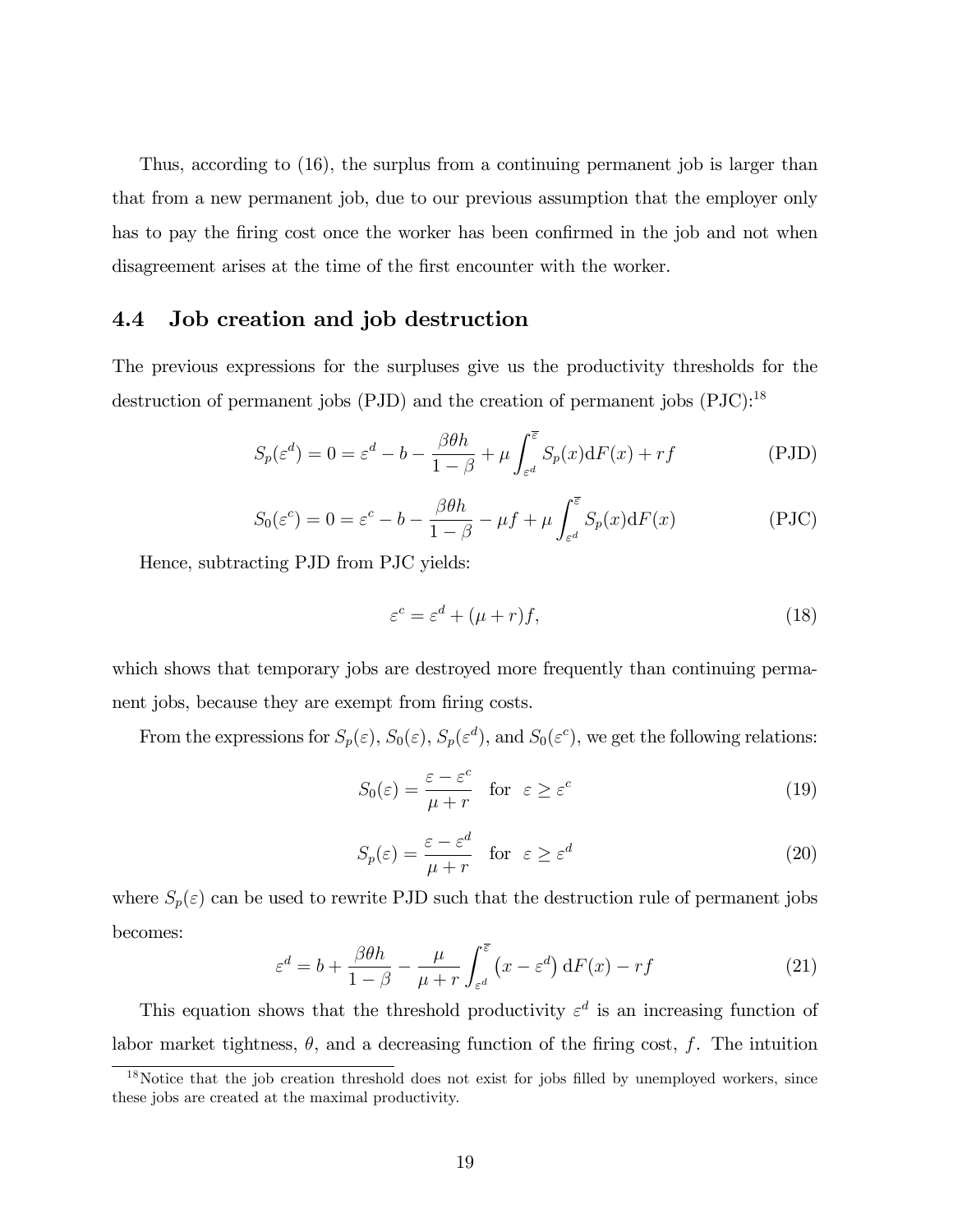for the first relationship is that a tighter labor market, by improving the value of unemployment U, reduces the surplus, thus making the employer-worker pair more exacting on how productive the matching must be to compensate them for their outside options. As regards the second relationship, it is consistent with the goal of firing costs of reducing the propensity to destroy jobs, implying that less productive jobs remain operative.

Moreover, (14) implies that

$$
(r+\lambda)\int_{\underline{\varepsilon}}^{\overline{\varepsilon}}S_t(x)\mathrm{d}F(x)=\int_{\underline{\varepsilon}}^{\overline{\varepsilon}}x\mathrm{d}F(x)-b-\frac{\beta\theta h}{1-\beta}+\lambda\int_{\varepsilon^c}^{\overline{\varepsilon}}\frac{\varepsilon-\varepsilon^c}{\mu+r}\mathrm{d}F(x)
$$

and then,

$$
S_t(\varepsilon) = \frac{1}{(r+\mu+\lambda)} \left[ \varepsilon + \frac{\mu}{r+\lambda} \int_{\varepsilon}^{\overline{\varepsilon}} x \mathrm{d}F(x) \right] + \frac{1}{r+\lambda} \left[ \lambda \int_{\varepsilon}^{\overline{\varepsilon}} \frac{x-\varepsilon^c}{\mu+r} \mathrm{d}F(x) - b - \frac{\beta \theta h}{1-\beta} \right] \tag{22}
$$

Evaluation of (22) at  $\bar{\varepsilon}$  yields  $S_t(\bar{\varepsilon})$  which together with (19) evaluated at  $\bar{\varepsilon}$ ,  $S_0(\bar{\varepsilon})$ , can be used to rewrite the job creation equation JC out of the free entry rule as follows:

$$
\frac{h}{1-\beta} = q(\theta) \left[ \frac{\frac{p}{(r+\mu+\lambda)}[\bar{\varepsilon} + \frac{\mu}{r+\lambda} \int_{\bar{\varepsilon}}^{\bar{\varepsilon}} x dF(x)] + \frac{p}{r+\lambda} [\lambda \int_{\varepsilon^c}^{\bar{\varepsilon}} \frac{(x-\varepsilon^c)}{\mu+r} dF(x) - b - \frac{\beta\theta h}{1-\beta}] + (JC)\right]
$$
(JC)

By replacing  $\varepsilon^c$  by  $\varepsilon^d$  in equation JC using equation (18), it is easy to show that, along the JC locus, labor tightness  $\theta$  is a decreasing function of the reservation productivity  $\varepsilon^d$ . In other words, the lower the destruction threshold  $\varepsilon^d$ , the longer jobs last on average, which leads to a higher creation of vacancies. Conversely, for a given value of  $\varepsilon^d$ , a higher firing cost  $f$  reduces the expected present value of jobs and therefore hinders job creation.

In sum, the three unknowns  $\theta$ ,  $\varepsilon^c$ , and  $\varepsilon^d$  are defined by JC and by equations (18) and (21). A graphical representation of the equilibrium values is depicted in Figure 2, where the crossing of the JC (having replaced  $\varepsilon^c$  by  $\varepsilon^d$ ) and PJD loci in the  $(\theta, \varepsilon^d)$  space determines the equilibrium values of these two variables, whereas (18) determines the equilibrium value of  $\varepsilon^c$ . In Figure 3 we consider the effect of an increase in the firing costs gap between permanent and temporary workers. This is captured by a rise in  $f$ , which shifts upwards the PJC locus<sup>19</sup> and downwards the PJD and JC schedules. It

<sup>&</sup>lt;sup>19</sup> From equations (18) and (21) we get  $\frac{d\varepsilon^c}{dt}$ df  $\Big|_{\theta=\text{cst}}=\frac{\mu F(\varepsilon^d)}{1-\frac{\mu}{\mu+r}[1-F}$  $\frac{\mu F(\varepsilon)}{1-\frac{\mu}{\mu+r}[1-F(\varepsilon^d)]}>0.$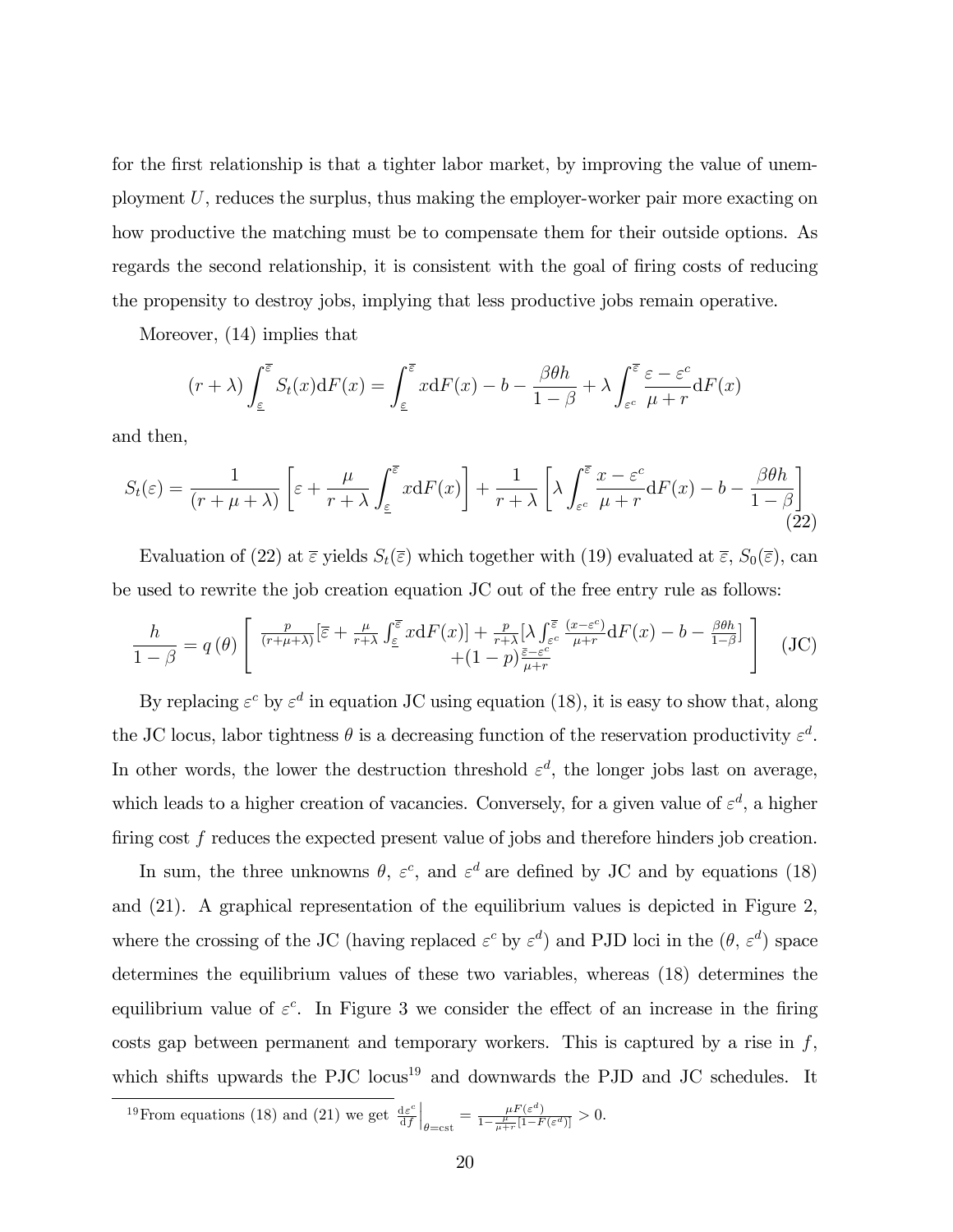can be checked that the PJC schedule shifts upwards. Firms unambiguously become less exacting in firing permanent workers (lower  $\varepsilon^d$ ) and more exacting in transforming temporary contracts into permanent ones (higher  $\varepsilon^c$ ). In principle, although the effect on  $\theta$ , and thus on unemployment, is ambiguous, the lower the conversion rate is (induced by higher  $f$ ) the more likely it is that unemployment will rise due to excessive turnover of temporary workers, as Blanchard and Landier (2002), and Cahuc and Postel-Vinay (2002) have pointed out before.

Figure 4, in turn, shows the effect of a reduction in  $p$ , that, as mentioned earlier, we consider in part as an approximation to the burst of the real estate bubble in Spain, since this sector was one of the driving engines behind the high demand of temporary work in this economy. Now, the PJC and PJD loci remain unaffected whereas the JC schedule shifts downwards, since job creation is hindered by the recession. As a result, the equilibrium value of  $\theta$  unambiguously decreases and the unemployment rate goes up. Lastly, using the same argument as in a decline of  $p$ , it is straightforward to check that either a rise of  $\lambda$  (i.e., a higher frequency in the termination of temporary jobs) or a reduction of  $m_0$  (i.e., an increase in mismatch) lead to lower  $\theta$  and higher unemployment.

#### 4.5 Unemployment flows

Let us denote by  $N_t$  the number of workers with a temporary contract,  $N_p$  those with a permanent contract, and u the number of unemployed workers. Then we have:

$$
\dot{N}_t = pu\theta q(\theta) - \lambda N_t
$$
\n
$$
\dot{N}_p = (1 - p)u\theta q(\theta) + \lambda N_t [1 - F(\varepsilon^c)] - \mu N_p F(\varepsilon^d)
$$
\n
$$
\dot{u} = \lambda F(\varepsilon^c) N_t + \mu F(\varepsilon^d) N_p - u\theta q(\theta)
$$

In steady state, the number of workers in the different type of jobs and the unemployment rate, u, becomes:

$$
N_t^* = \frac{1}{\lambda}pu\theta q(\theta)
$$
\n(23)

$$
N_p^* = \theta u q(\theta) \frac{1 - pF(\varepsilon^c)}{\mu F(\varepsilon^d)}
$$
\n(24)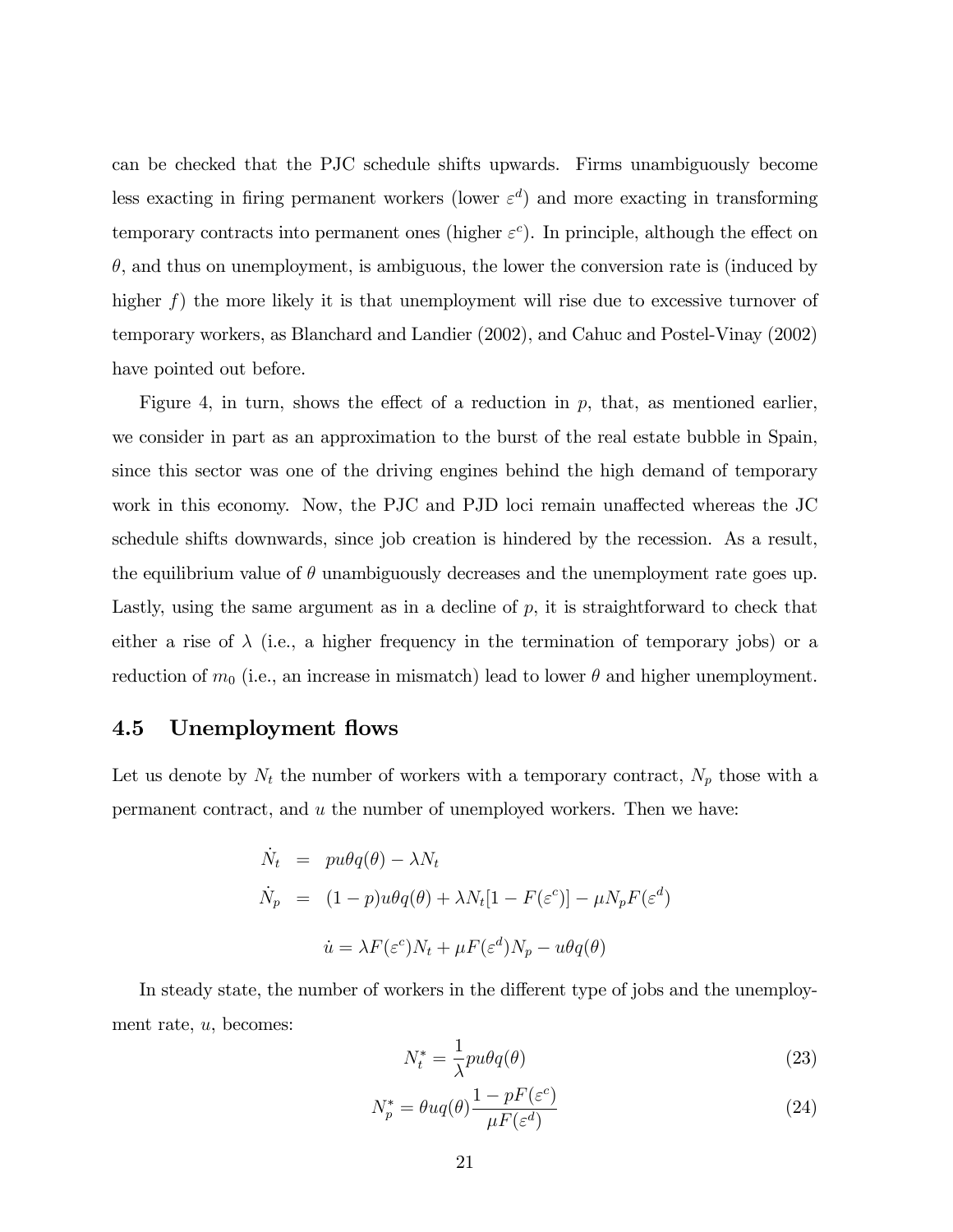$$
u^* = 1 - N_p^* - N_t^* \tag{25}
$$

#### 4.6 Wages

As mentioned earlier, wages are set according to Nash bargaining in which workers have bargaining power  $\beta \in [0, 1]$ . While they can be renegotiated on permanent jobs, we assume that they are not renegotiated on temporary jobs. Nash bargaining yields:

$$
(1 - \beta)[W_t(\bar{\varepsilon}) - U] = \beta [J_t(\bar{\varepsilon}) - V]
$$
\n(26)

$$
(1 - \beta)[W_0(\varepsilon) - U] = \beta[(J_0(\varepsilon) - V] \tag{27}
$$

$$
(1 - \beta)[W_p(\varepsilon) - U] = \beta[(J_p(\varepsilon) + f - V]
$$
\n(28)

By substituting into these relations the expressions of each asset value under the freeentry condition  $V = 0$ , we get the following wages:

$$
w_t = \beta(\bar{z} + h\theta) + (1 - \beta)b \tag{29}
$$

$$
w_0(\varepsilon) = \beta(\varepsilon + h\theta - \mu f) + (1 - \beta)b \tag{30}
$$

$$
w_p(\varepsilon) = \beta (\varepsilon + h\theta + rf) + (1 - \beta)b
$$

where  $w_0(\varepsilon) < w_p(\varepsilon)$  and  $w_0(\varepsilon) < w_t$ . Notice that  $w_p(\varepsilon) = w_t + \beta[r_f - (\overline{\varepsilon} - \varepsilon)]$ , the wage of permanent workers is not necessarily larger than the wage of temporary workers because the latter always start at the highest productivity level. Nonetheless, the larger is f the more likely it is that  $w_p(\varepsilon) > w_t$ .

Let us denote by  $N_0$  the number of temporary jobs that have just been created with productivity  $\bar{\varepsilon}$  and that have not yet been hit by a shock since their creation, and by  $N_{0t}$  the number of permanent jobs that have not been hit by a shock since they were transformed from temporary jobs:

$$
\dot{N}_0 = (1 - p)u\theta q(\theta) - \mu N_0
$$
  

$$
\dot{N}_{0t} = \lambda N_t p[1 - F(\varepsilon^c)] - \mu N_{0t}
$$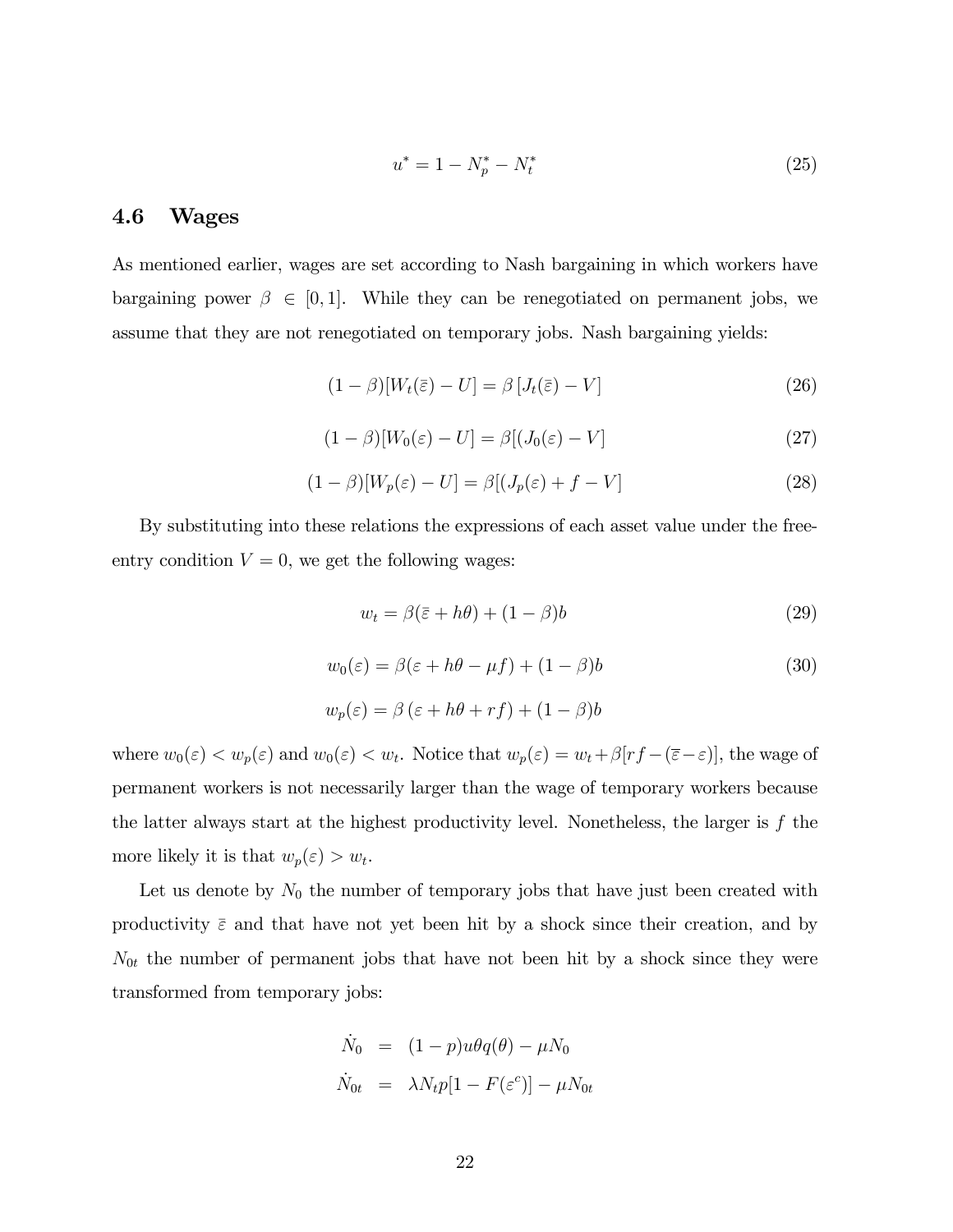such that their steady state values become:

$$
N_0 = \frac{(1-p)u\theta q(\theta)}{\mu}
$$
  

$$
N_{0t} = \frac{pu\theta q(\theta)[1 - F(\varepsilon^c)]}{\mu}
$$

Using the previous employment sizes, we can next calculate the average wage in steady state, which is given by:

$$
\overline{\omega} = \frac{N_t w_t + \frac{N_{0t}}{1 - F(\varepsilon^c)} \int_{\varepsilon^c}^{\overline{\varepsilon}} w_0(x) dF(x) + N_0 w_0(\overline{\varepsilon}) + \frac{(N_p - N_{0t} - N_0)}{1 - F(\varepsilon^d)} \int_{\varepsilon^d}^{\overline{\varepsilon}} w_p(x) dF(x)}{1 - u}
$$
(31)

For example, assuming that  $F(.)$  is the c.d.f. of a uniform distribution  $U[\underline{\varepsilon}, \overline{\varepsilon}]$ ,  $\overline{w}$ becomes:

$$
\overline{\omega} = \frac{\beta h \theta (1 - u) + \beta \,\overline{\varepsilon} \left( N_t + N_0 \right) + \beta \frac{\overline{\varepsilon} + \varepsilon^c}{2} N_{tp} + \beta \frac{\overline{\varepsilon} + \varepsilon^d}{2} \left( N_p - N_0 - N_{tp} \right)}{(1 - u) \left( 1 - b(1 - \beta) \right) + f(\mu + r) \left( N_0 + N_{tp} \right) - frN_p} \tag{32}
$$

# 5 Accounting for the impact of the crisis

In this section, we first show how to calibrate a number of key parameters in the model and then discuss the results of a simulation exercise whose goal is to ascertain the extent to which the difference in EPL regulation between Spain and France can account for the strikingly different evolution of their respective unemployment rates during the crisis.

#### 5.1 Calibration of the model

The length of a model period is chosen to be one quarter. Some of the values of the model's parameters can be found directly from data, but others need to be endogenously calibrated to fit a set of labor market variables. The actual reference period is the latter part of the boom, preceding the recession, namely 2005:1-2007:4, since the unemployment rates in both countries were rather similar at that stage and our goal is precisely to let the model explain the unemployment rate in the bad state (after the crisis) relative to the good state (before the crisis). Parameter values are presented in Table 2.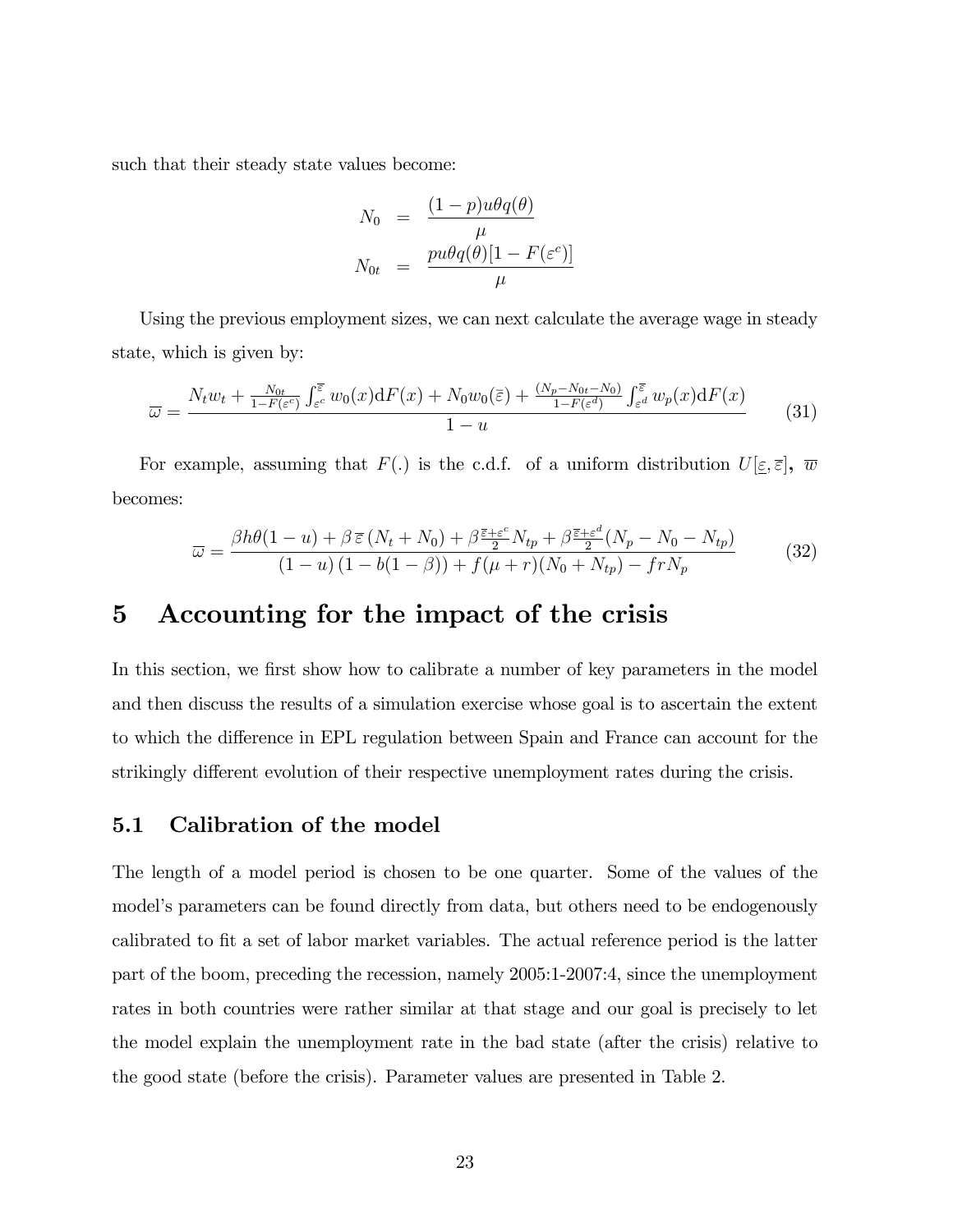The interest rate r is set at  $1\%$  per quarter. As in most of the literature (see, e.g., Petrongolo and Pissarides, 2001), we set values for the elasticity of the matching function with respect to unemployment,  $\alpha$ , and the bargaining power,  $\beta$ , equal to 0.5.

For the unemployment benefit indicator  $b$ , we use statutory replacement rates corrected for benefit coverage, setting it to 55% for France and 58% for Spain. Indicators f and p are chosen to represent each country's EPL. As regards  $f$ , its value is chosen to fit red-tape firing costs. Kramarz and Michaud (2008) calculate the average firing cost for permanent workers in France to be around one year's wages, with red-tape costs accounting for one third of this amount (i.e. 1.33 quarters). For Spain, we compute it as the difference between statutory severance (20 days of wages per year of service) for dismissals based on economic reasons and actually paid severance (45 days in either individual or collective dismissals), which is induced by labor courts and authorities. Making use of observed employment tenures yields a value around 2 quarters. Parameter p represents the proportion of newly created contracts that are temporary, which was 71% in France and 91% in Spain.  $\lambda$  captures the probability that a temporary contract is either transformed into a permanent one or terminated, which was 13.5% in France and 21.3% in Spain. Note that the higher value of  $\lambda$  in Spain reflects the above-mentioned ìcapitalizationî e§ect stressed by Wasmer (1999) since the average growth rate of GDP during the decade preceeding the crisis was much higher in Spain than in France.

To simplify computations, the idiosyncratic productivity shock is assumed to be uniformly distributed. Since the upper bound of the support can be chosen arbitrarily, because all monetary variables in the model are relative to  $\bar{\varepsilon}$ , we set  $\bar{\varepsilon} = 1$ . However, the standard deviation of the idiosyncratic productivity needs to be calibrated. Given a uniform distribution, this is equivalent to calibrating the lower bound of the support of the shock,  $\underline{\varepsilon}$ . More specifically, to uncover the values of the parameters  $\underline{\varepsilon}$ , h,  $m_0$ , and  $\mu$ , for which no direct information is available, we use the following four equations defining key labor market variables related to temporary and permanent employment features and the overall unemployment rate in each economy, which are computed using the French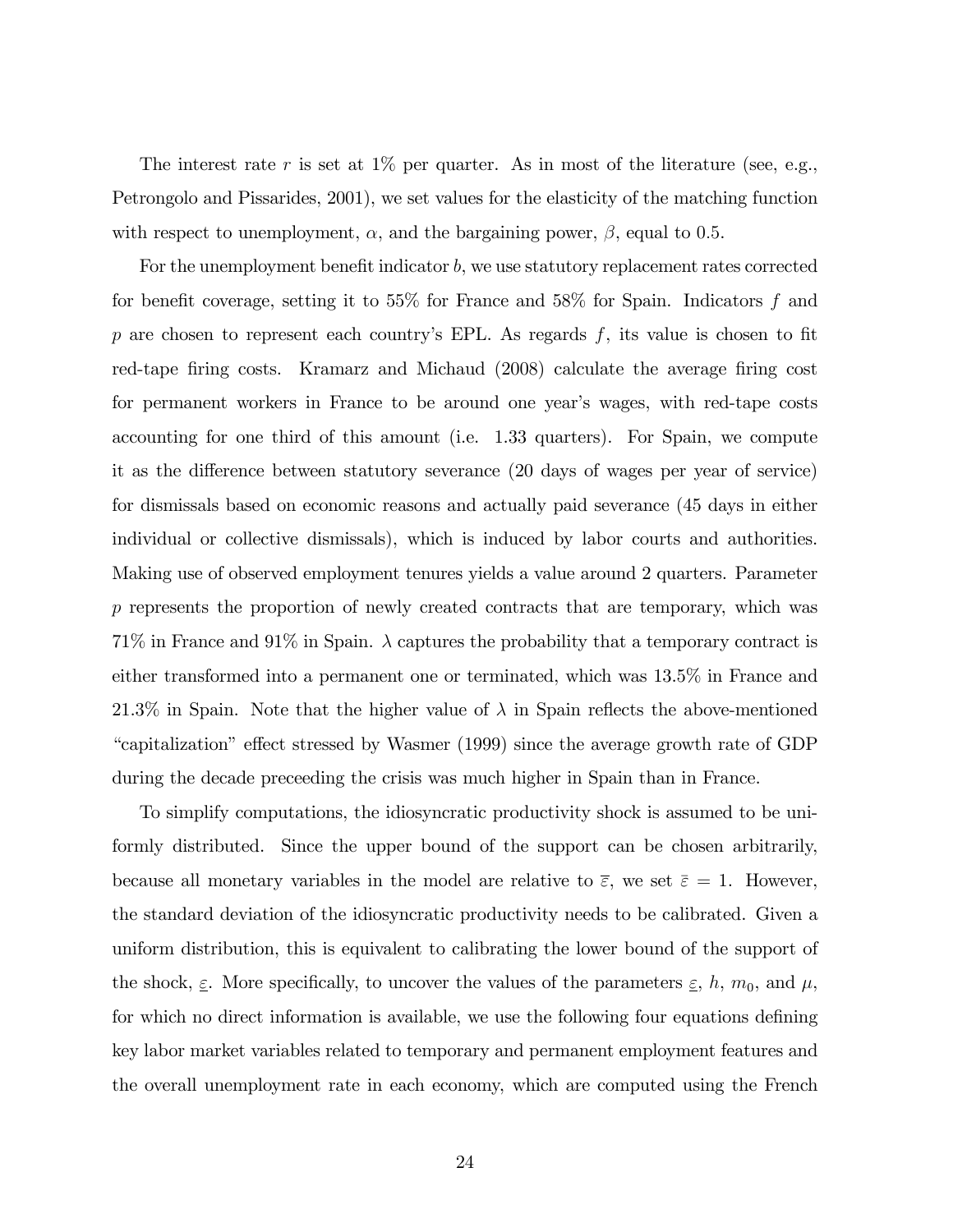and Spanish Labor Force Surveys. The first equation defines the rate of transformation of temporary contracts into permanent ones, which reads as:

$$
\lambda \frac{N_{0t} + (N_t - N_{0t}) [1 - F(\varepsilon^c)]}{N_t}
$$

or, in steady state:

$$
\lambda \left[ 1 - F(\varepsilon^c) \right] \tag{33}
$$

Secondly, we use the destruction rate of permanent jobs, which is defined by:

$$
\mu F(\varepsilon^d) \tag{34}
$$

Thirdly, we use the share of temporary jobs in the total stock of jobs (in steady state), given by:

$$
\frac{N_t^*}{N_t^* + N_p^*} = \frac{p\mu F(\varepsilon^d)}{p\mu F(\varepsilon^d) + \lambda \left[1 - F(\varepsilon^c)\right]}
$$
(35)

Lastly, we use the unemployment rate in (25) which can be rewritten as:

$$
u^* = \frac{\lambda \mu F(\varepsilon^d)}{\lambda \mu F(\varepsilon^d) + \theta q(\theta) [\lambda (1 - F(\varepsilon^c)) + p \mu F(\varepsilon^d)]}
$$
(36)

Once the model has been calibrated to reproduce the stylized facts during the boom, we obtain simulations for the recession allowing for adverse changes in the productivity distribution and possibly in mismatch. These simulations are obtained for two specifications of the average wage  $\bar{\omega}$  applied to compute the firing cost and the unemployment benefit during the recession: (i) one where we consider that  $\bar{\omega}$  corresponds to the average wage during the bad state, and (ii) another where it takes the value of  $\bar{\omega}$  in the good state, in order to mimic the realistic feature that both unemployment benefits and severance pay are linked to workers' tenure and experience, respectively. For notational convenience, these two specifications will be labeled in the sequel as the "endogenous" wage" and endogenous wage with "fixed  $f$  and  $b$ " models respectively.

#### 5.2 Simulation results

In this section we summarize the results of several simulation exercises. We present targets (actual data) and outcomes (simulated data) for both countries in the expansionary and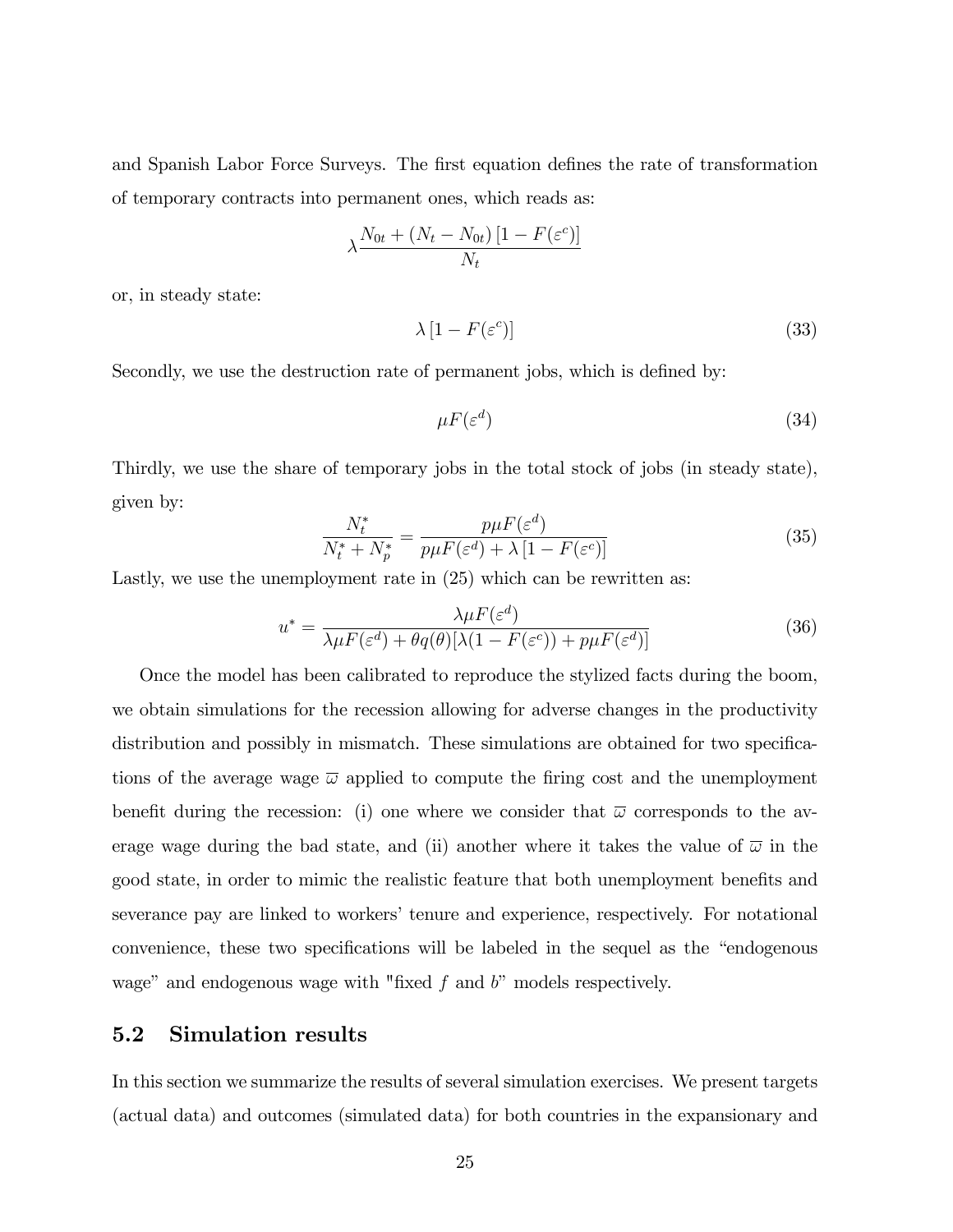recessionary periods, using the two values of  $\overline{\omega}$  just described. For the sake of brevity, however, we will mainly focus on the results of the "fixed f and  $b$ " model, which we see as a more realistic setup, to the extent that wages are downward rigid in France and in Spain. Table 3 presents the data (target values) for the four labor market variables in (33) to (36) and the outcomes of the simulations. For the reference expansionary period (based on data for 2005-2007) we are able to match both the French and Spanish magnitudes fairly well, especially the unemployment and temporary employment rates, which are reproduced almost perfectly.

The next step is to match the data during the recession. Since the slump is still in progress, target values are aimed at reproducing data observed in the latest available fourquarter period at the time of writing this paper, namely 2008:3-2009:2. We follow two approaches in running these simulations. First, we consider a baseline simulation where the only degree of freedom in matching targets during the slump is a parameter controling the severity of the productivity shock through a shift in its distribution, whereas all other parameters in the model remain the same as in the preceding expansion. Specifically, we assume that the shock distribution is shifted through a multiplicative factor, namely  $\varepsilon$  in the bad state is assumed to be uniformly distributed with support  $\gamma \leq \overline{\varepsilon}$ , such that  $\gamma$  is chosen so as to match the required moments in the recession. Secondly, we compute an alternative simulation where, besides the severity of the shock, we allow for another model parameter to change, namely,  $m_0$ . The insight for this choice is to allow for reallocation shocks to play a role in capturing the effects of the collapse in the construction sector on mismatch. This second simulation will enable us to check whether allowing for higher mismatch helps improve the overall match of the targets during the crisis yielded by the baseline simulation.

#### 5.2.1 Baseline simulations

The results of the baseline simulations are presented in Table 3. Our estimates for  $\gamma$  and  $\epsilon$  in the "fixed f and b" model are  $\gamma$ =0.880 and  $\epsilon$ =0.5 for France, whereas the Spanish values turn out to be  $\gamma=0.76$  and  $\varepsilon=0.5$ . This implies that the severity of the negative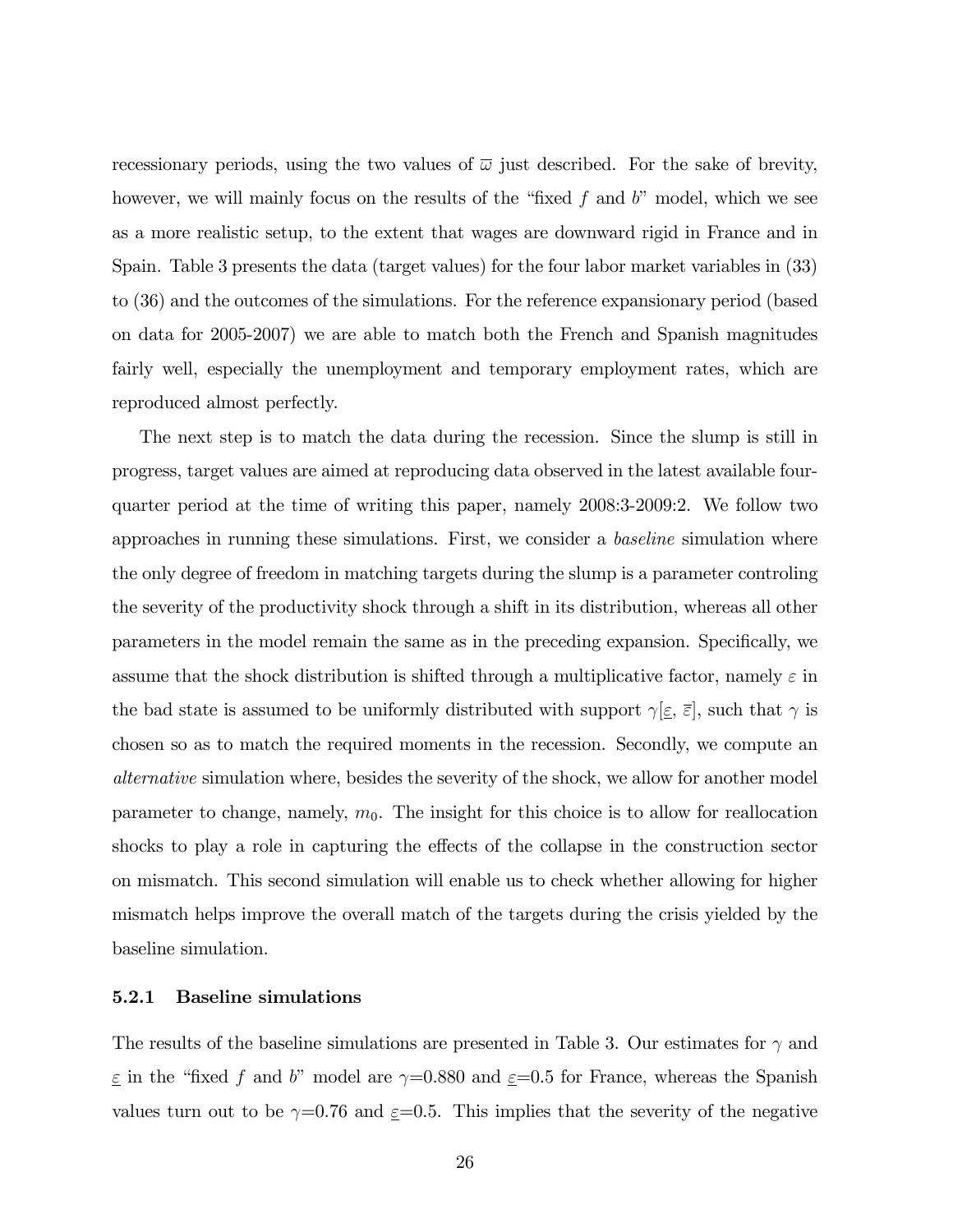shock is larger in Spain since the mean of its distribution falls by 24% against 12% in France. According to the simulated model, unemployment goes up by 8.1 percentage points in Spain and by 1.4 pp. in France, yielding a very good match with the targets (7.9 pp. and 1.3 pp., respectively). Likewise, the remaining three targets in the recession are matched remarkably well for France. However, this is not the case for Spain, where the model badly fails to capture the fall in the rate of temporary work during the recession. As can be observed, the simulation gives rise to a sharp rise in this rate, from 33% in the boom to 45% in the bust, in sharp contrast to the opposite move observed in the data (i.e. from 33% to 27%). In view of this failure of the baseline simulation, we proceed to allow for additional changes in other parameters of the model, besides the severity of the shock.

#### 5.2.2 Alternative simulations: Allowing for other parameter changes

The alternative simulation implies that, relative to the baseline simulation, we allow an increase in the degree of mismatch, captured by a reduction of  $m_0$  from 0.96 to 0.68. Notice that the outward shift in the Beveridge curve reflects reallocation distortions, rather than aggregate shocks. In line with the discussion in Section 3.4, higher mismatch leads to a rise in unemployment through lower labor mobility driven both by the higher risk involved by the increasing destruction of temporary jobs and the rigid regulations a§ecting the Spanish rental market. In other words, workers who have lost their jobs in regions with high unemployment, because of the collapse of the construction industry, find it very costly to move to other regions where unemployment is lower.

The results reported in the last row in Table 3 for this alternative scenario show a substantial improvement in matching the target on temporary work (27% in the data vs. 27.8% in the simulation), while the other three targets remain satisfactorily reproduced.

#### 5.2.3 Counterfactual simulations: Spain with French EPL regulations

Once we have managed to get a calibration that behaves well in both the good and bad states, we can use this model to run counterfactual simulations aimed at gauging the share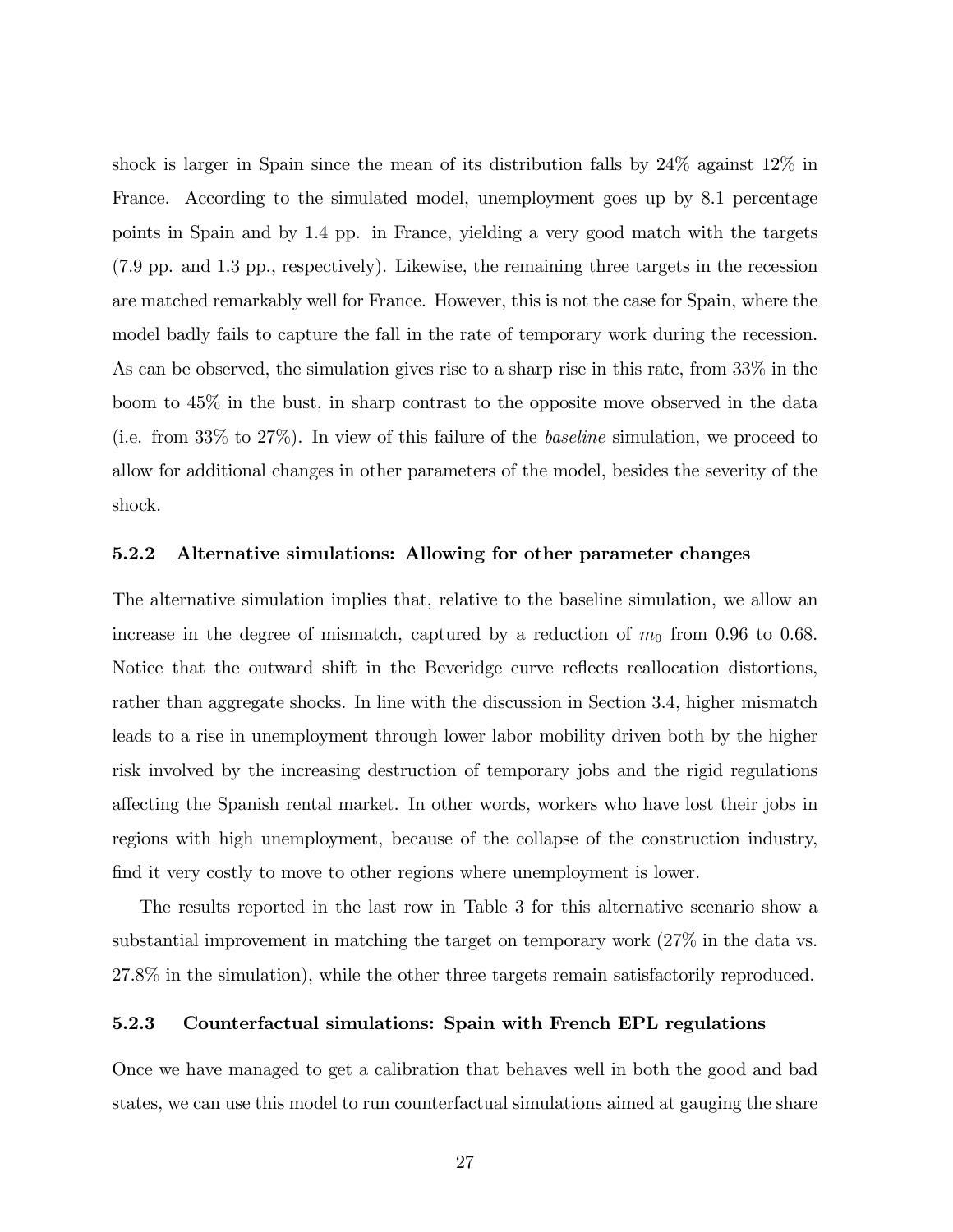of the increase in unemployment induced by the recession in Spain that can be attributed to differences in its EPL vis-à-vis France. In other words, we carry out this counterfactual simulation by computing what would have been the increase in unemployment during the slump had Spain adopted French EPL just before the recession started.<sup>20</sup>

We interpret the adoption of French EPL in two ways, namely, in a broad and in a narrow sense. First, it is interpreted as involving not only the direct effect of adopting a lower value  $f$  on worker turnover but also the related indirect effects of a reduction in f on industrial specialization. Thus, under this broad interpretation, besides using the French value of  $f$ , we also impute to Spain the French share of hires on temporary jobs, p, and the destruction rate of temporary jobs,  $\lambda$ . The insight for bundling these three parameters together is that, though  $p$  and  $\lambda$  are assumed to be parameters of the model and therefore independent of the value of  $f$ , in practice it is very likely that lowering  $f$ (from 2.0 to 1.33) would lead to: (i) a smaller share of temporary contracts in hiring (i.e., a reduction in  $p$  from 0.91 to 0.71), and (ii) a fall in the duration of temporary contracts, since they could be more easily converted into permanent ones (i.e., a reduction in  $\lambda$  from 0.24 to 0.135). Secondly, the narrow interpretation is based on exclusively imputing to Spain the lower value of  $f$  in France.

The results of these simulations are presented in Table 4. To compute the counterfactual rise in Spanish unemployment, we follow a difference-in-differences approach. For instance, regarding the "fixed f and  $b$ " version of the model under the broad interpretation of EPL, the first row in panel (a) of Table 4 shows the result of subtracting from the overall change in unemployment, 8.07 pp., the change predicted had Spain had the French parameters, namely, 5.07 pp. The implication is that the recession would have raised the unemployment rate in Spain by 3 pp. less (i.e. about 40% of the actual increase) had Spain adopted French labor market characteristics rather than its own. The endogenous wage model provides a similar outcome of 3.1 pp. Interestingly, these counterfactual outcomes are not too different from what we obtained by simulating the baseline version of

 $^{20}$ Notice that this assumption about the timing of the adoption of French EPL in Spain implies that we do not need to re-calibrate the model under the good state.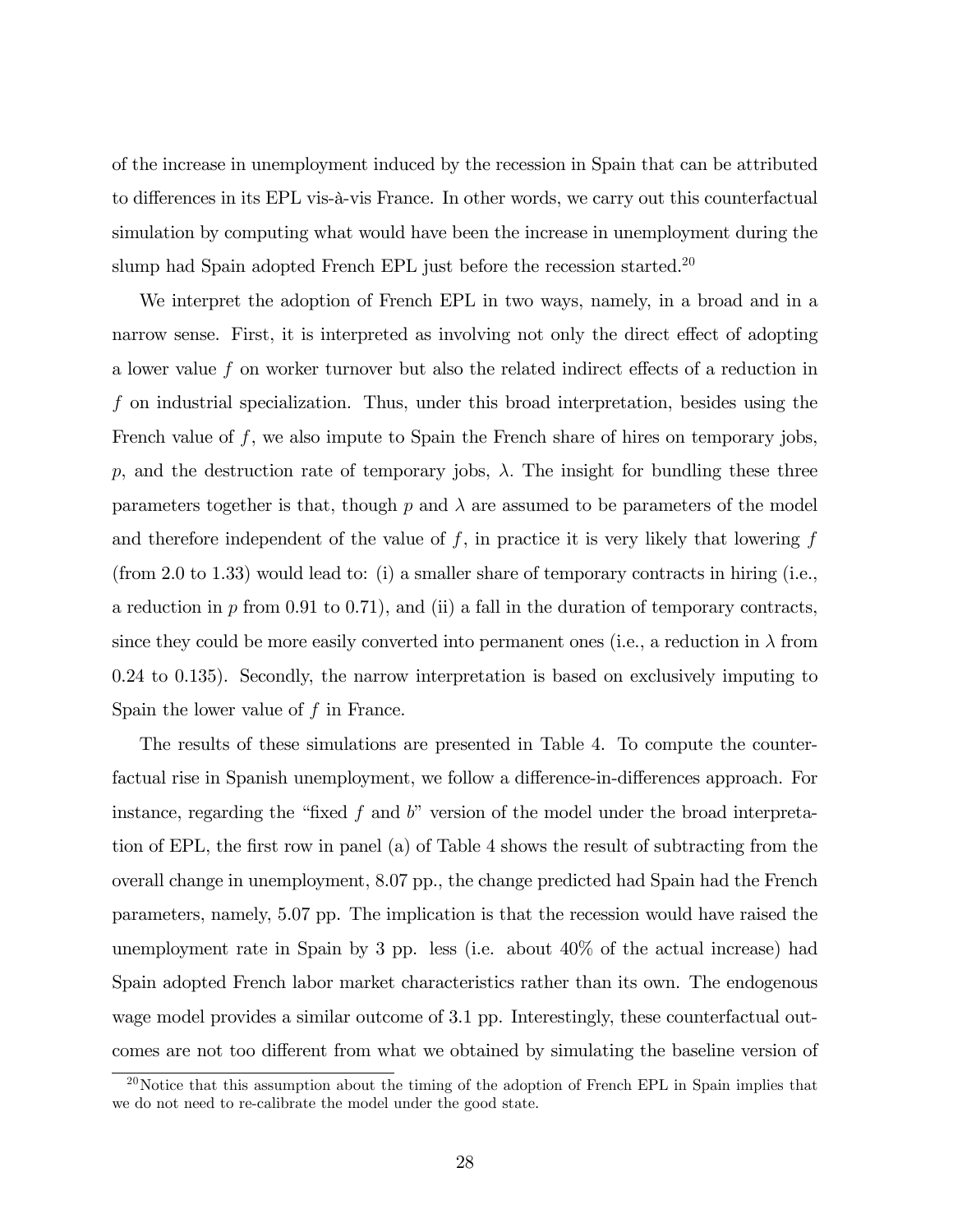the model where only an adverse shift of the distribution of the shock was allowed. Although the results of this simulation are not reported in Table 4, because of its failure in matching the decline in the rate of temporary work during the recession, we obtained that unemployment would have risen by about 4 pp. less under French EPL. Thus, irrespective of the precise mix of a negative aggregate shock and a rise in mismatch in originating the surge of the Spanish unemployment, the effect of the bundled EPL variables during the recession turns out not to be too different.

Next, panel (b) in the table presents the results of the simulation under the narrow interpretation of French EPL adoption. The result of the counterfactual increase in Spanish unemployment, is quite smaller than before: 0.8 pp. less than with Spanish EPL. Nonetheless, as stressed above, we believe that there should be a close link among changes in f, p and  $\lambda$ . Endogeneizing p and  $\lambda$  as a function of f is bound to be hard in this type of equilibrium search and matching models but remains as a relevant item in our research agenda.

Finally, panel (c) reports the results obtained in the converse simulation exercise addressing this time the question: By how much would French unemployment have risen during the recession had France adopted Spanish EPL. In line with our previous discussion, we use the broad interpretation of Spanish EPL in term of the bundle  $(f, p, \lambda)$  of parameters. The result is that, instead of the observed rise of 1.5 pp. in the French unemployment rate, it would have risen by 2.9 pp., that is 1.4 pp. more than with their own regulations when the average wage  $\overline{\omega}$  applied to f and b remains as in the good state, and by only 0.5 pp. under endogenous wages.

#### 5.2.4 Transitional dynamics

Lastly, in order to complement the results of the above-mentioned simulations, which are restricted to steady states, Figure 5 depicts, two transition paths of the Spanish unemployment rate in the recession for the "fixed f and  $b$ " model. The solid line corresponds to the alternative simulation with Spanish parameters whereas the dashed line captures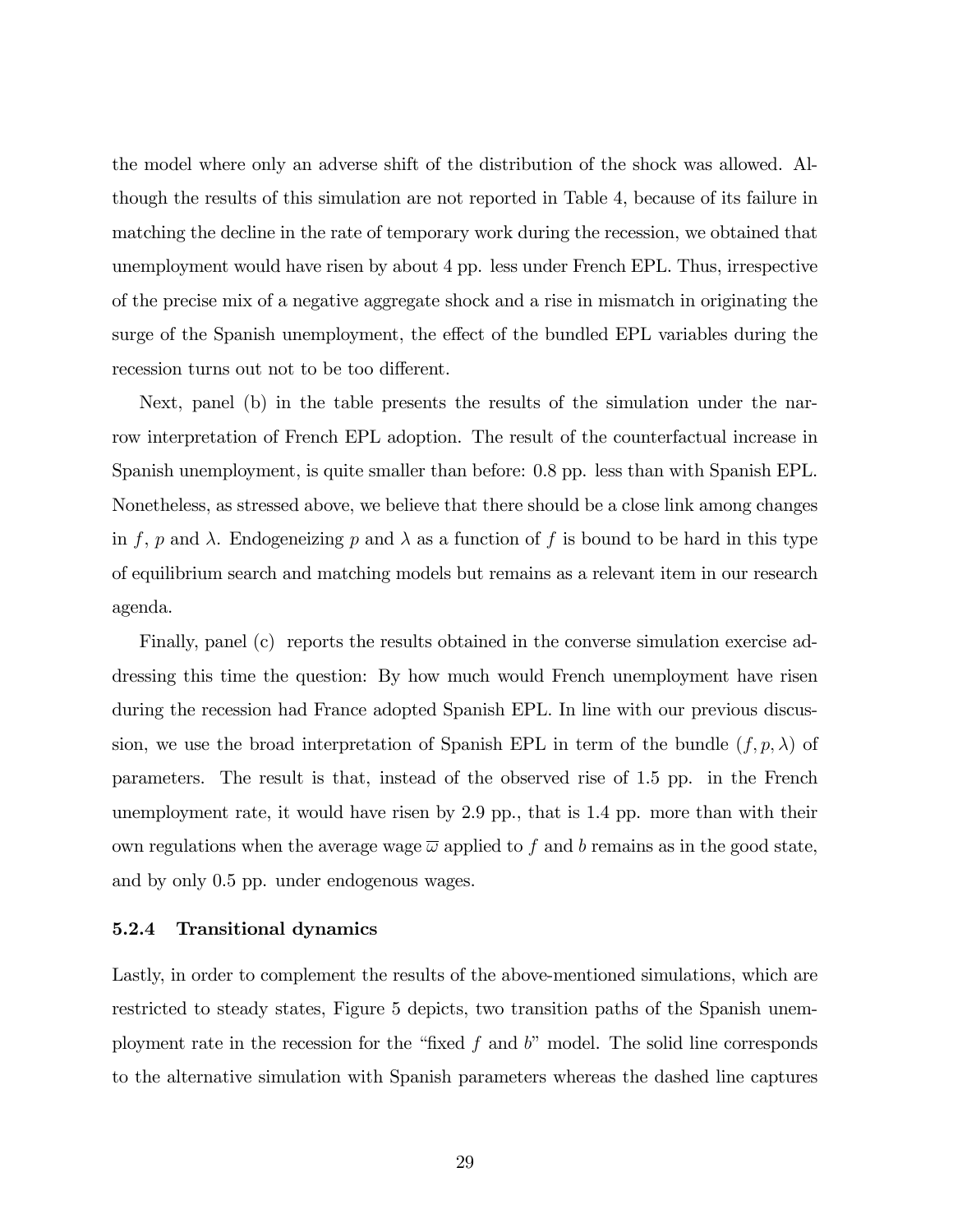the case where the values of f, p, and  $\lambda$  are replaced by the French ones.<sup>21</sup> In both paths there is large overshooting in the short-run after the adverse shock hits the economy and later on the unemployment goes down to a new steady state with the properties discussed above: i.e., about 3 pp. larger when Spain keeps its own EPL rather than having adopted then French one.

# 6 Conclusions

In this paper we explore how much of the significantly larger increase in unemployment in Spain vis- $\hat{a}$ -vis France during the ongoing recession can be accounted for the difference in EPL between the two countries. We have argued that the larger gap between the dismissal costs of workers with permanent and temporary contracts in Spain as compared to France has led to: different labor mobility and industrial specialization, huge flows of temporary workers into and out of unemployment and, as a result, large job losses during the financial crisis.

To undertake this task , inspired by previous work by Blanchard and Landier (2002) and Cahuc and Postel-Vinay (2002), we have used a search and matching model that extends Mortensen-Pissarides (1994) to allow for the distinction between temporary and permanent jobs entailing different dismissal costs. After calibrating the parameters with data for the two economies, we simulate the model to replicate a few key labor market magnitudes for the expansion (2005-2007) and recession periods (2008:3-2009:2).

Subsequently we carry out several counterfactual exercises involving the key parameters capturing employment protection and industry composition in the model, which we interpret to be closely related. Setting the French-economy levels of several subsets of these parameters to the Spanish economy yields a robust result, namely that the current recession would have raised the unemployment rate in Spain by about 40% less than the

 $21$ The dynamics are easy to compute because the core of the model is forward looking. As soon as the economy is hit by an unfavorable shift in the distribution of shocks, the productivity thresholds jump to their new stady-state values. We then essentially look at the adjustment of the stocks given the new flows, noting that some permanent workers would be laid off even without having been hit by an "idiosyncratic" shock because of the shift in the thresholds.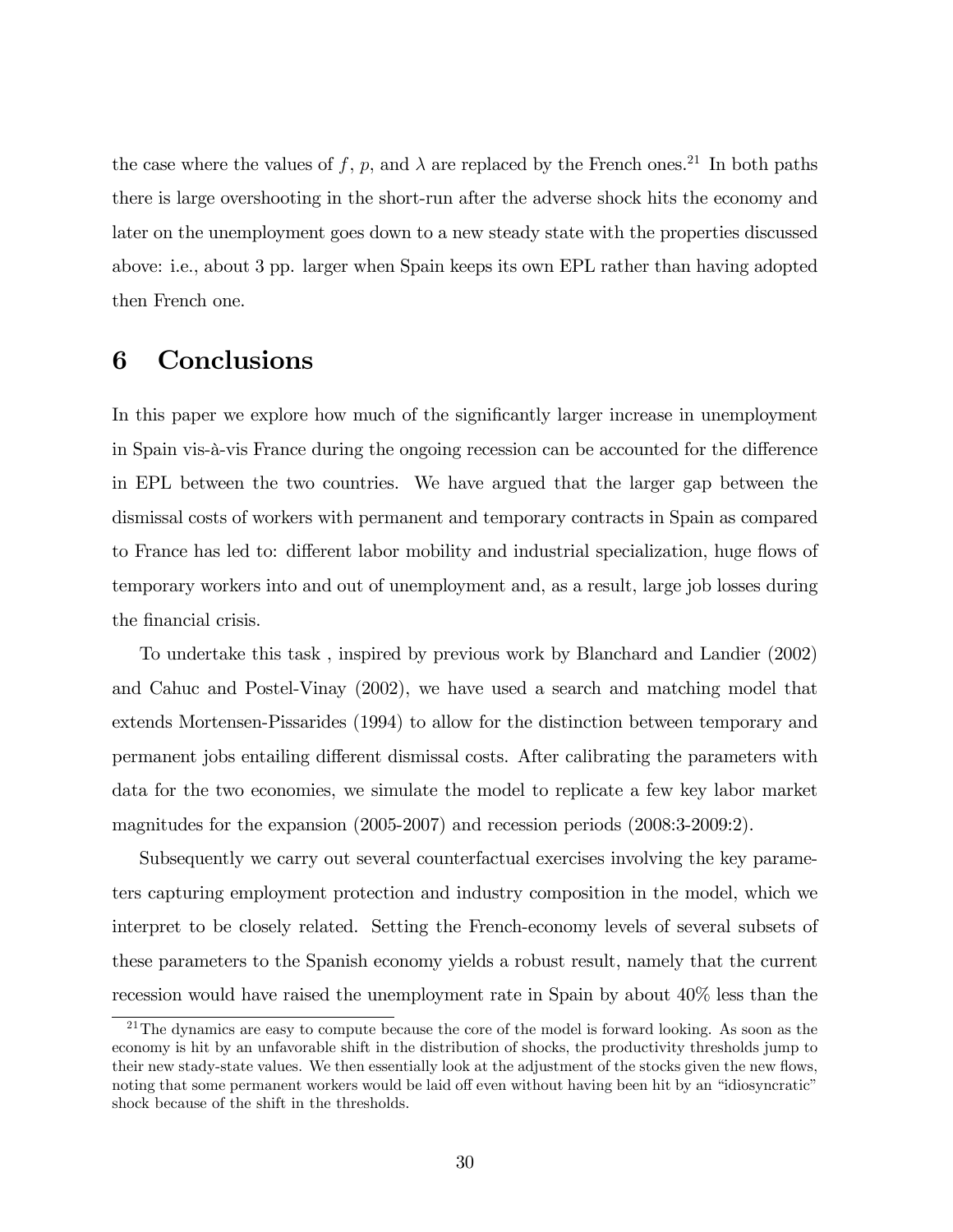observed rise (8 pp.) had Spain adopted French EPL institutions rather than kept its own.

Recently there have been several policy initiatives in Europe defending the idea of eliminating the firing cost gap through the introduction of a single labor contract. Among these proposals are those of Blanchard and Tirole (2003) and Cahuc and Kramarz (2004) for France, Boeri and Garibaldi (2008) and Ichino (2009) for Italy, and a manifesto signed by 100 academic economists, see Andrés *et al.* (2008), for Spain. While not identical in their details, all these proposals highlight the negative effects induced by the permanenttemporary contract divide. As a result, they all advocate the elimination of temporary contracts and the introduction of a single labor contract with severance pay that is increasing with seniority in the job.<sup>22</sup> The results in this paper, by quantifying a rather sizeable impact of the firing cost gap and its related effects upon sectoral composition on the rise in unemployment during the crisis, provide some support for this proposal.

 $22$ For a specific proposal of a single contract for Spain and its consequences in terms of expected protection and job stability, see Garcia-Perez (2009).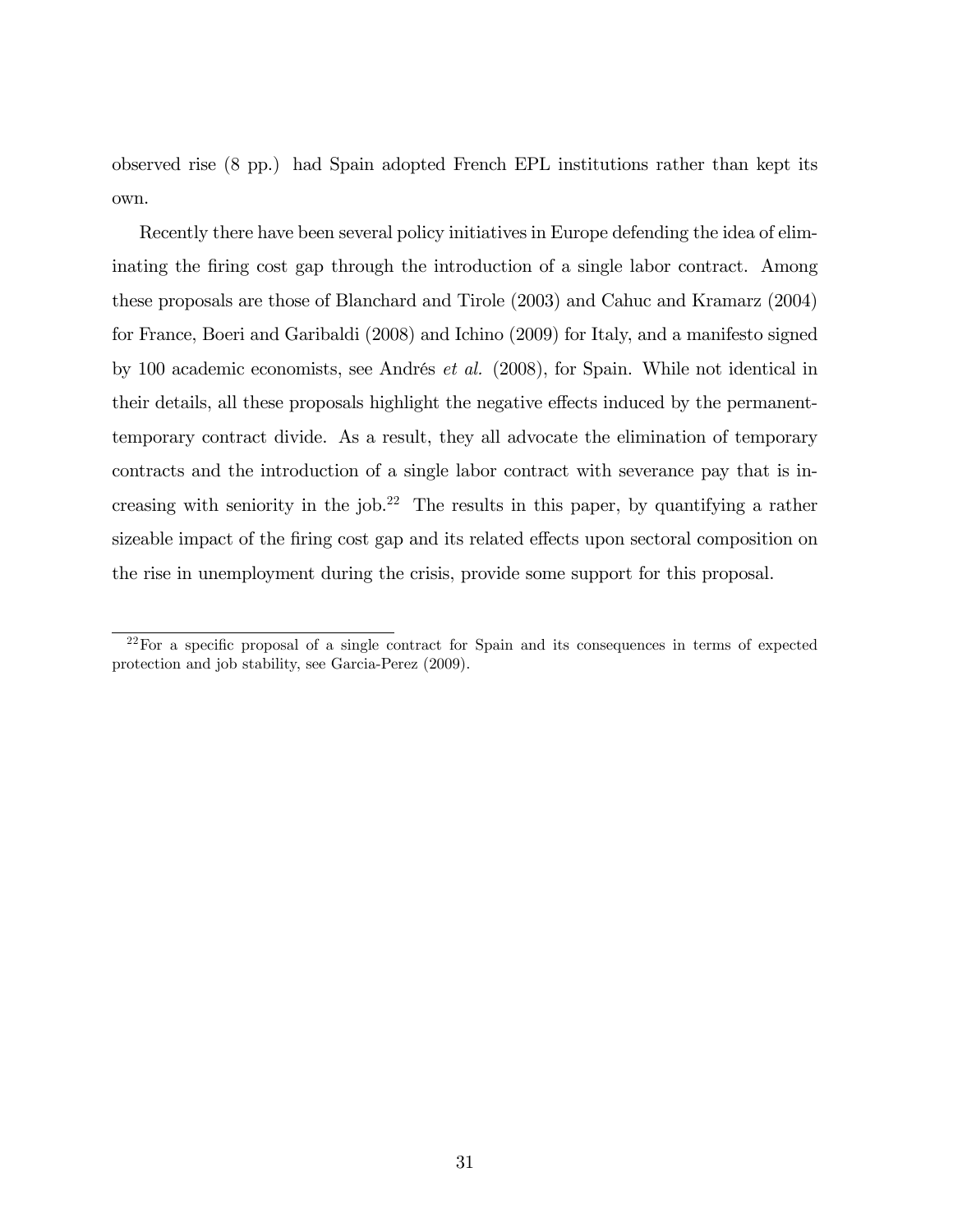# Appendix

Table A1. Employment protection legislation in France and Spain

|                     | Permanent contracts                                                   | Fixed-term contracts                          |
|---------------------|-----------------------------------------------------------------------|-----------------------------------------------|
| France              |                                                                       |                                               |
|                     |                                                                       |                                               |
| * Notice period     | 1 month if 6 <seniority (mos.)<="" 24<="" td=""><td></td></seniority> |                                               |
|                     | 2 months if seniority (mos.) > 24                                     |                                               |
| * Severance pay     |                                                                       |                                               |
| 1. Economic reasons | 6 days of wages pyos. $(20\% \text{ of wage})$                        | 3 days of wages pyos.                         |
|                     | $+0.08$ days' wages pyos. > 10 yrs                                    |                                               |
|                     | $(1/15 \text{ of monthly wage})$                                      |                                               |
| 2. Personal reasons | Minimum seniority: 1 year                                             |                                               |
|                     | $3$ days of wages pyos. $(10\% \text{ of wage})$                      |                                               |
| (before July 2008)  | $+0.04$ days' wages pyos. > 10 yrs                                    |                                               |
| Observations        | Personalized plan                                                     | Max. duration: 24 months                      |
|                     | for up to $12$ months                                                 | Restricted to 9 cases<br>(see text)           |
|                     |                                                                       |                                               |
| Spain               |                                                                       |                                               |
| * Notice period     | 1 month                                                               |                                               |
| * Severance pay     |                                                                       |                                               |
| 1. Economic         | 20 days of wages pyos.                                                | 8 days of wages pyos.                         |
| reasons             | Max. seniority cov.: 12 months                                        | $(0 \text{ days in some cases},$<br>see text) |
| Observations        | Collective dismissal requires                                         | Max. duration: 24 months                      |

administrative approval Unrestricted 2. Unfair 45 days of wages pyos. dismissal Max. seniority cov.: 42 months

Note: "pyos." means per year of service.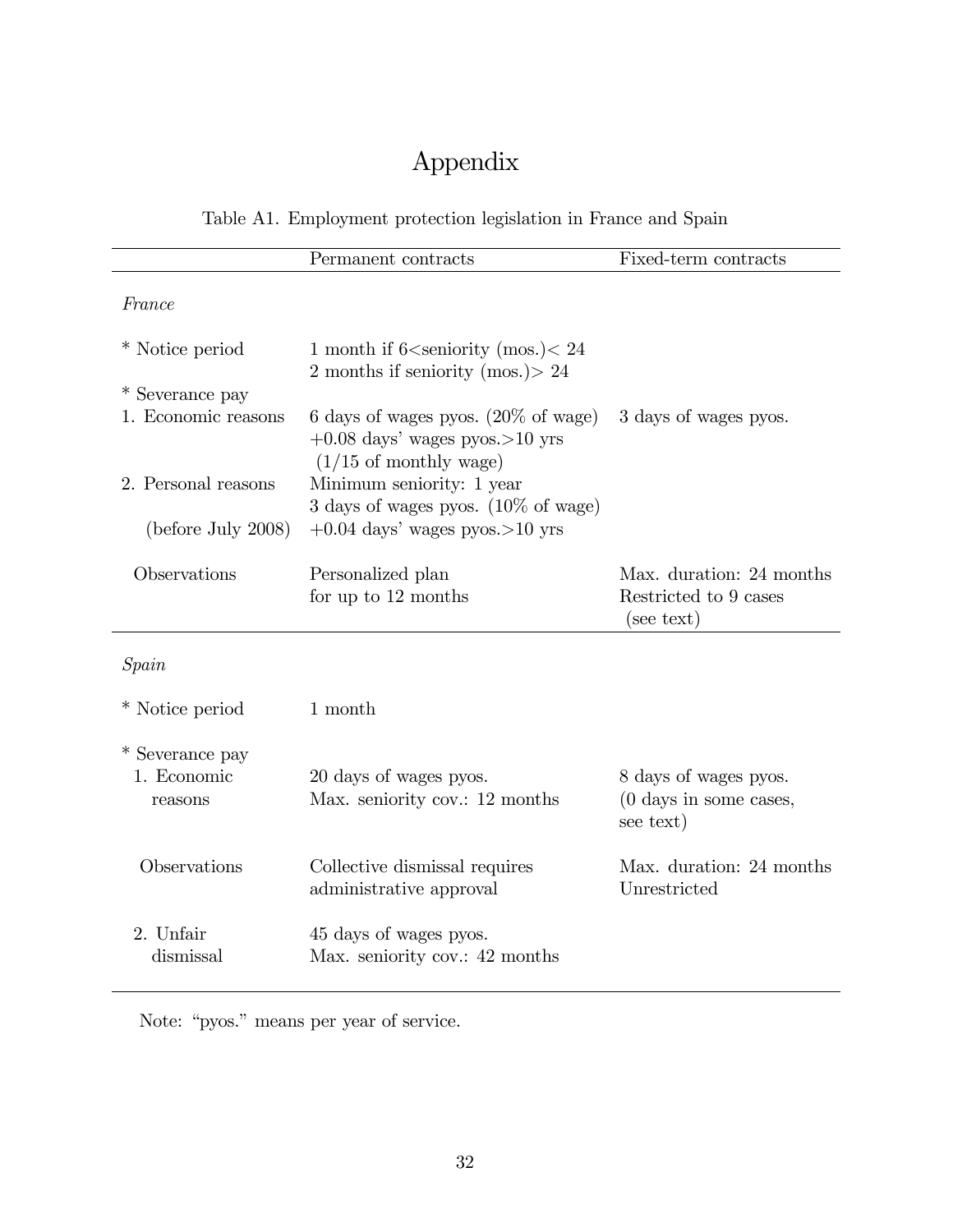# References

- [1] Andrés, J. et al. (2009), "Propuesta para la Reactivación Laboral en España"  $(2009)$ , El País, 26 April ("A Proposal to Restart the Spanish Labor Market", crisis09.es/PDF/restart-the-labor-market.pdf).
- [2] Antolín, P. and O. Bover (1997), "Regional Migration in Spain: The Effect of Personal Characteristics and of Unemployment, Wage and House Price Differentials using Pooled Cross-Sectionsî, Oxford Bulletin of Economics and Statistics 59, 215-235.
- [3] Barceló, C. (2006), "Housing Tenure and Labour Mobility: A Comparison across European Countries", Banco de España Working Paper 0603.
- [4] Becker, S. O., S. Bentolila, A. Fernandes, and A. Ichino (2010), "Youth Emancipation and Perceived Job Insecurity of Parents and Children", Journal of Population Economics, forthcoming.
- [5] Bentolila, S. and J. J. Dolado (1991), "Mismatch and internal migration in Spain, 1962-1986î, in F. Padoa Schioppa (ed.), Mismatch and labour mobility, Cambridge University Press, Cambridge.
- [6] Bentolila, S., J. J. Dolado, and J. F. Jimeno (2008a), "Does Immigration affect the Phillips Curve? Some Evidence for Spain", *European Economic Review* 52, 1398-1423.
- [7] Bentolila, S., J. J. Dolado, and J. F. Jimeno (2008b), "Two-tier Employment Protection Reforms: The Spanish Experience", CESifo DICE Report 4/2008.
- [8] Bentolila, S. and A. Ichino (2008), "Unemployment and Consumption Near and Far Away from the Mediterranean", Journal of Population Economics 21, 255-280.
- [9] Bentolila, S. and J. F. Jimeno (2006), "Spanish Unemployment: The End of the Wild Ride?", in M. Werding (ed.), *Structural Unemployment in Western Europe. Reasons* and Remedies, MIT Press, Cambridge, MA.
- [10] Bentolila, S. and G. Saint-Paul (1992), "The Macroeconomic Impact of Flexible Labor Contracts, with an Application to Spain", European Economic Review 36, 1013-1047.
- [11] Blanchard, O. J. and A. Landier (2002), "The Perverse Effects of Partial Labor Market Reform: Fixed Duration Contracts in France", *Economic Journal* 112, 214-244.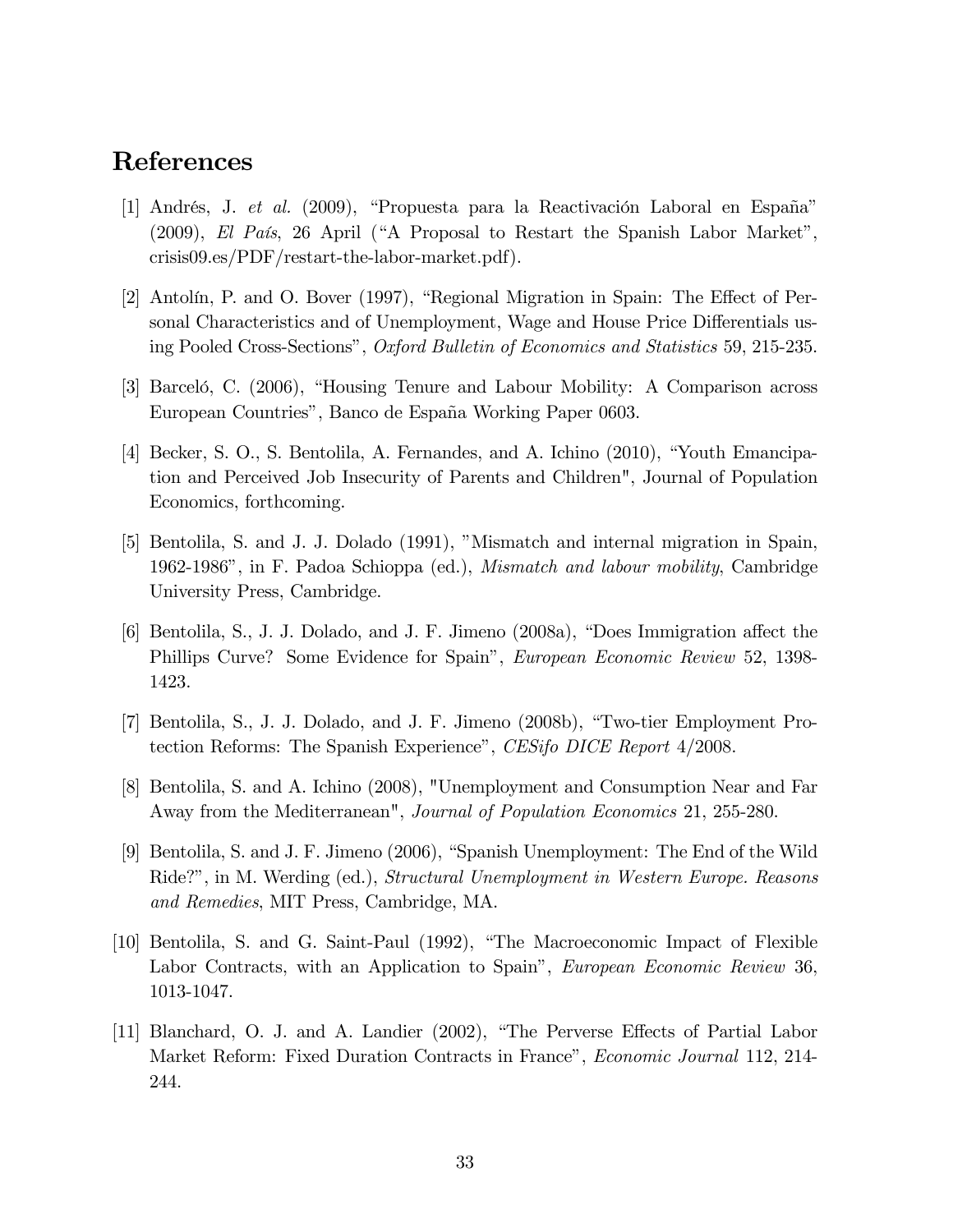- [12] Blanchard, O. J. and J. Tirole (2003), "Contours of Employment Protection Reform", MIT Department of Economics Working Paper No. 03-35.
- [13] Boeri T. and P. Garibaldi P. (2007), "Two Tier Reforms of Employment Protection Legislation. A Honeymoon Effect?", Economic Journal 117, F357-F385
- [14] Boeri T. and P. Garibaldi P. (2008), Un Nuovo Contratto per Tutti, Chiarelettere, Torino.
- [15] Cahuc, P. and S. Carcillo (2006), "The Shortcomings of a Partial Release of Employment Protection Laws: The Case of the 2005 French Reformî, IMF Working Paper No. 06/301.
- [16] Cahuc. P. and F. Kramarz (2004), De la précarité à la mobilité, vers une sécurité sociale professionnelle, Rapport pour le Ministre de l'Economie et des Finances, La documentation Française, available at ladocumentationfrancaise.fr/rapportspublics/054000092/index.shtml
- [17] Cahuc, P. and F. Postel-Vinay (2002), "Temporary Jobs, Employment Protection and Labor Market Performance", Labor Economics 9, 63-91.
- [18] Cahuc, P., F. Postel-Vinay and J. M. Robin  $(2006)$ , "Wage Bargaining with On-The-Job Search: A Structural Econometric Model", *Econometrica* 74, 323-64.
- [19] Dolado, J. J. and S. Stucchi (2008). "Do Temporary Contracts Affect TFP? Evidence from Spanish Manufacturing Firms", CEPR Discussion Paper no. 7055.
- [20] Eurostat  $(2009)$ , *Youth in Europe*, Publications Office of the European Union, Luxembourg.
- [21] Garcia-Perez, J. I. (2009), "¿Qué Efectos Tendría un Contrato Único sobre la Protección del Empleo?", in J. Dolado and F. Felgueroso (eds.), *Prop*uesta de Reactivación Laboral en España, Fedea, Madrid, available at crisis09.es/ebook\_propuesta\_laboral/Propuesta\_reactivacion\_laboral\_art\_6.pdf
- [22] Garcia-Perez, J. I. and Y. F. Rebollo-Sanz (2009), "Do Wage Subsidies Affect the Subsequent Employment Stability of Permanent Workers?: The Case of Spain", Mon $eda y$  Crédito 228, 65-102.
- [23] Ichino, A. and Riphahn, R.  $(2005)$ , "The Effect of Employment Protection on Worker Effort - A Comparison of Absenteeism During and After Probation", *Journal of the* European Economic Association 3, 120-143.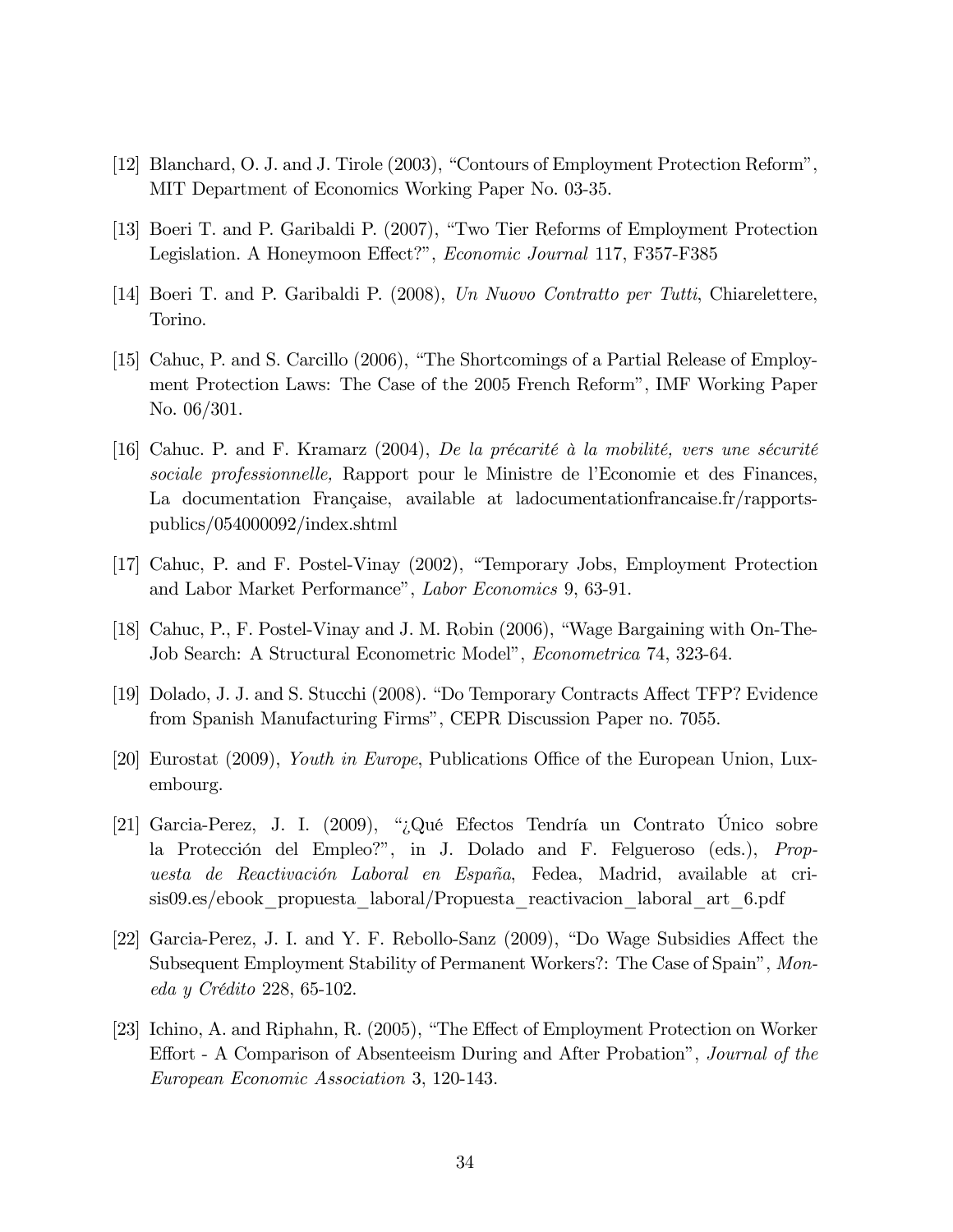- [24] Ichino, P. *et al.* (2009), "Disegno di Legge per la Transizione a un Regime di Flexicurity, n. 1481", 25 March. Synthesis in English at pietroichino.it/? $p=3536$ .
- [25] Kramarz, F. and M. L. Michaud (2008), "The Shape of Hiring and Separation Costs", IZA Discussion Papers No. 1170 (forthcoming in Labour Economics).
- [26] Kramarz, F. and T. Philippon (2001), "The Impact of Differential Payroll Tax Subsidies on Minimum Wage Employment", Journal of Public Economics 82, 115-146.
- [27] Layard, R., S. Nickell, and R. Jackman (1991), Unemployment. Macroeconomic Performance and the Labor Market, Oxford University Press, Oxford.
- [28] Lazear, E.(1990)," Job Security Provisions and Employment", Quarterly Journal of Economics, 105, 699-726.
- [29] L'Haridon, O. and F. Malherbet (2006), "Employment Protection Reform in Search Economiesî, IZA Discussion Papers No. 2304 (forthcoming in European Economic Review).
- [30] Ljungqvist, L. (2002), "How Do Layoff Costs Affect Employment?", Economic Journal 112, 2002, 829-853.
- [31] Lopez-Garcia, M. A. (2004), "Housing, Prices and Tax Policy in Spain", Spanish Economic Review 6, 29-52.
- [32] Malcomson, J. M. (1999), "Individual Employment Contracts", in O. Ashenfelter and D. Card (eds.), Handbook of Labor Economics, ch. 35, 2291-2372.
- [33] Mortensen, D. T. and C. A. Pissarides (1994), "Job Creation and Job Destruction in the Theory of Unemployment", Review of Economic Studies 61, 397-415.
- [34] Organisation for Economic Cooperation and Development (OECD) (2004), Employment Outlook, OECD, Paris.
- [35] OECD (2005), *Employment Outlook*, OECD, Paris.
- [36] Oswald, A. J. (1999), "The Housing Market and Europe's Unemployment: A Non-Technical Paperî, mimeo, University of Warwick.
- [37] Petrongolo, B. and C. A. Pissarides (2001), "Looking into the Black Box: A Survey of Matching Functionsî, Journal of Economic Literature 39, 390-431.
- [38] Pissarides, C. A. (2000), *Equilibrium Unemployment Theory*, 2<sup>nd</sup> ed., The MIT Press, Cambridge, MA.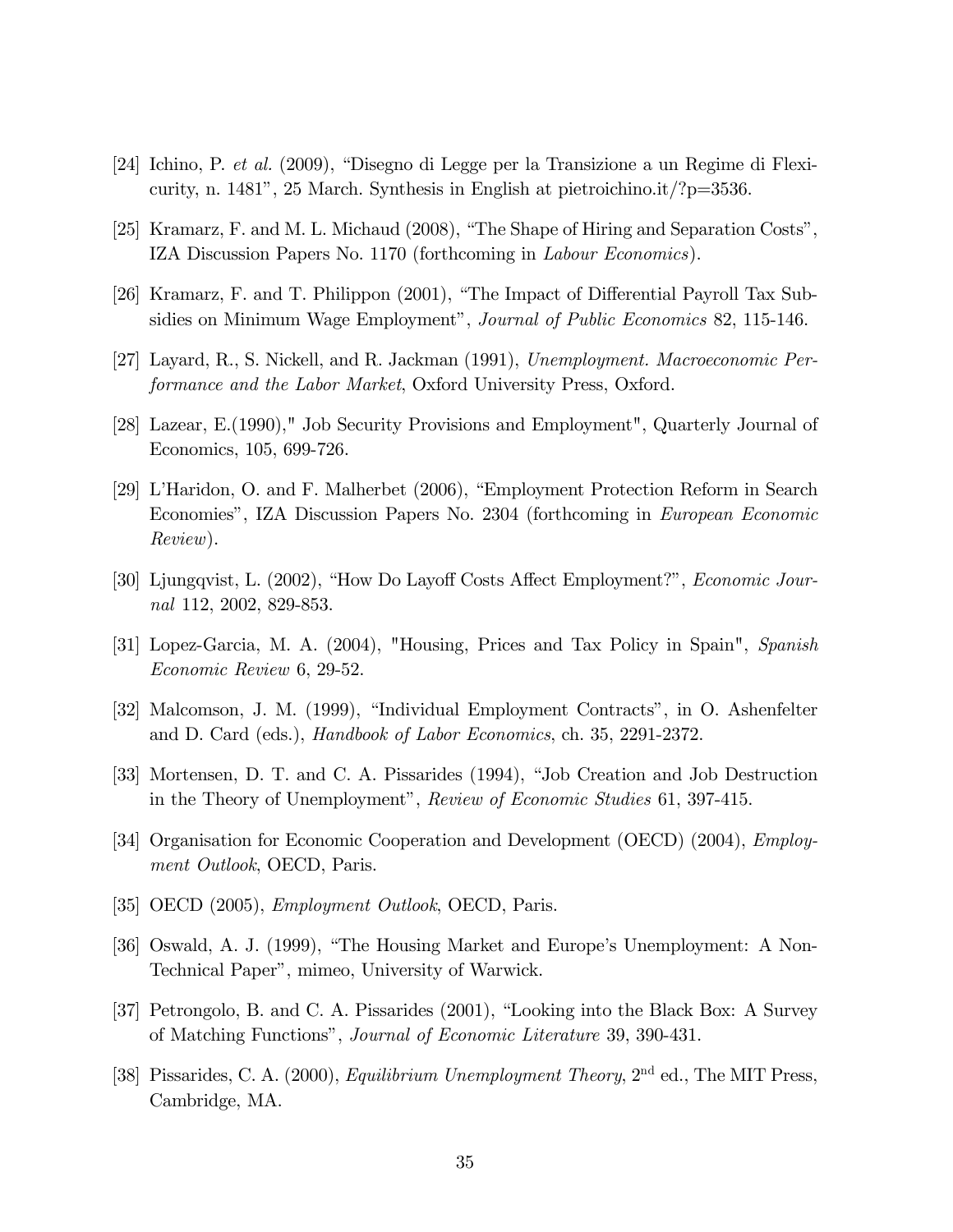- [39] Rupert, P. and E. Wasmer (2009), "Housing and the Labor Market: Time to Move and Aggregate Unemployment", mimeo, Sciences-Po, Paris.
- [40] Saint-Paul, G. (1996), Dual Labor Markets, The MIT Press, Cambridge, MA.
- [41] Saint-Paul, G. (1997), "Is Labour Rigidity Harming Europe's Competitiveness? The Effect of Job Protection on the Pattern of Trade and Welfare", European Economic Review 41, 499-506.
- [42] Saint-Paul, G. (2000), The Political Economy of Labour Market Institutions, Oxford University Press, Oxford.
- [43] Sala, H., J. I. Silva, and M. E. Toledo  $(2009)$ , "Flexibility at the Margin and Labor Market Volatility in OECD Countries", mimeo.
- [44] Vandenbrande et al. (2006), Mobility in Europe, Office for Official Publications of the European Union, Luxembourg.
- [45] Wasmer, E. (1999), "Competition for Jobs in a Growing Economy and the Emergence of Dualism in Employment", *Economic Journal* 109, 349-371.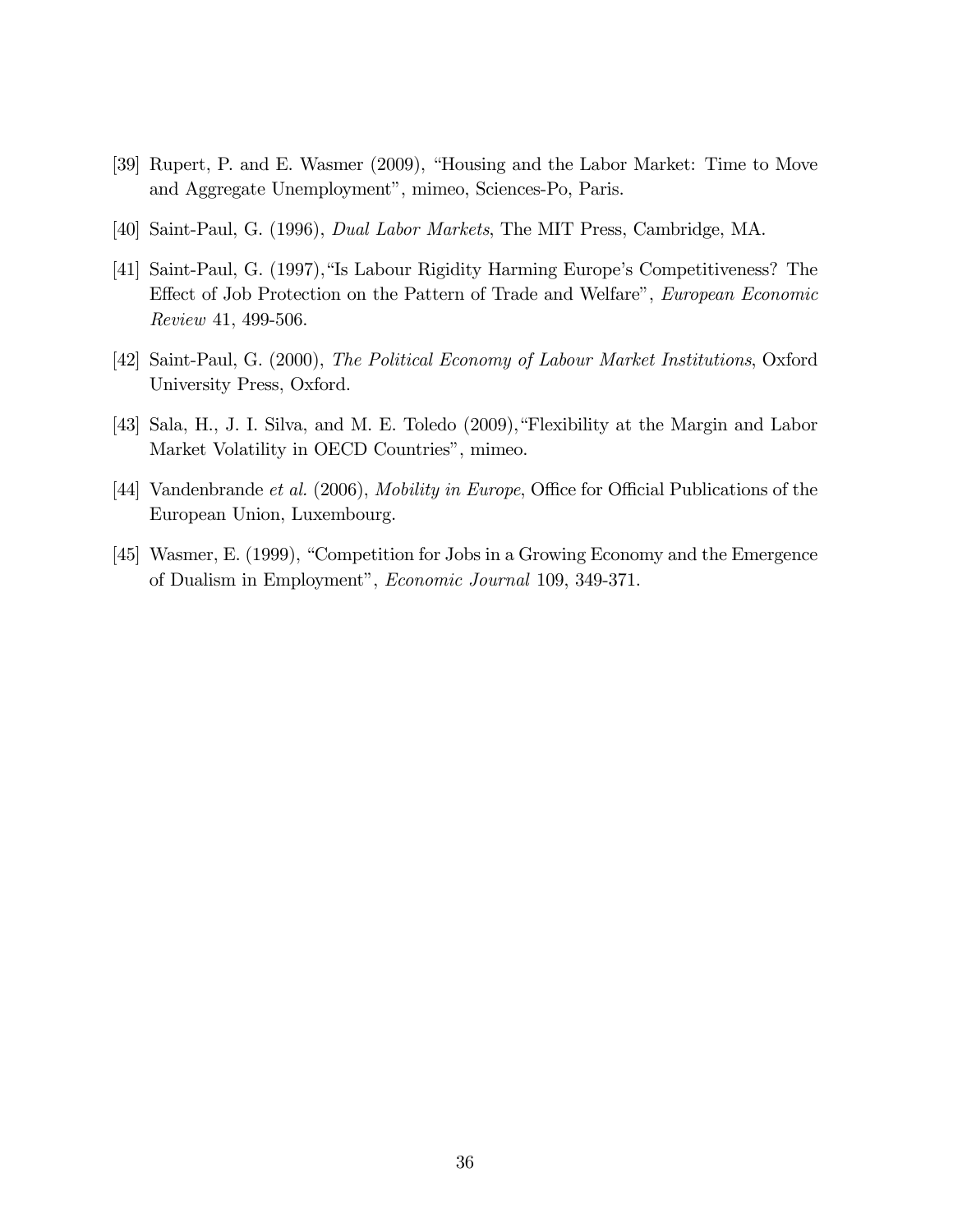

Figure 1: Unemployment rate in France and Spain, 1976-2008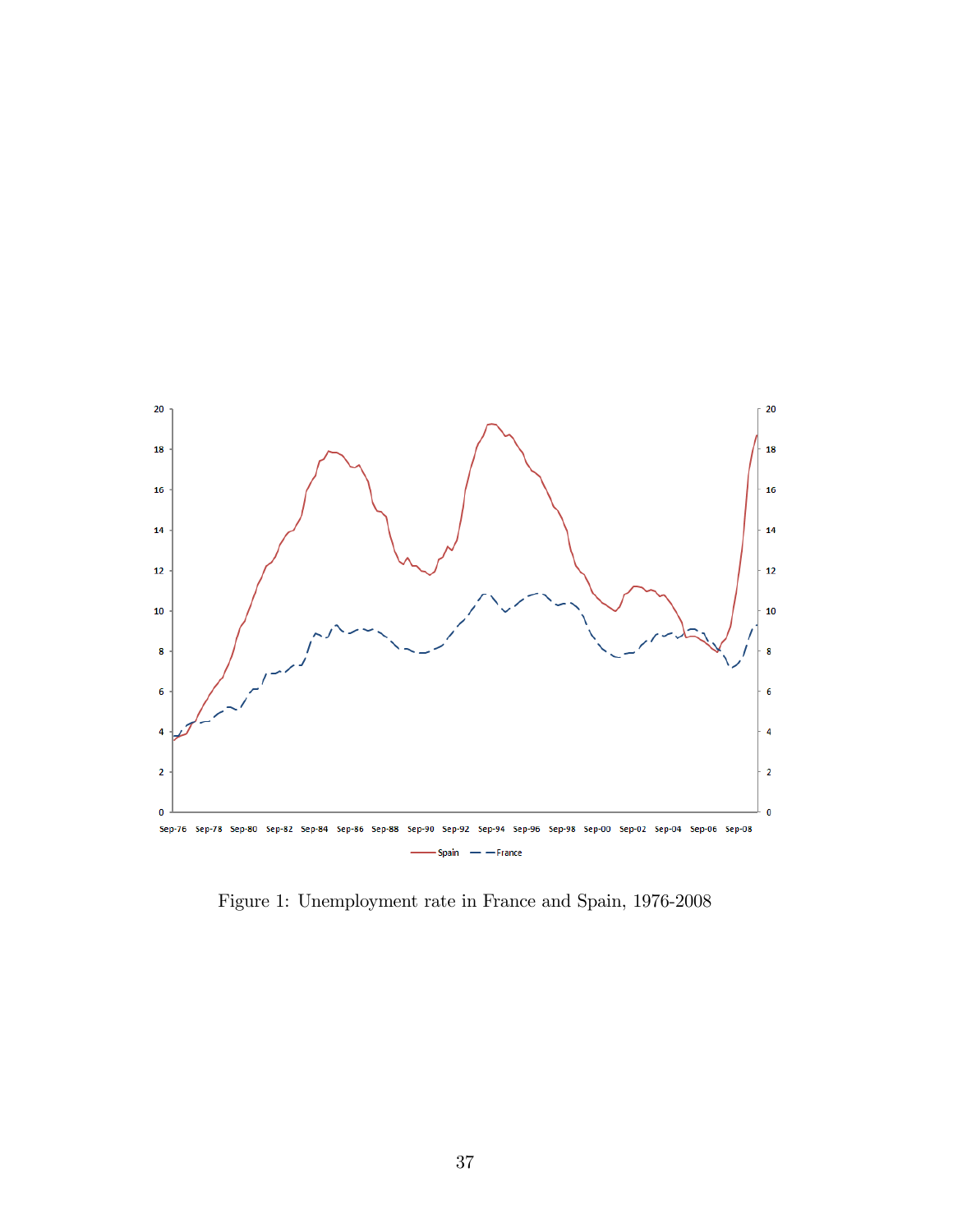| Levels $(\%)$ |                                     |        | 1998:1 | 2007:4        | 2009:2        |
|---------------|-------------------------------------|--------|--------|---------------|---------------|
|               |                                     |        |        |               |               |
| 1.            | Unemployment                        | France | 10.3   | 7.4           | 9.2           |
|               |                                     | Spain  | 15.2   | 8.6           | 18.0          |
| 2.            | Fixed-term employment <sup>1</sup>  | France | 13.8   | 14.3          | 12.8          |
|               |                                     | Spain  | 33.3   | 30.9          | 25.4          |
| 3.            | Hours of work <sup>2</sup>          | France | 40.7   | 37.7          | 37.7          |
|               |                                     | Spain  | 38.8   | 39.0          | 39.7          |
|               | Annual growth rates $(\%)$          |        |        | 1998:1-2007:4 | 2008:1-2009:2 |
|               |                                     |        |        |               |               |
| 4.            | Gross Domestic Product              | France |        | 2.3           | $-2.2$        |
|               |                                     | Spain  |        | 3.7           | $-2.7$        |
| 5.            | Labor force                         | France |        | 0.8           | 1.0           |
|               |                                     | Spain  |        | 3.3           | 1.8           |
| 6.            | Employment                          | France |        | 1.1           | $-0.4$        |
|               |                                     | Spain  |        | 4.2           | $-5.3$        |
| 7.            | Private non-agricultural employees: |        |        |               |               |
|               | $(a)$ Total                         | France |        | 1.5           | $-1.8$        |
|               |                                     | Spain  |        | 5.6           | $-6.3$        |
|               | (b) Construction                    | France |        | 2.4           | $-0.7$        |
|               |                                     | Spain  |        | 8.1           | $-23.3$       |
|               | (c) Manufacturing                   | France |        | $-0.7$        | $-3.4$        |
|               |                                     | Spain  |        | 2.0           | $-10.8$       |
|               | (d) Market services                 | France |        | 2.2           | $-1.4$        |
|               |                                     | Spain  |        | 6.8           | $-0.9$        |
| 8.            | Real hourly earnings <sup>3</sup>   | France |        | 1.3           | 0.5           |
|               |                                     | Spain  |        | 0.3           | 1.4           |
| 9.            | Hiring on temporary contracts       | France |        | 71.3          | n.a.          |
|               |                                     | Spain  |        | 84.7          | 89.1          |

Table 1: Labor market evolutions in France and Spain

Notes: <sup>1</sup> As a share of employees. <sup>2</sup> Full-time employees. The last period is 2008:4. <sup>3</sup> Deflated by GDP Deflator, seasonally adjusted.

Sources: (1),(4)-(6), OECD Economic Outlook Database (www.oecd.org); (2),(3) Eurostat Statistics Database (epp.eurostat.ec.europa.eu); (7), INSEE BDM Macroeconomic Database (www.bdm.insee.fr) for France and INE, Encuesta de Población Activa (www.ine.es) for Spain; (8) OECD Main Economic Indicators Database (www.oecd.org), (9) Dares DMMO-EMMO (www.dmmo.travail.gouv.fr) for France and Ministerio de Trabajo e Inmigración, Boletín de Estadísticas Laborales (www.mtin.es).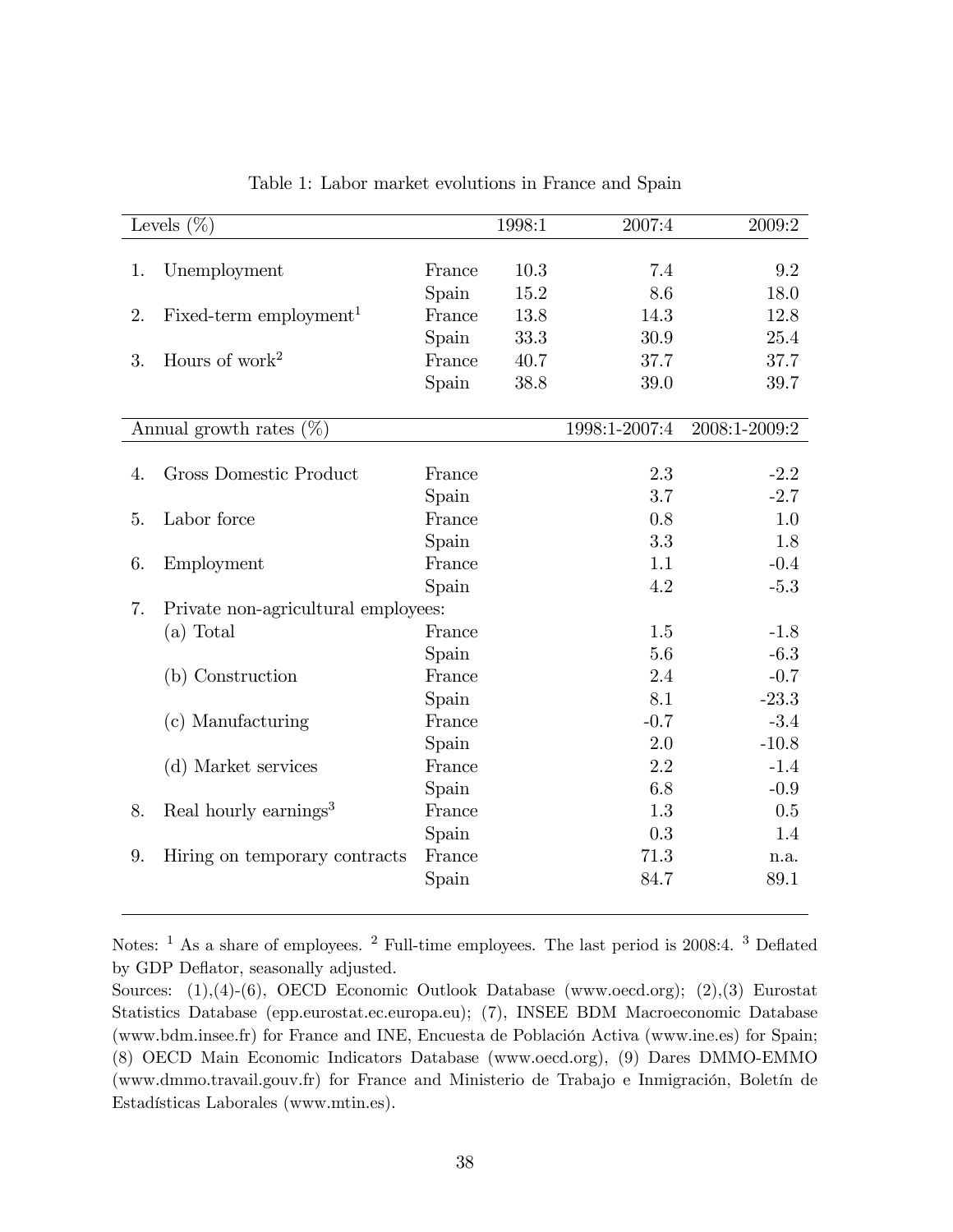|                                                 |                  | France | Spain |
|-------------------------------------------------|------------------|--------|-------|
|                                                 |                  |        |       |
| Standard parameters:                            |                  |        |       |
| Interest rate                                   | $\mathcal{r}$    | 0.010  | 0.010 |
| Matching function elasticity                    | $\alpha$         | 0.500  | 0.500 |
| Worker bargaining power                         | $\beta$          | 0.500  | 0.500 |
|                                                 |                  |        |       |
| Institutional parameters:                       |                  |        |       |
| Unemployment benefit replacemente rate          | b                | 0.550  | 0.580 |
| Severance pay for permanent employees           | f                | 1.330  | 2.000 |
|                                                 |                  |        |       |
| Dual labor market flow rates:                   |                  |        |       |
| Probability of hiring into a temporary job      | $\boldsymbol{p}$ | 0.710  | 0.910 |
| Probability of temporary contract ending        | $\lambda$        | 0.135  | 0.213 |
|                                                 |                  |        |       |
| Parameters estimated by indirect inference:     |                  |        |       |
| Cost of keeping jobs vacant                     | h                | 0.600  | 0.600 |
| Matching efficiency level                       | m <sub>0</sub>   | 0.350  | 0.960 |
| Incidence rate of productivity shocks           | $\mu$            | 0.020  | 0.070 |
| Lower bound of productivity shock               | $\varepsilon$    | 0.500  | 0.500 |
| Shocks multiplicative shift factor in recession | $\gamma$         | 0.880  | 0.760 |
|                                                 |                  |        |       |

Table 2: Calibrated and estimated parameters  $\real^1$ 

<sup>1</sup> Reference period:  $2005:1-2007:4$ .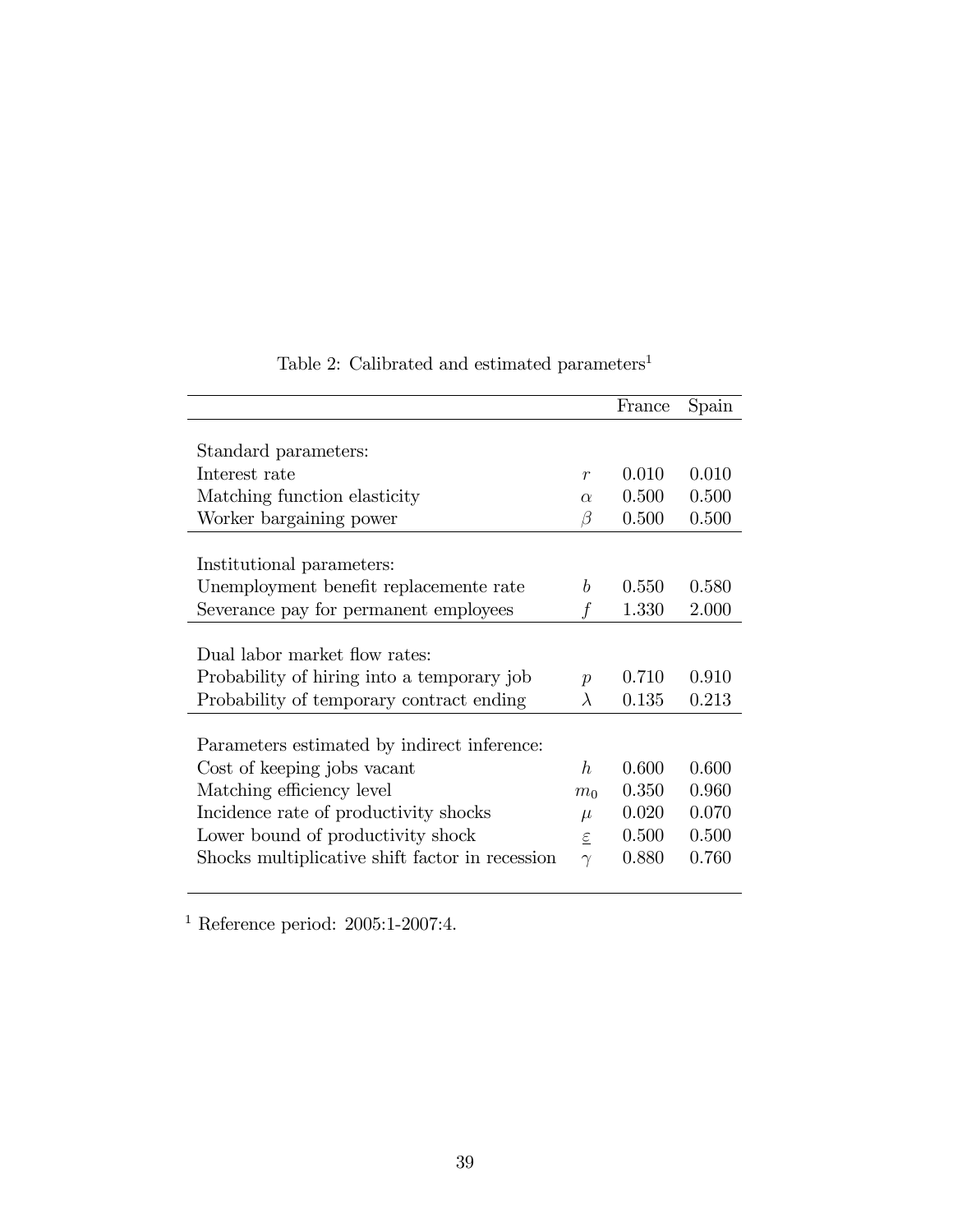|                        | Unemployment      | Perm. jobs  | Temporary  | Transition |
|------------------------|-------------------|-------------|------------|------------|
|                        | $\mathrm{rate}^1$ | destruction | employment | temp. to   |
|                        |                   | rate        | rate       | permanent  |
|                        |                   |             |            |            |
| France - Expansion     |                   |             |            |            |
| Data                   | 0.085             | 0.015       | 0.126      | 0.047      |
| Model                  | 0.080             | 0.013       | 0.125      | 0.037      |
|                        |                   |             |            |            |
| France - Recession     |                   |             |            |            |
| Data                   | 0.098             | 0.013       | 0.125      | 0.037      |
| Model                  | 0.094             | 0.013       | 0.126      | 0.037      |
|                        |                   |             |            |            |
| Spain - Expansion      |                   |             |            |            |
| Data                   | 0.103             | 0.008       | 0.333      | 0.100      |
| Model                  | 0.097             | 0.034       | 0.327      | 0.060      |
|                        |                   |             |            |            |
| Spain - Recession      |                   |             |            |            |
| Data                   | 0.177             | 0.016       | 0.270      | 0.075      |
| Baseline simulation    | 0.178             | 0.055       | 0.454      | 0.045      |
| Alternative simulation | 0.178             | 0.029       | 0.278      | 0.052      |
|                        |                   |             |            |            |

## Table 3: Simulation results

 $^{\rm 1}$  As a share of employees plus unemployed (i.e. self-employed are excluded).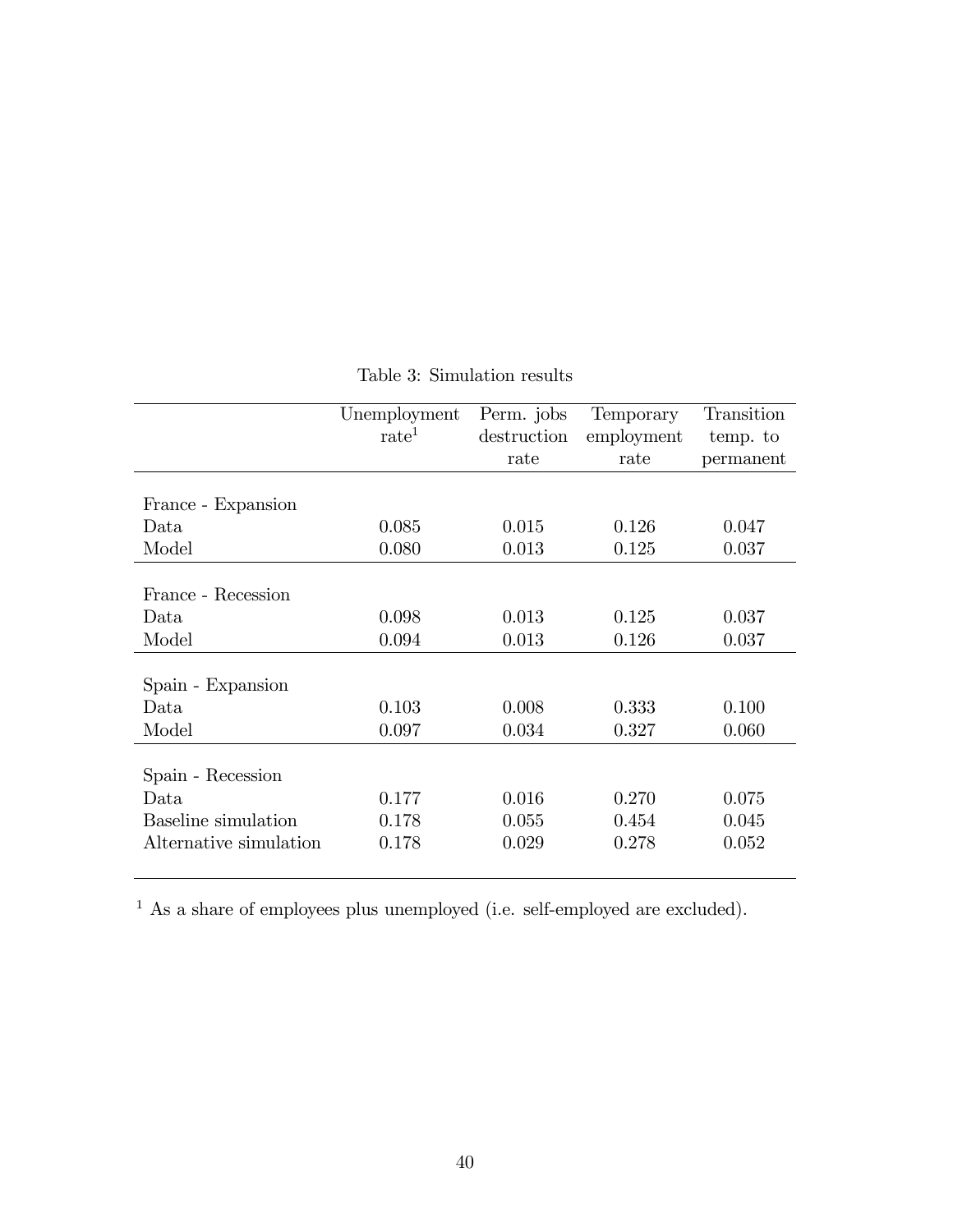|                                                   | $\Delta u_{SP}$ | $\Delta u_{SP}(FR)$ | $\Delta u_{SP} - \Delta u_{SP}(FR)$                     |
|---------------------------------------------------|-----------------|---------------------|---------------------------------------------------------|
| A. Spain with French EPL: f, p, and $\lambda^*$   |                 |                     |                                                         |
| $*$ Fixed f and b model                           | 8.07            | 5.07                | 3.00                                                    |
| * Endogenous wage model                           | 7.92            | 4.86                | 3.06                                                    |
|                                                   |                 |                     |                                                         |
| B. Spain with French EPL: $f^*$                   |                 |                     |                                                         |
| $*$ Fixed f and b model                           | 7.90            | 7.18                | 0.72                                                    |
| * Endogenous wage model                           | 7.96            | 7.48                | 0.48                                                    |
|                                                   |                 |                     |                                                         |
|                                                   | $\Delta u_{FR}$ |                     | $\Delta u_{FR}(SP)$ $\Delta u_{FR} - \Delta u_{FR}(SP)$ |
| C. France with Spanish EPL: f, p, and $\lambda^*$ |                 |                     |                                                         |
| $*$ Fixed f and b model                           | 1.40            | 2.83                | $-1.43$                                                 |
| * Endogenous wage model                           | 1.42            | 1.98                | $-0.52$                                                 |
|                                                   |                 |                     |                                                         |

Table 4: Differential increase in unemployment in Spain induced by the recession explained by differences with France in the alternative simulation (percentage points)

Note:  $\Delta u_{SP}$  denotes the change in unemployment explained by the model simulated for the Spanish economy and  $\Delta u_{SP}(FR)$  the change in unemployment explained by the model simulated for the Spanish economy with the indicated set of parameter values corresponding to the simulated French economy. The mirror definitions apply to  $\Delta u_{FR}$ and  $\Delta u_{FR}(SP)$ . (\*) Based on alternative simulations. (\*\*) Based on baseline simulations.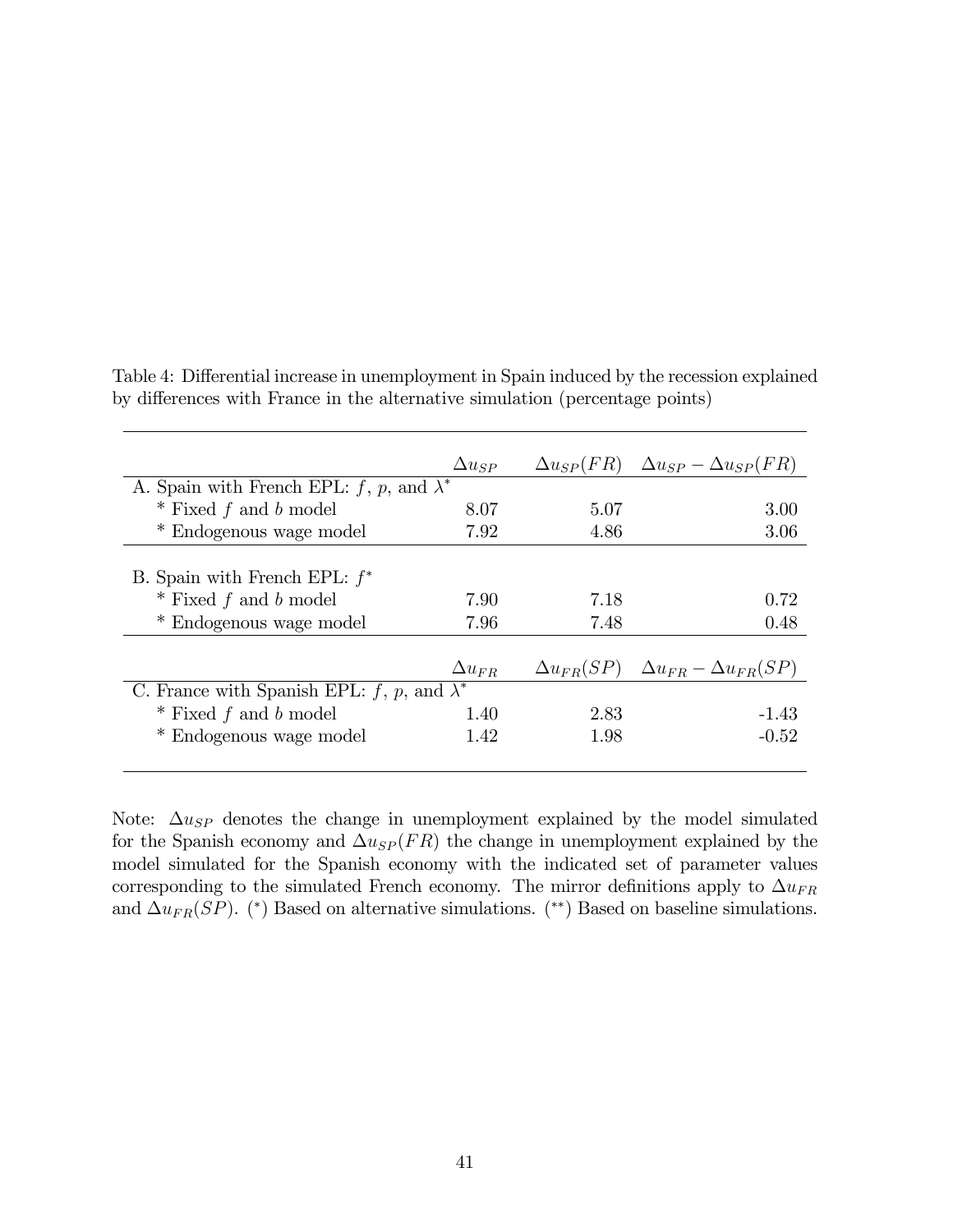

Figure 2: Labor market equilibrium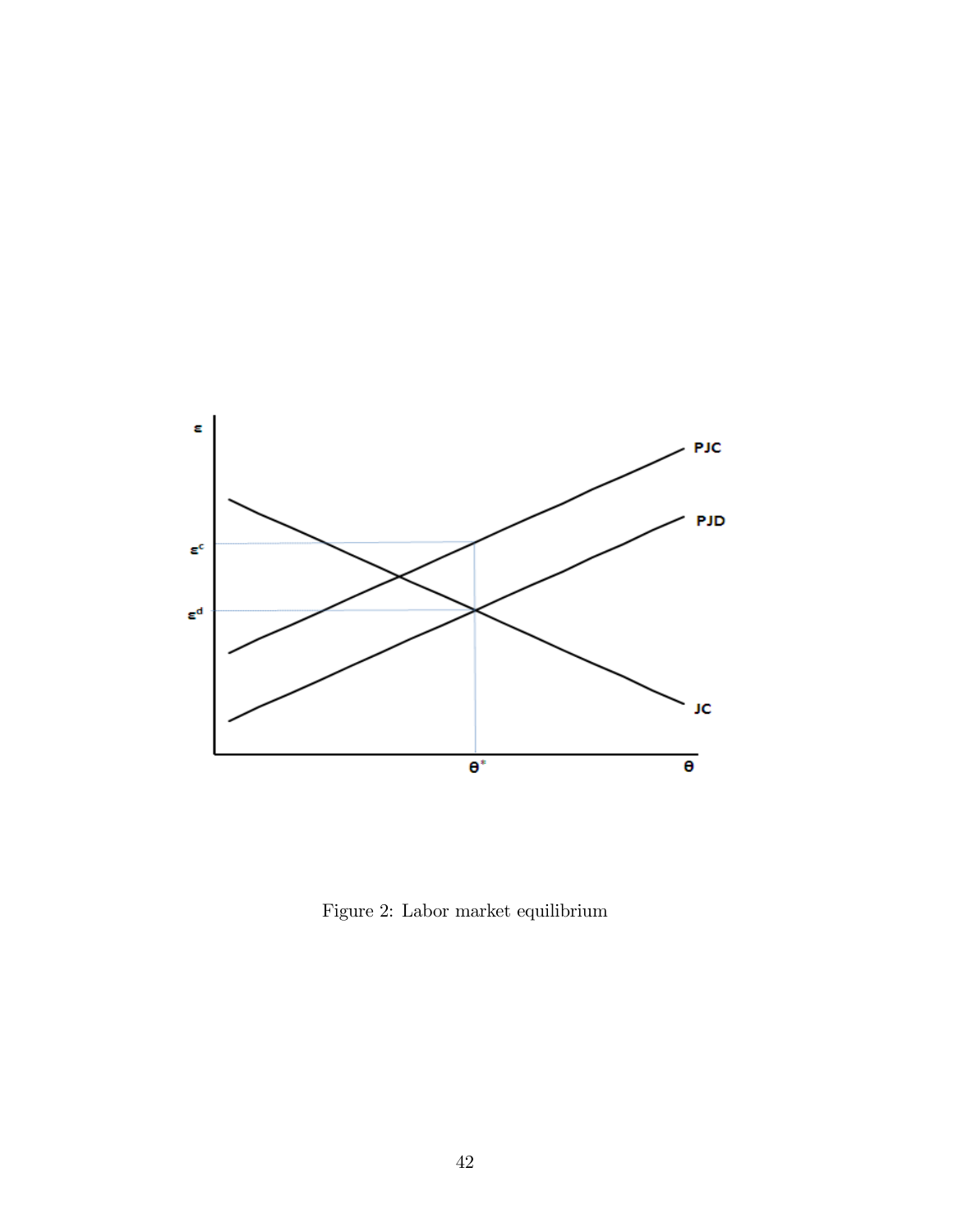

Figure 3: Effects of an increase in the firing cost  $(f)$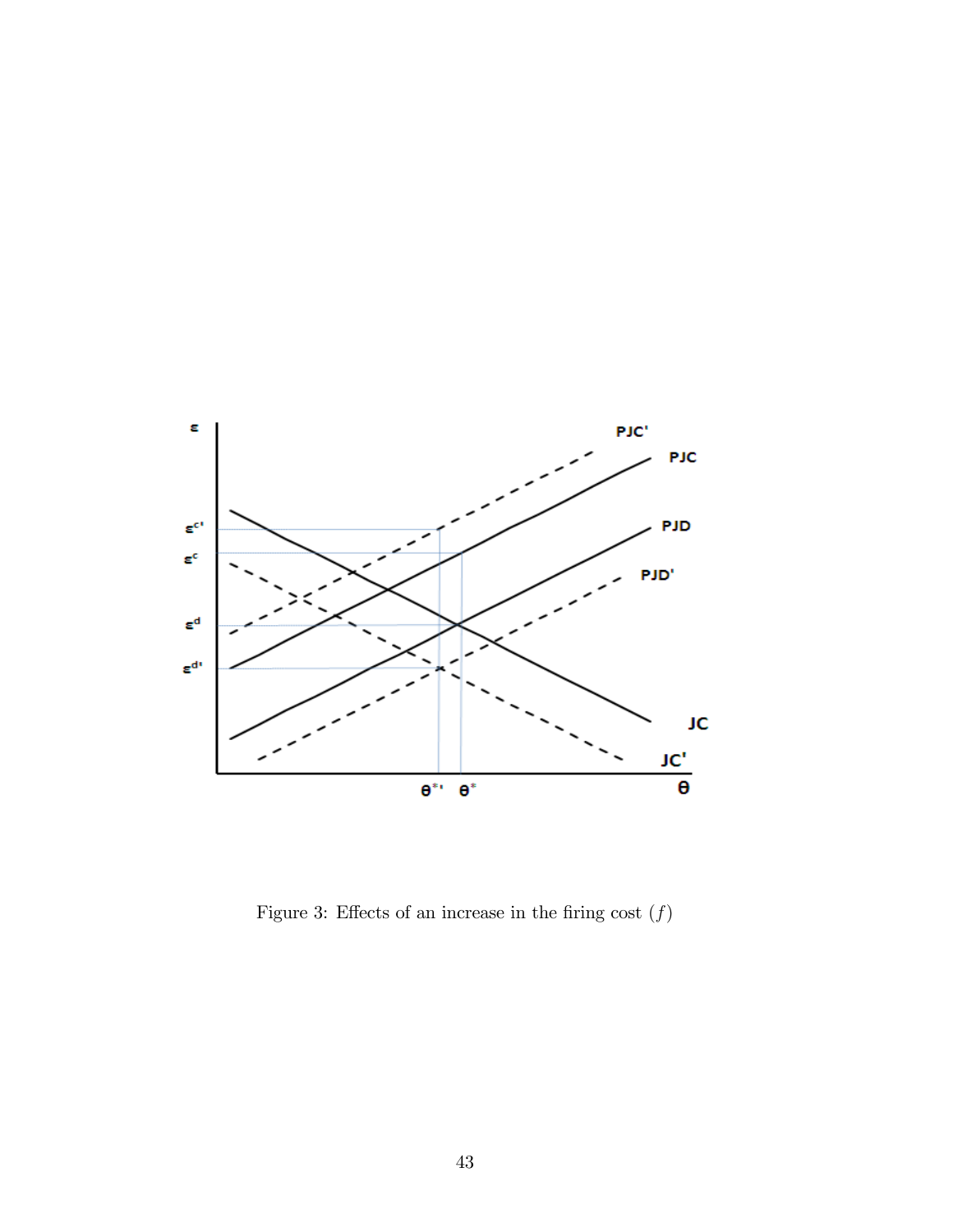

Figure 4: Effects of a reduction in the proportion hires on temporary contracts  $(p)$